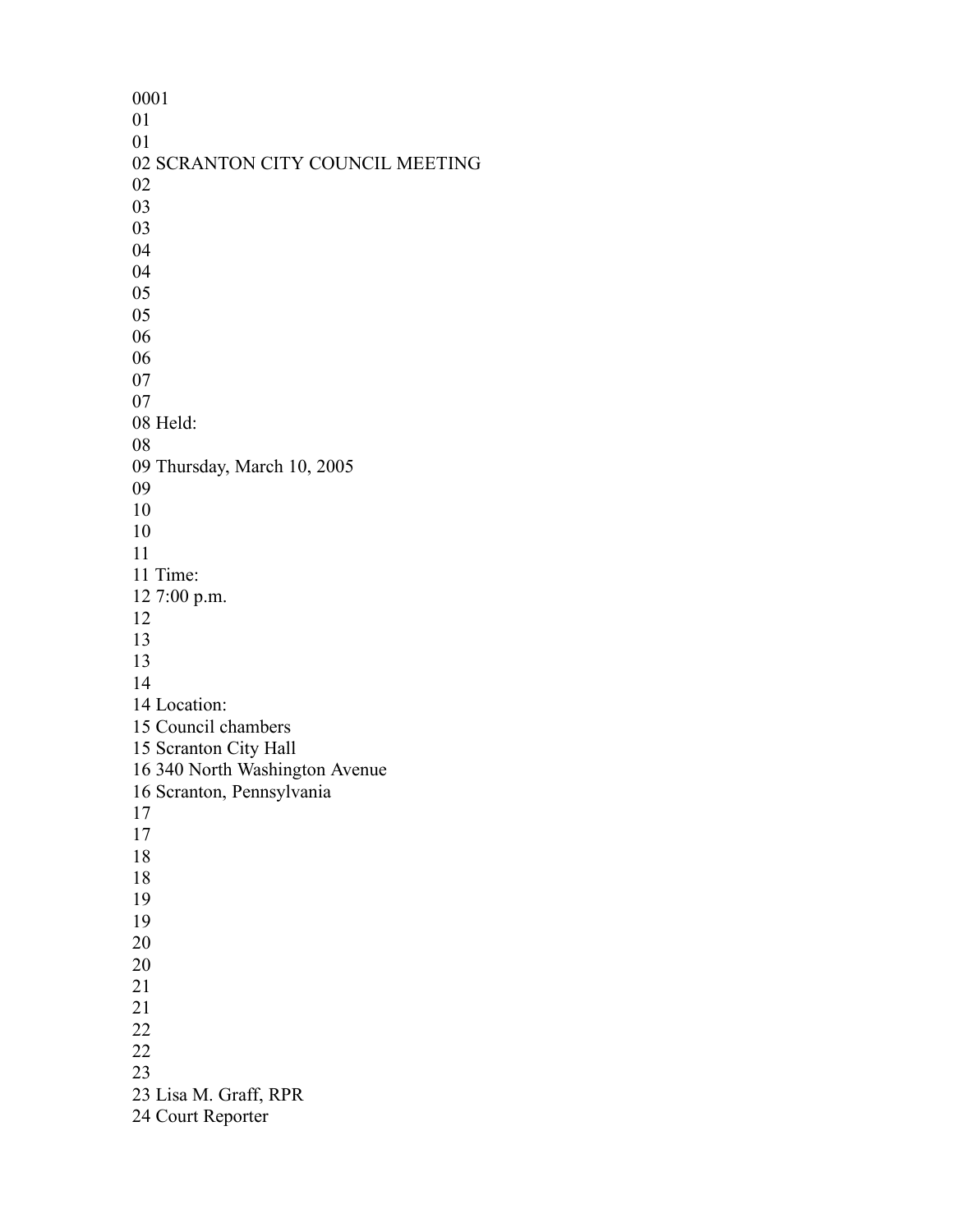CITY OF SCRANTON COUNCIL: MR. GARY DIBILEO, COUNCIL PRESIDENT MS. JANET E. EVANS, VICE-PRESIDENT MR. WILLIAM COURTRIGHT MR. JOHN POCIUS MR. ROBERT McTIERNAN MR. MARK WALSH, ESQUIRE, SOLICITOR MR. JAY SAUNDERS, CITY CLERK MS. KAY GARVEY, ASSISTANT CITY CLERK MR. DIBILEO: Please stand for the Pledge of Allegiance. Please remain standing for a short prayer. Kay, can we have a roll call, please? MS. GARVEY: Mr. McTiernan. MR. McTIERNAN: Here. MS. GARVEY: Mrs. Evans. MS. EVANS: Here. MS. GARVEY: Mr. Pocius. MR. POCIUS: Here. MS. GARVEY: Mr. Courtright. MR. COURTRIGHT: Here. MS. GARVEY: Mr. DiBileo. MR. DIBILEO: Here. Before we dispense with the reading of the minutes, we have a guest with us at the podium here, and his name is Jonathan Dendy, and he's an intern in Mark Walsh's office, and Mark, might want to introduce him to us, if you would, Mark. MR. WALSH: Jonathan is a great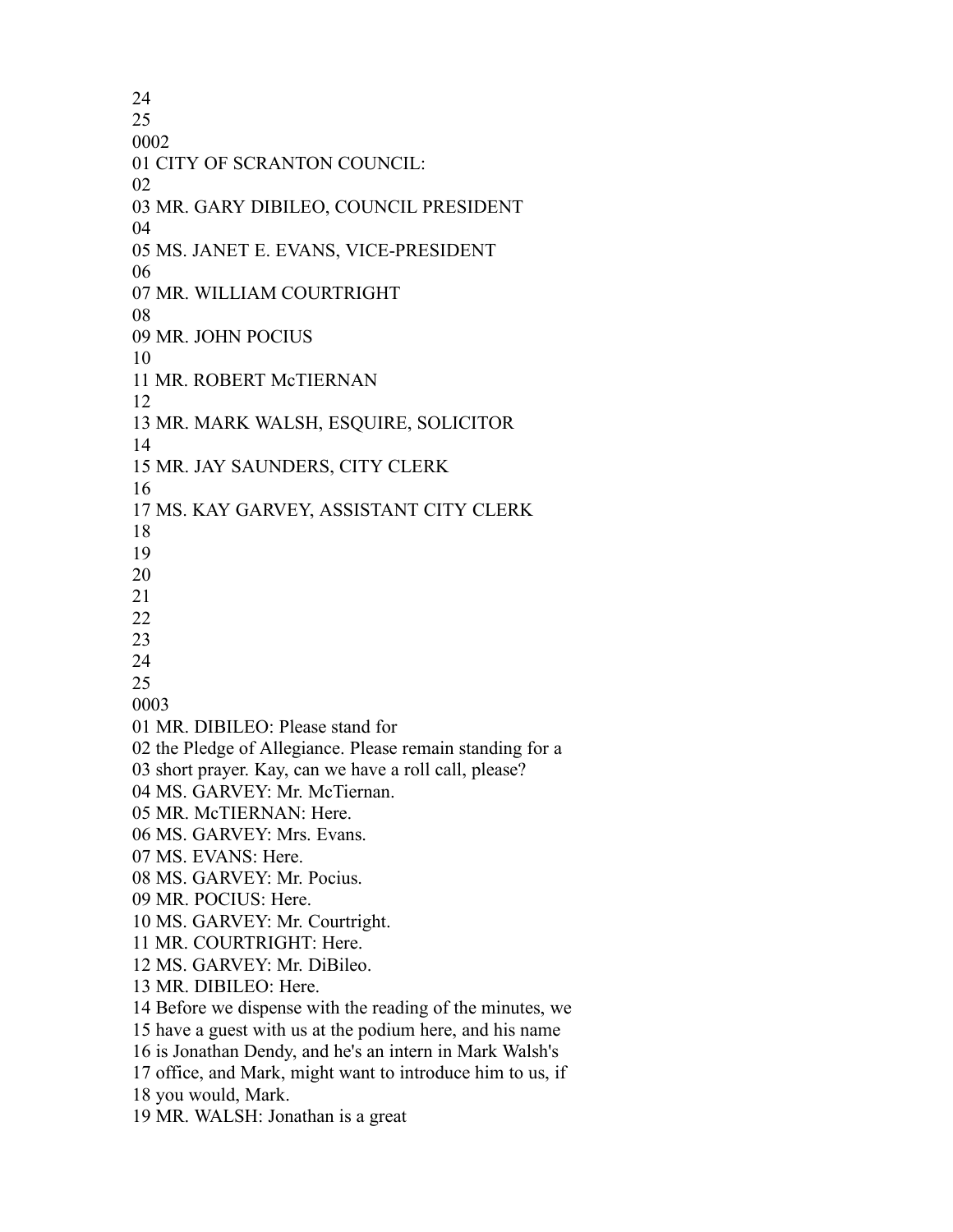young man. He came in this evening and he helps out at

my office every once in a while. So, just in case we

had any big legal problems this evening, we figure we

better have him up at the table.

MR. DIBILEO: All right. Greg.

 Good luck, Jonathan. Welcome. And if we can dispense 

with the reading of the minutes, please.

MR. WALSH: Third 3-A, FINANCIAL

STATEMENTS OF THE REDEVELOPMENT AUTHORITY AS OF AND FOR

THE YEAR ENDING DECEMBER 31, 2004.

MR. DIBILEO: Are there any

comments on 3-A? If not, received and filed.

MR. WALSH: 3-B, Clerk's notes.

MR. DIBILEO: Mr. Saunders,

please, if you would.

MR. SAUNDERS: Last week,

Mr. President, Mr. Davis asked about special city

accounts. In the past couple months and probably over

the past year, we have closed down -- the city has

closed down city accounts that has come on our agenda.

Just what an explanation of what

city accounts are, some cases the city receives grant

money, we open a special city account and put it in

there.

They have closed some of those

accounts, and the money will be placed back into the

general operating budget.

Also, last week Councilwoman Evans

asked about the city's annual audit, I've talked to

Dough Heim from the B.A.'s office, and in the Home Rule

 Charter Section 3313 states that the annual budget will 

be completed by May 31 of the calendar year.

Also in the contract with Rossi

and Rossi and the City of Scranton it states in the

contract that May 31 of the calendar year, that the

audit will be done.

I talked to Doug, Doug said that

they have been reminded about it due to their lateness

from last year, and they seem to be on time.

MS. EVANS: Thank you.

MR. SAUNDERS: Okay. Also, last

week at the caucus meeting Lee Morgan asked a question

about revising the dog ordinance in the City of

Scranton due to an attack that took place on

South Everett Avenue, if I'm not mistaken.

I did get the police report from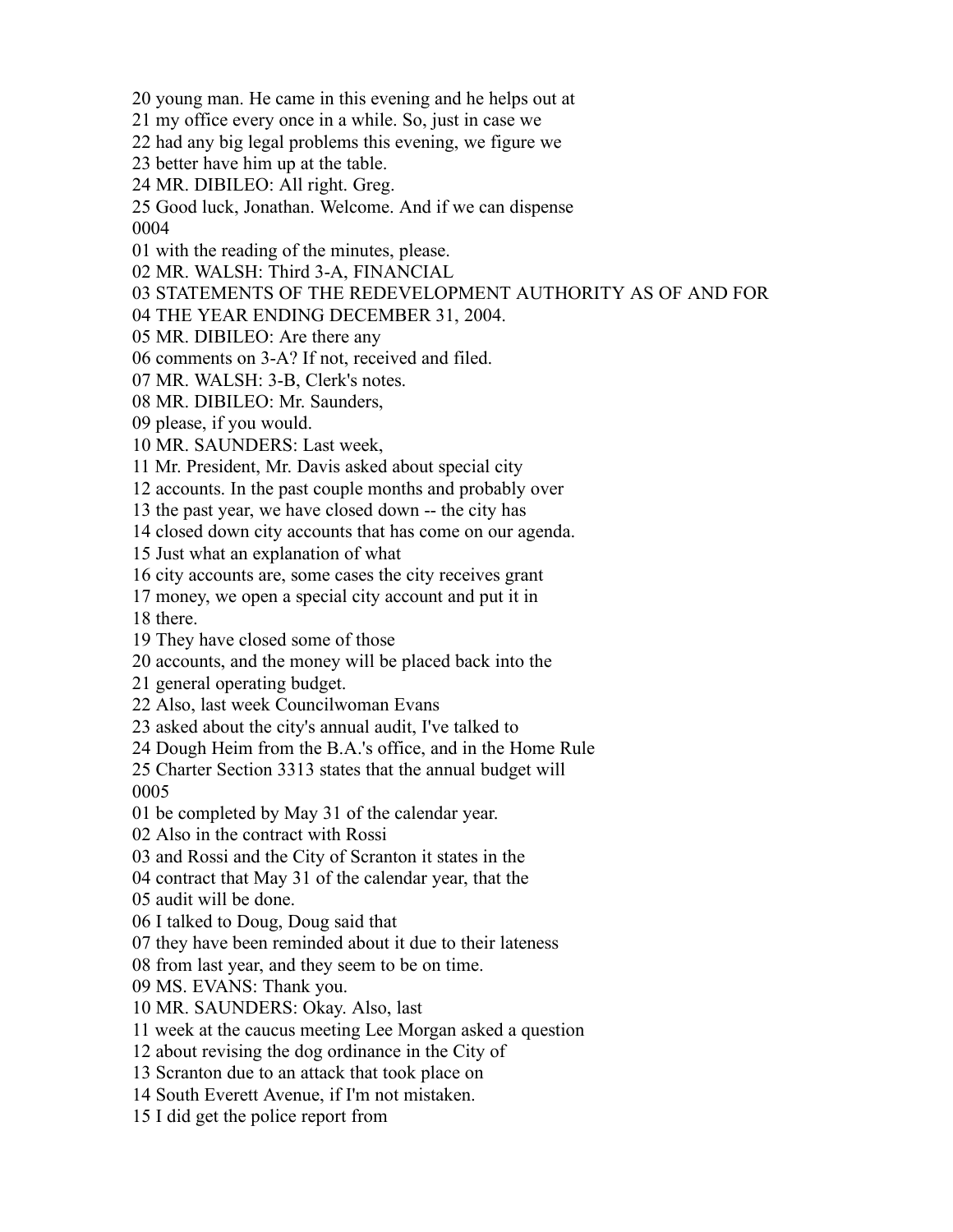Chief Elliot, talked to him about the situation, I've

talked to Rob Farrell about the situation,

Attorney Walsh and myself have talked to the

Pennsylvania League of Cities to actually to find this

out and get a clear cut answer on if we could pick on

one dog.

And that ordinance may or may not

be written in the next couple of weeks. So,

Mr. Morgan, I do want to give you an update on that,

 and that is a little more of a delicate situation than 

we anticipated it to be, but I will keep you informed.

And that's all I have, Mr. President.

MR. DIBILEO: Thank you,

Mr. Saunders. Regarding that dog incident, that was on

South Filmore Avenue last week, and we ran short on

time this evening, Mr. Walsh pulled the current dog

ordinance, and we really didn't get enough time to

discuss it properly, so for those interested, we are

going to discuss it further, as early as next week, to

look at it and see if there's any improvements that can

be made to make our community safer.

I understand that incident was --

I got some details on it just today, and it was really

a gruesome incident apparently. I was not there, I

didn't see photos, but I understand that there are

photos of some of the injuries involved. So, we'll be

looking at that very shortly. Thank you, and thank

you, Mr. Saunders.

MR. WALSH: Fourth order, citizen

participation.

MR. DIBILEO: Before I call up the

first speaker, I just wanted to mention that we've

officially entered the election season, and I just want

to make note that it would not be appropriate for any

 speakers to really talk about elections and candidates 

and anything to do with elections.

I just want to make that clear,

that I would have to gavel any speaker that brings that

topic up. And thank you. And the first speaker on our

sign-in sheet is Andy Sbaraglia.

MR. SBARAGLIA: Andy Sbaraglia,

citizen of Scranton. Fellow Scrantonians, as you all

know, I'm not running for office and can care less of

ever getting in office.

Like I said before, I got about

ten years of lifetime to go, so I just want to go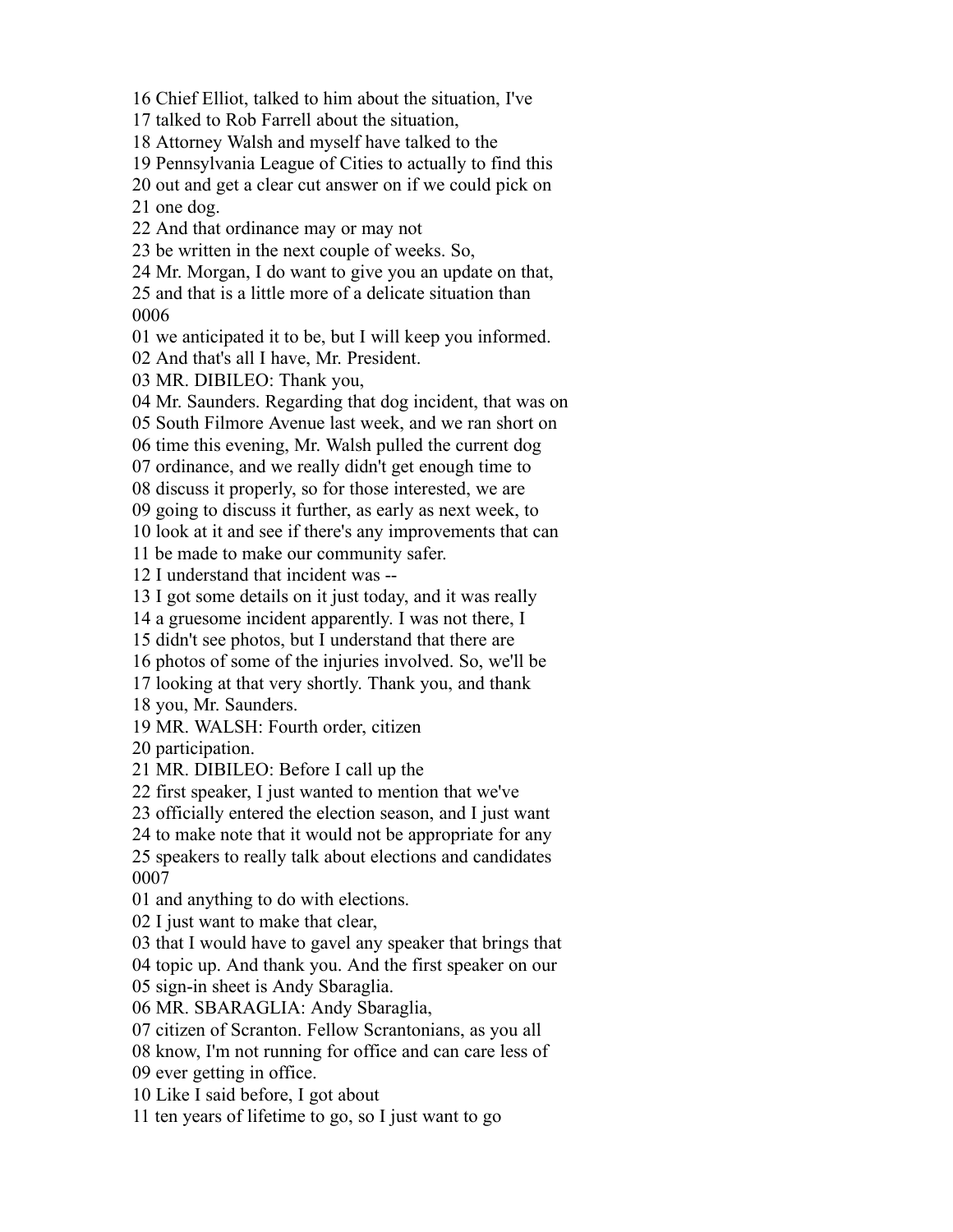smooth.

MR. DIBILEO: You're smart.

MR. SBARAGLIA: Just a few

questions, as you know, I've talked about this fund we

set up with concerned citizen for the preservation of

historic Scranton. Now, I went down to the courthouse,

well, actually to the post office, and I pulled out the

original settlement order, okay?

In this original settlement order,

the only mention of \$140,000 was that the Scranton Mall

Association will create a fund in the amount of

\$140,000 to be available for AHA to finance rehab of

historical or contributing buildings and rehab fund in

or near the downtown Scranton historic district.

That was the only thing I ever

came across anything to deal with this fund they said

they were going to set up.

Now, I don't know if I have all

the complete data, but every data I have says this.

Concerned citizens for the historic preservation or

vacation of Scranton.

Now, the settlement agreement sets

up that if Mayor Connors at that time in Boscov's

disagreed or the project was cancelled, this goes back

to '87, what would happen was everybody that was in

litigation could litigate, and there was quite a bit.

This thing wasn't only from --

there was Ufberg, for one thing, there was the City of

Scranton, Scranton Redevelopment Authority, Scranton

Mall Association, Ufberg Home Furniture, Howard Ufberg

and Marcy Ufberg, Samuel Star and Howard Ufberg, Samuel

Star and Lisa Star, Architectural Heritage Association,

and Concerned Citizens of the Downtown Commercial

Scranton, they were all parties to the lawsuit.

What it was originally was mainly

was some of the buildings they were going to raise.

So, they went through that, and what the judge at that

time, Kosick, said was most of them -- well, two of

 them, the Scranton AHA -- all litigation and other 

proceedings to which AHA is now a party shall be

discontinued immediately with prejudice and will be

able to bring no further litigation with respect to

Lackawanna Avenue and so forth.

No. 6 was all litigation

proceedings for which a concerned citizen is a party

shall be immediately discontinued with prejudice.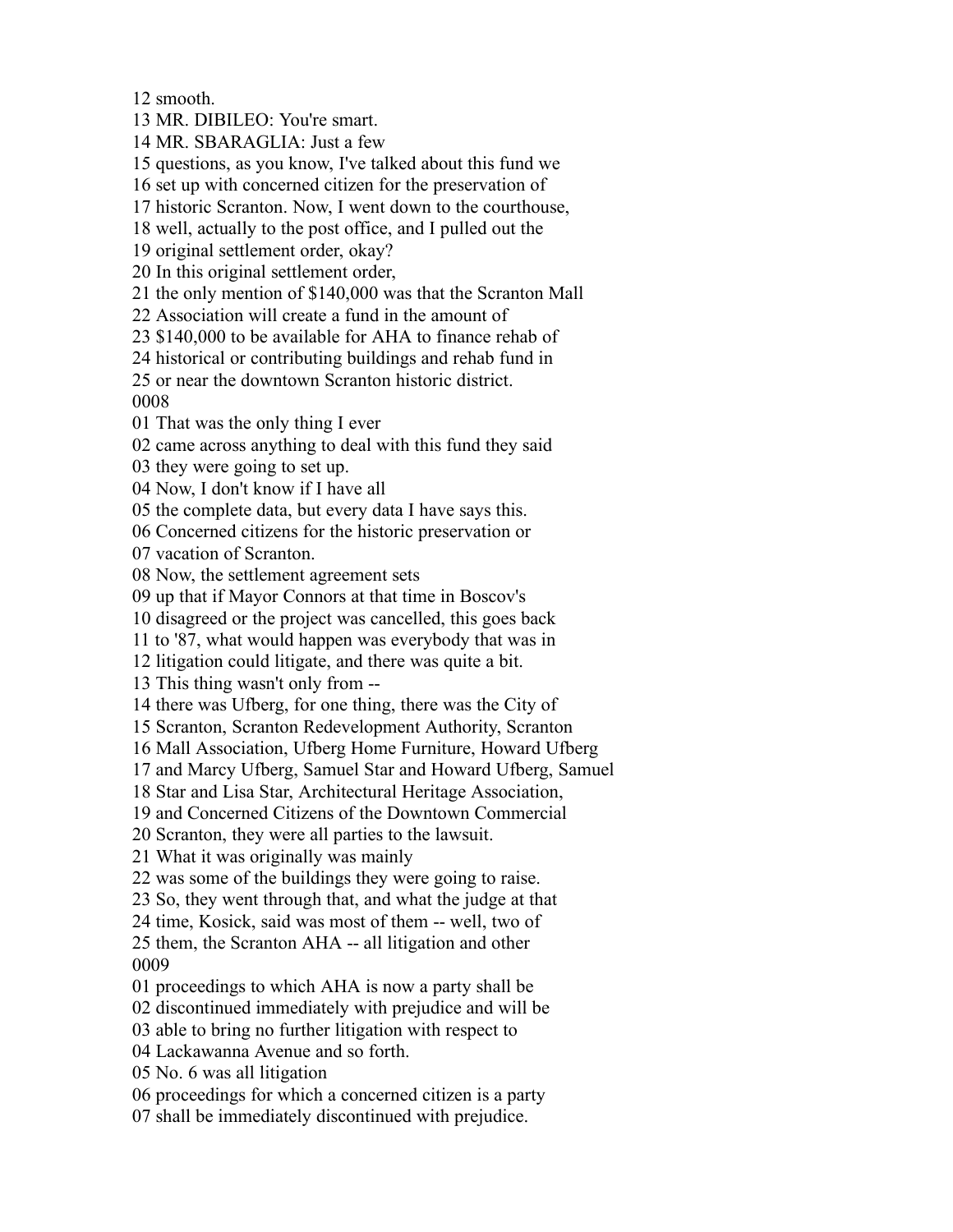Now, nowhere in this thing did I

find that we would have enter into an agreement with

these people to give them \$140,000. Now, maybe I don't

have all of the data, I can't guarantee that I have all

of the data, but all the data I do have says that

everybody was stopped from doing something with

prejudice, that if the mall project fell through, they

would have the right to go forward with whatever they

want.

And I have some of the stuff made

for you, if you want to just look at it, and maybe if

you get around up at your legal department, maybe they

can show you where it was in their agreement that we

had the right, you know, they settled to get it to the

\$140,000 with concerned citizens.

Like I said, all the ones from

down there at the federal building said that these

 lawsuits were just stopped, they dismissed them 

actually, and they were dismissed.

So, if they were dismissed,

there's no way we could say that we entered into an

agreement with these people, unless it was a private

agreement, which then would be entirely different from

what they wrote when they said we were forced to do

this thing.

The only thing we were forced to

do was set up -- the city agrees to reestablish the

architecture urban design commission, and the mayor

agrees to make one member of AHA to the commission at

the time of its re-establishment.

We were committed to do that, but

that's the only thing I read in this agreement that we

were really committed to do. So, if you would like it,

if not, it's okay, too, but it's more or less just for

reference, because I believe somewhere along the line

it's not quite right, something isn't quite right

there.

If the judge dismissed the

lawsuits and said they couldn't do it, and one was in

'89, they brought it back up. The original was filed

April 14, 1989, is when they said most of these things

happened.

So, if we get a chance, maybe you

can ask the legal department where in that judge's

order we were forced to set up this fund. Thank you.

MR. DIBILEO: Thank you,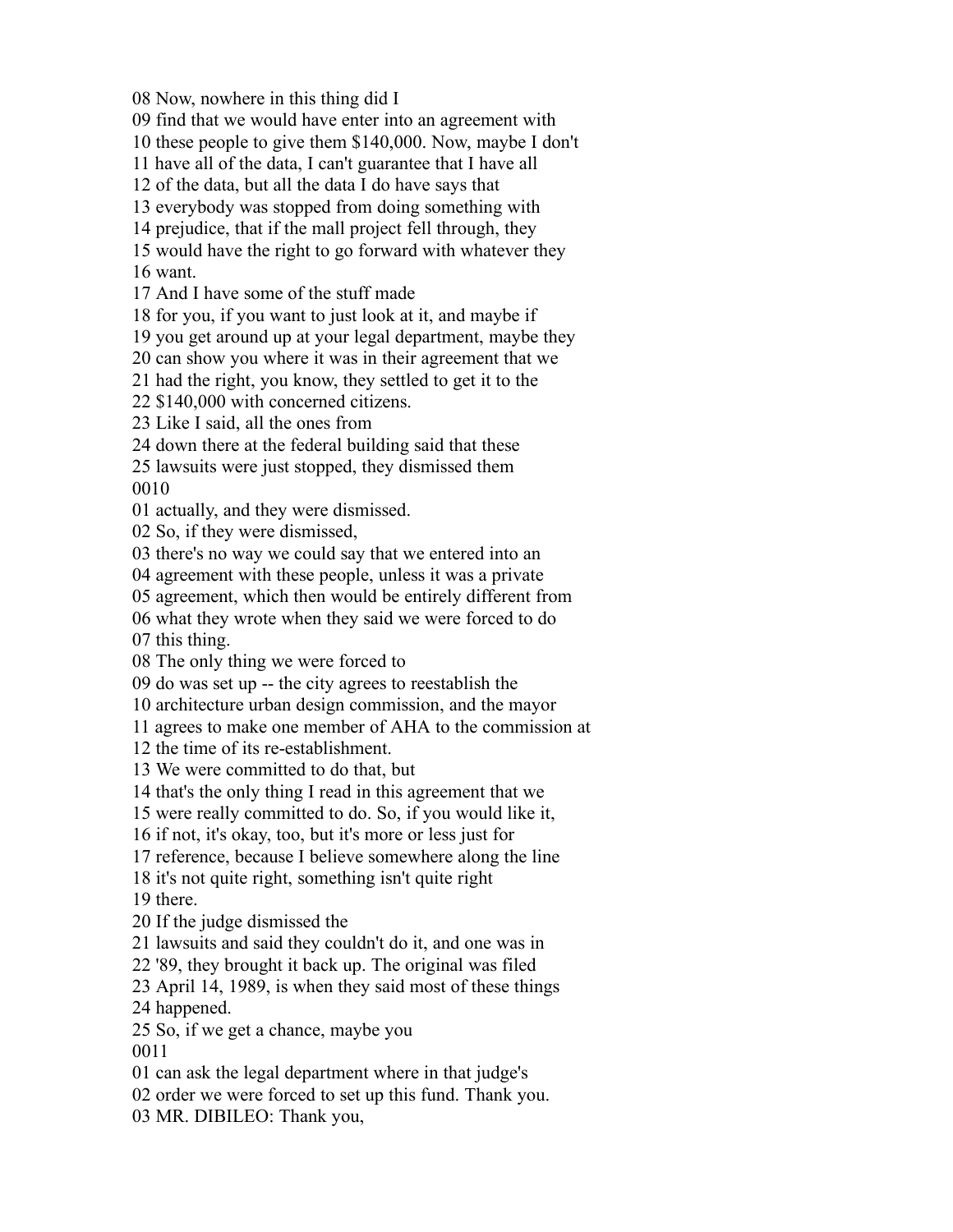Mr. Sbaraglia. Jay, possibly you can do that for

Mr. Sbaraglia. Reverend Kathryn Simmons.

While Reverend Simmons is coming

up, you know, regarding elections, I guess it would be

acceptable to encourage people to vote and get

registered; however, not for any particular candidate.

Thanks.

MS. SIMMONS: My name is Reverend

Kathryn Simmons and I'm a Scranton resident. My Lord

Jesus Christ sends you words of peace and love this

evening.

Good evening Councilman McTiernan,

Councilwoman Evans, Councilman Pocius, Councilman

Courtright and Council President DiBileo.

MR. DIBILEO: Good evening.

MS. SIMMONS: Crime watch, a

simple title known to most throughout the city as a

citizens group who gathers intelligence to pass on to

local law enforcement officials, and when able, tours

designated neighborhoods to insure safety and

security.

Florence-Midtown Crime Watch

answers to all of the above. We are volunteers who

strive to improve the area in which we live by

extending our hands to our neighbors and our judicial

and social community.

It has been noted for a long

period of time that a great majority of our time has

had to be spent trying to raise funds to keep this

crime watch going.

Florence-Midtown Crime Watch has

never applied for, nor asked the city to fund us for

any financial obligation we have encountered. In most

instances, we've gone into our own pockets, which most

of us can ill-afford.

There were some overwhelming

incidents this past year that came through our complex

and through our neighborhood, and as I sat talking to

several people about what had transpired, they

encouraged me to go to the administration and seek

funding for something as simple as a printer so we

could get information out to our community and

cartridges to fill our computers, but I said, No.

Asking administration for funding

means entering a political system that this crime

watch, nor any crime watch, should enter into.

Florence-Midtown Crime Watch is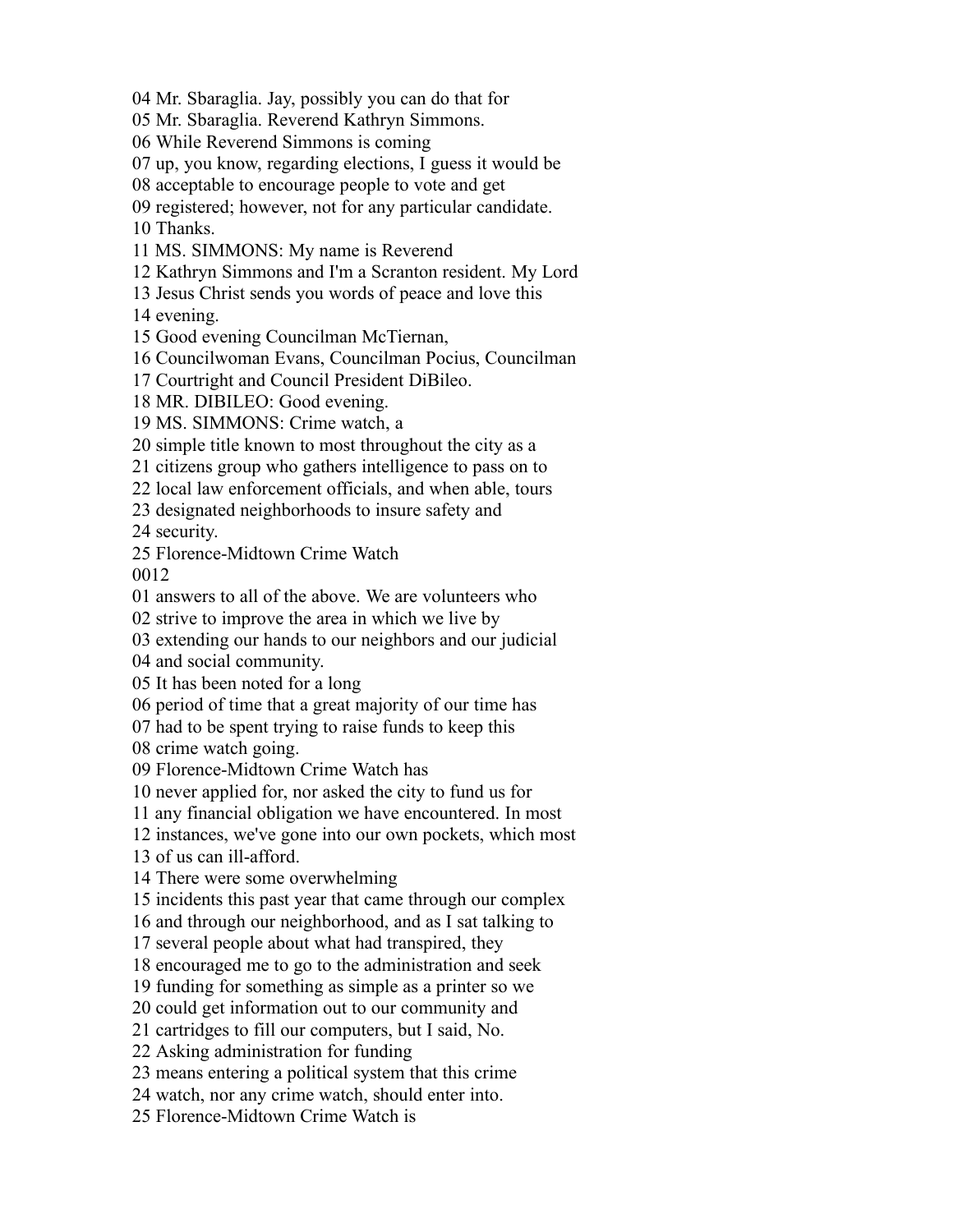surrounded by law firms, auto dealers, a college, one

of the city's busiest restaurants, and we should be

supported by these, our neighbors, because we watch

their properties, just as we watch our own.

But it's sad to say that only one

firm out of all of these has given anything towards the

crime watch's financial cost.

I come here tonight to ask you as

City Council members to show support for

Florence-Midtown Crime Watch by encouraging these

businesses and professional firms to support the work

we do.

We're not asking the city for

anything, we don't want financial help from the city,

we believe and have always believed that neighbors

should take care of neighbors.

Let me explain tonight here in

this place something that is often misunderstood by our

own society, crime watch is not built out of fear

and/or revenge, but instead is built out of love, and

that's what keeps it going, love that we who

participate have for our neighbors, our neighborhood

and our city.

Let those would surround us show

 that they understand this type of love and want to see 

it continued. The only place we can come now is here

to ask you for your support in this matter.

You'll be receiving letters,

letters from us asking you to sign them so we can send

them on to businesses around us.

As I said before, we're not asking

anyone across the river or high up on the hill, we're

asking people who are surrounding us to support us.

Thank you.

MR. DIBILEO: Thank you, Reverend

Simmons, and we would be more than happy to help you

achieve that goal. Les Spindler.

MR. SPINDLER: Good evening,

Council, Les Spindler. First of all, I have to make a

correction to something Mr. Pocius said about me last

week. Mr. Pocius said that I said a few weeks ago that

the Nay Aug Gorge wasn't nice, I never said that. What

I said was was in response to something Mrs. Williams

said about the Davis Trail being breathe taking, okay?

And I said, I don't think that's

breathe taking. I said, Niagara Falls is breathe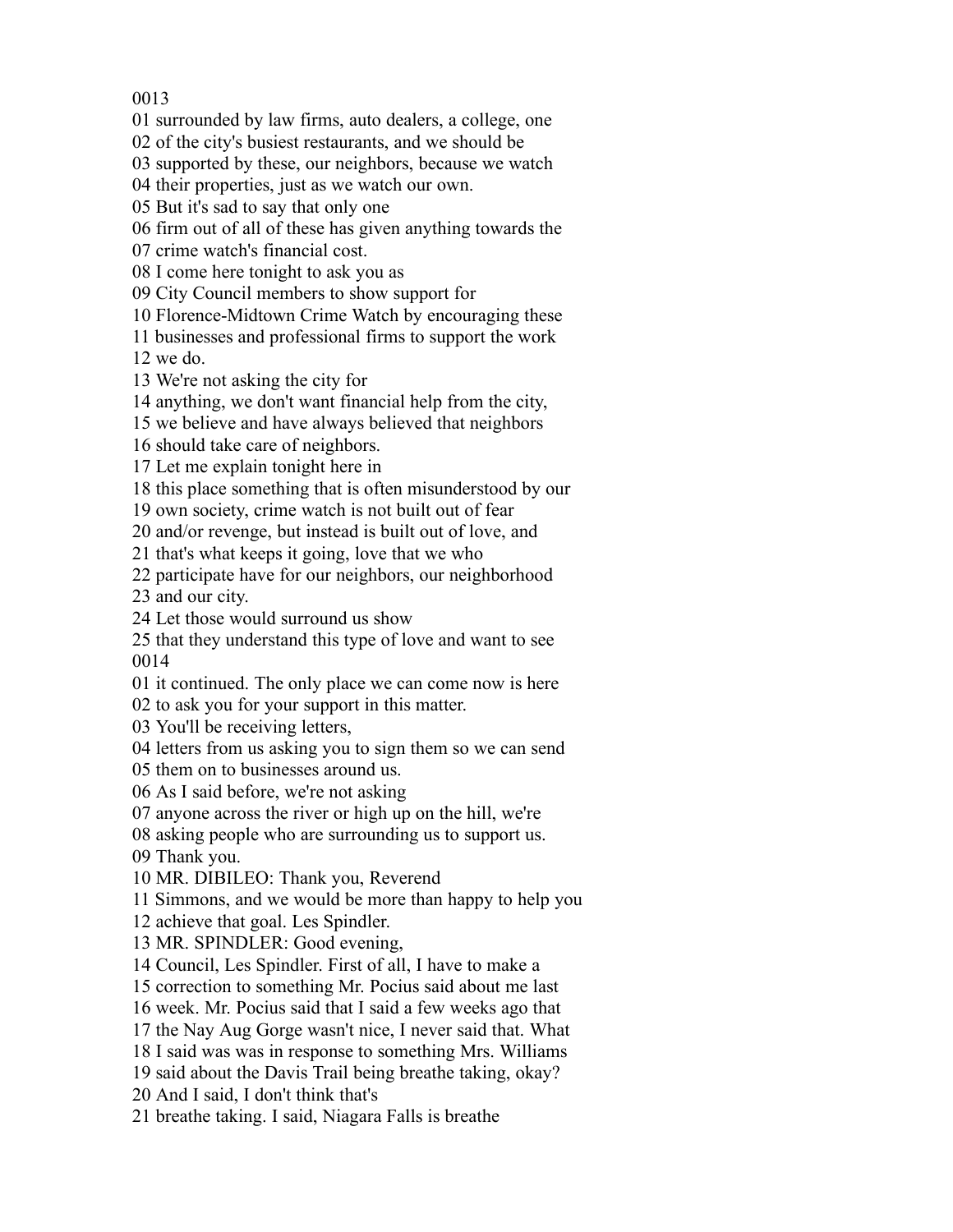taking, the Grand Canyon is breathe taking, but I

didn't think the Davis Trial was breathe taking.

I never said the gorge wasn't

 nice. Maybe when I can take the Maid of the Mist down 

the Nay Aug Gorge, then it will be breathe taking.

Okay. Recently you saw something

in the paper that was saying how great the city is

doing, that we had over 3,000 new jobs in this city.

Where are there other 3,000 new jobs in this city?

Southern Union and Aventis are all

jobs that moved into the city from somewhere else. The

Hilton was on the drawing table a long, long time ago?

Where are 3,000 new jobs in this city? Can anyone tell

me? I guess not.

It also said we have better police

protection. I know for a fact that we have 23 less

policemen now than we did under the previous

administration. How could that be better police

protection?

We're taking cops from one part of

the city and moving them to another, how is that better

police protection? It doesn't sound right to me.

Lower crime rates, I saw. Tell that to the kid that

had his face beat in if there's lower crime rates. All

the banks that are being robbed.

Recently the mayor's brother's

house was broken into the other day, and also a couple

blocks away, another house on Washington Avenue was

also broken into. It doesn't sound like lower crime

rates to me.

Economic development, again,

Aventis and Southern Union are KOZs, and the Hilton was

under previous administration, where is there economic

development in this city? Thank you.

MR. DIBILEO: Thank you,

Mr. Spindler. Bob Bolus.

MR. BOLUS: Good evening, Council,

Bob Bolus.

MR. DIBILEO: Good evening.

MR. BOLUS: Mr. DiBileo, I hate to

make this an issue tonight, it's not one that I came to

talk about, I had other things on the agenda, but one

thing that disturbed me was your comment that, you

know, you have entered the race for mayor in the City

of Scranton or other candidates, but now we're not

supposed to speak about anyone else.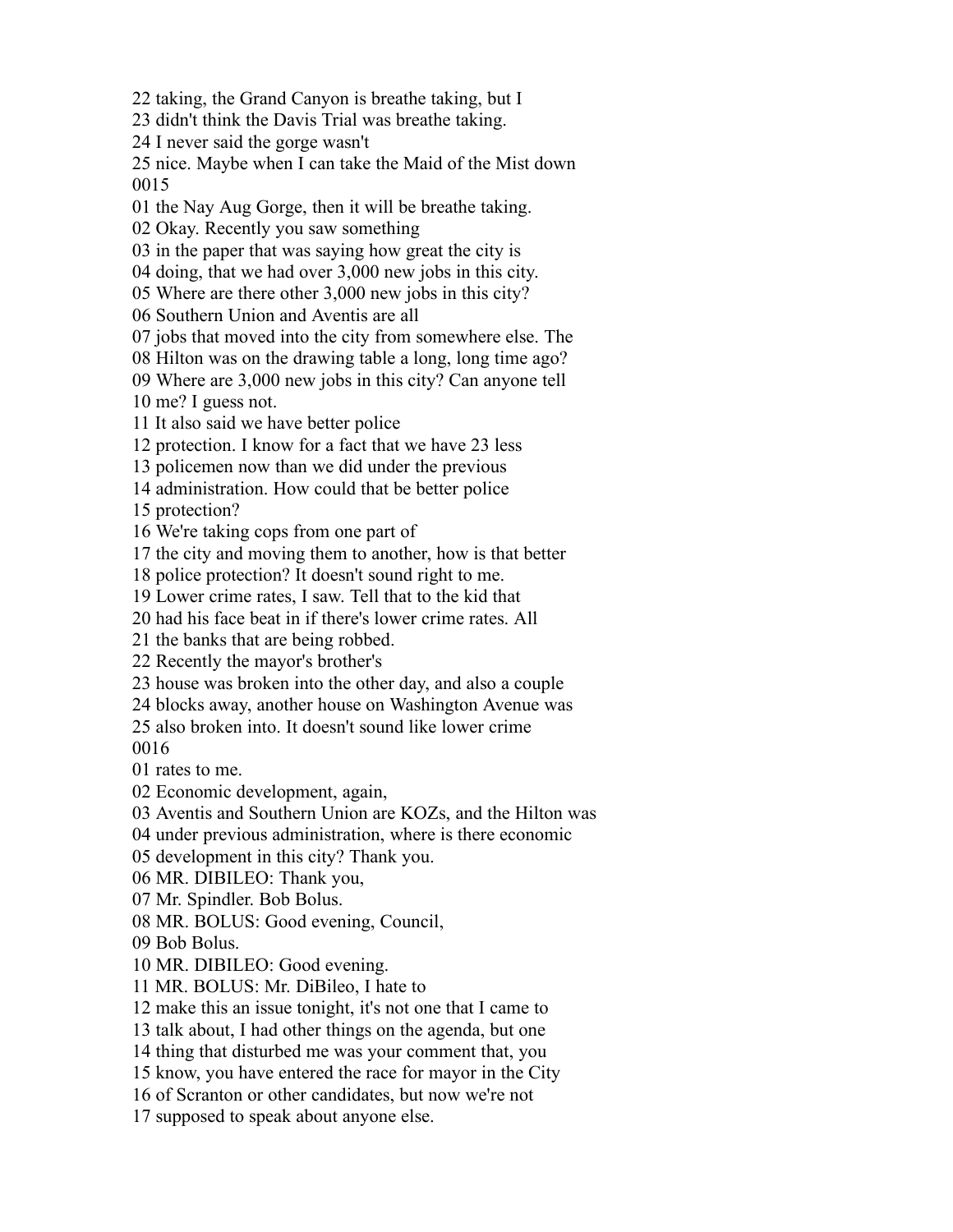But looking at the fact that

Chris Doherty is running for office and he's the mayor

in this city, are we now precluded from addressing

issues that we have with the mayor or any other

candidate?

I think that would be a stifling

of our free speech that we should be able to have a

 dialogue. If I have a comment about Mr. Pocius, I 

can't make it, if I have a comment about Mrs. Evans, I

can't make it, or if I have with you or past candidates

that were here, by your ruling, we can't make it.

MR. DIBILEO: Mr. Bolus, let me

stop you there. I never said anything about myself

being a candidate or anyone being a candidate, for that

matter. I just didn't think it would be appropriate to

talk about who you favor over another regarding

elections.

We're public officials, and you

can take issue with anything that we do regarding our

jobs. Feel free.

MR. BOLUS: That's all I wanted to

do was a clarification. I'm not here to talk about

anyone in the city. I think I treat everybody pretty

much equally. If I have an issue, I address it.

But I wanted to make that clear

that we weren't going to get into some kind of a

problem that became a problem for everybody that's

running. So, I just wanted to kind of clear that up.

MR. DIBILEO: Okay. I'm glad you

did. And thank you for clearing it up. I think it

makes it a lot easier for all of us.

You know, I sit around and I'm

 seeing people who haven't come here that are candidates 

now, but I haven't seen people come to this lector in,

I can't remember when. They come out and speak as

citizens.

And I'll say Mr. Hazzouri, he's no

longer a public official, but, you know, he has an

issue with the pension and other issues that we have,

yet I haven't seen him come here once to speak out for

the city, yet he wants to come here and try to run the

city.

Remember he was instrumental,

along with Mr. Murphy and Mr. Gilhooley on the reason I

was arrested for free speech here. So, those are

issues I have.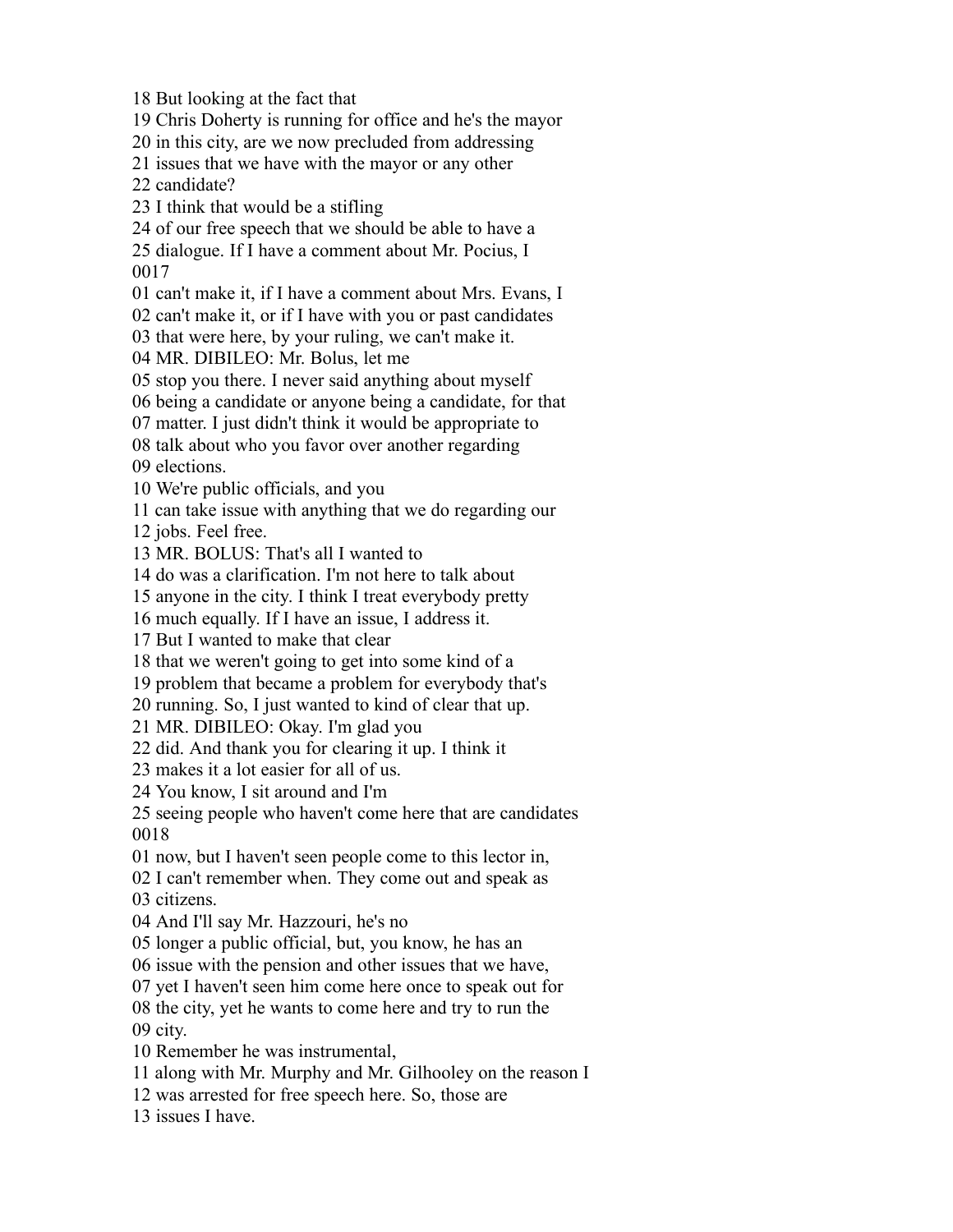MR. DIBILEO: All right. I'll

stop you there. They're not public officials now.

MR. BOLUS: That's correct, but

they did put their names in, and I believe I have a

right that reflects the City of Scranton where people

want to run and kind of tell us what they're going to

do for us again.

I think we have a right to speak

about past records or who they are and what they did or

didn't do. You don't have to be an office holder to

come here and speak. Everybody here speaks, they speak

 their peace, we have dialogue. Our country was built 

on debate. That's what these chambers are for, whether

it's the US Supreme Court or the Commonwealth Court or

our local courts, they're a place of debate where

people debate issues, right, wrong or indifferent, they

come to a solution, and I believe that's what we do

here, and I hope we gain something. I think we have.

You know, on the KOZs and the

impact fee that was brought up last week, I think you

have to look just beyond an impact fee, because that's

a narrow, and I think Mr. Walsh will agree with me,

it's just a very narrow thing that you can do, but if

you look at a maintenance fee or create another fee.

So, I would say a motion should be

made to look into other fees that are general across

everything, and not specific to certain items that,

like, an impact fee would be. That was the research I

 had supplied to Council that you would have a better idea.

So, you have to become somewhat

creative in order to create the issue that we need that

it's a fair share for everyone in the community, not

just donations. So, it may be something you want to

look at putting as a motion to do further research,

because there's a lot of information out there.

You know, I'm looking at a lot of

the things that I see going on here in the city, and I

think we're going to get a lot more, but what I would

like to do is tell everyone that is running for office,

don't be afraid to come here. This is the place for

debate. This is the place for issues. Everyone should

have an equal opportunity to come here.

Don't hide. Come here, tell us

what you really want to do, and you can come here every

Thursday, well, not next week, you can come Wednesday.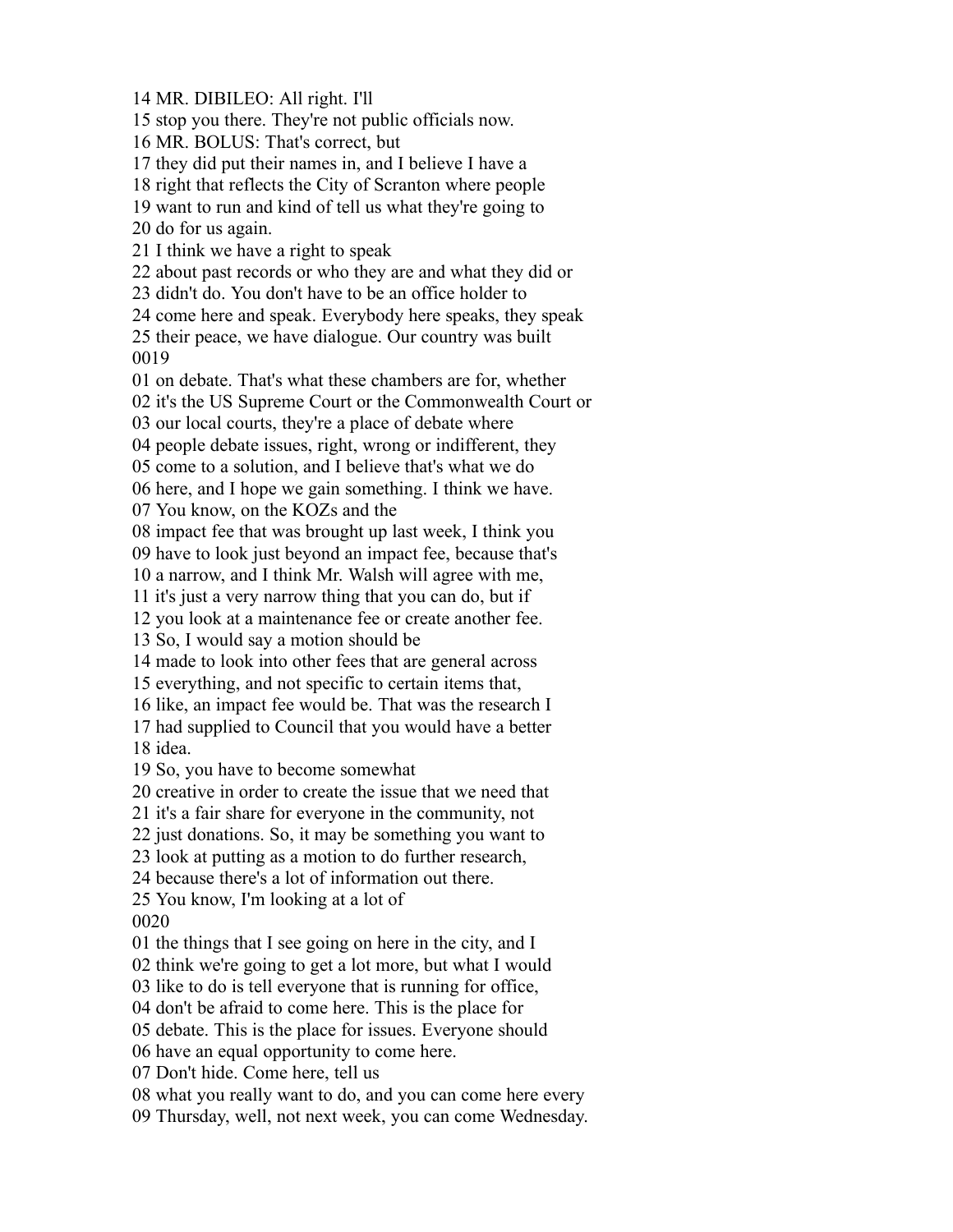But, you know, we need to learn

more about what people want to be and what people want

to do, and it's not about businesses only, it's about

the citizens.

You know, people passed petitions

out for me, and I elected not to get involved, for a

lot of other reasons, and it was my own choosing, not

that I was impacted by anybody else out there, because

I'm a man that speaks his peace and stands on my own

rights, and that's why I come here, and I hope

everybody takes that opportunity to use the democracy

that we have. Thank you.

MR. DIBILEO: Thank you,

Mr. Bolus. Larry McAndrew.

MR. McANDREW: Larry McAndrew,

 good evening Council. I want to say that last evening 

I attended a special board meeting of our Scranton

School District, and our board members took the

initiative to ban nepotism.

History was made last night. It

was a policy that they took on, and it should have been

done years ago. No individual should have any

influence and make a decision on who is hired to work

for either a school district, a city or a county.

I come here tonight to ask

City Council, I know that there's a civil service

commission here, and you have authority from that, I

ask City Council to take into consideration a policy

about nepotism, just consider it.

I don't know if you have to put a

motion in or -- it's something to look into, and I'm

going to ask the county commissioners also to do this.

This should have been done a long time ago.

As I said, everybody deserves an

 equal opportunity for work in this area. Enough said on that.

Last week I attended Council where

there was a mayor's veto vote that was taken, and my

understanding it was to balance the checks and balance

system; is this correct?

MS. EVANS: Yes.

MR. McANDREW: And there's two

members of Council, Mr. McTiernan, and Mr. Pocius, I

have an issue with you tonight, I would like to know if

you could possibly elaborate on your decision of why

you voted no. Either one of you gentlemen would like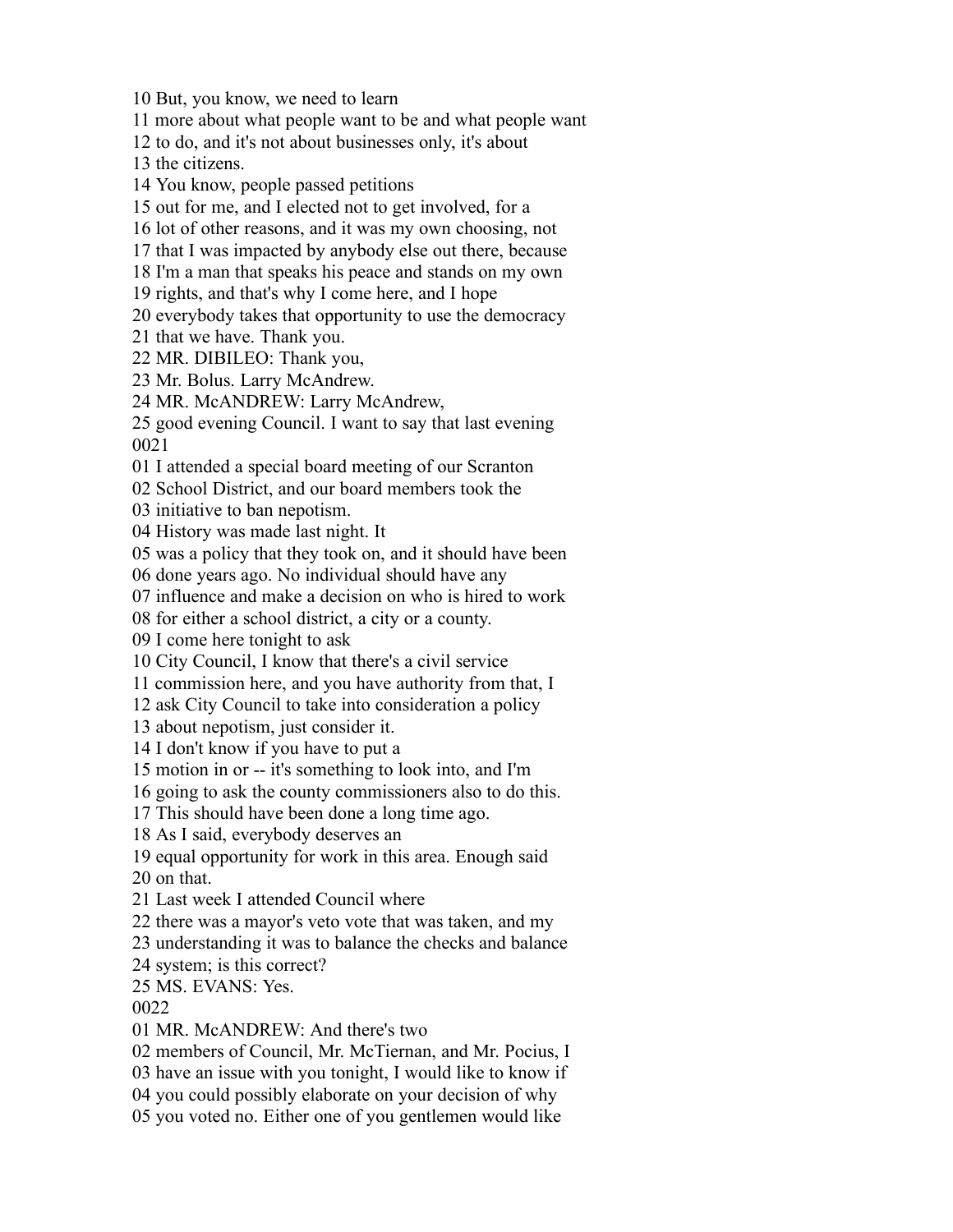to say this or speak up?

MR. POCIUS: Mr. President, I've

addressed that comment at a prior meetings, I voted

with no comment last week, but I had addressed my

reasons in the past on the public dais up here, and

basically I think that -- my main thoughts were it was

not needed, that there was enough checks and balances

in place, that we're supplied this information on a

weekly basis, all the transfers, and that anything

that's interdepartmental or anything else basically is

done by ordinance, and I thought it would be cumbersome

to this Council, and not only to the Council, but to

the running of the city business that we would be tied

up in the minutia of making ordinances for cents when

we should be worrying about major dollars. So, that's

my reasoning, sir.

MR. McANDREW: Well, thank you,

Mr. Pocius. Mr. McTiernan, do you have any comment?

MR. McTIERNAN: Sure, I do. As I

 understand it with the presentations that were given to 

us, the original Home Rule Charter reflected the way

that the ordinance currently is, and that ordinance has

changed back and forth depending on the political tide

at the time, so my decision to maintain as the

ordinance was originally written as it was proposed to

us or outlined to us by our solicitor was what governed

my decision.

MR. McANDREW: Thank you,

gentlemen, for being open with me and letting the

audience and TV audience and the citizens of Scranton

know your position on this.

I feel that Mayor Doherty sat at

this Council and was in charge of finances under a

previous administration and he did not like the way it

was handled.

Now when he becomes mayor, he

changes things the way he wants things? I feel that

this mayor is trying to cover up something in his

administration by doing this. Thank you for your time.

MR. DIBILEO: Thank you.

Lee Morgan.

MR. MORGAN: Good evening,

Council. The first thing I'd like to say is that I

appreciate the thought you're going to give and the

 consideration you're going to give the problem we have 

with vicious dogs in the city, and I hope that we get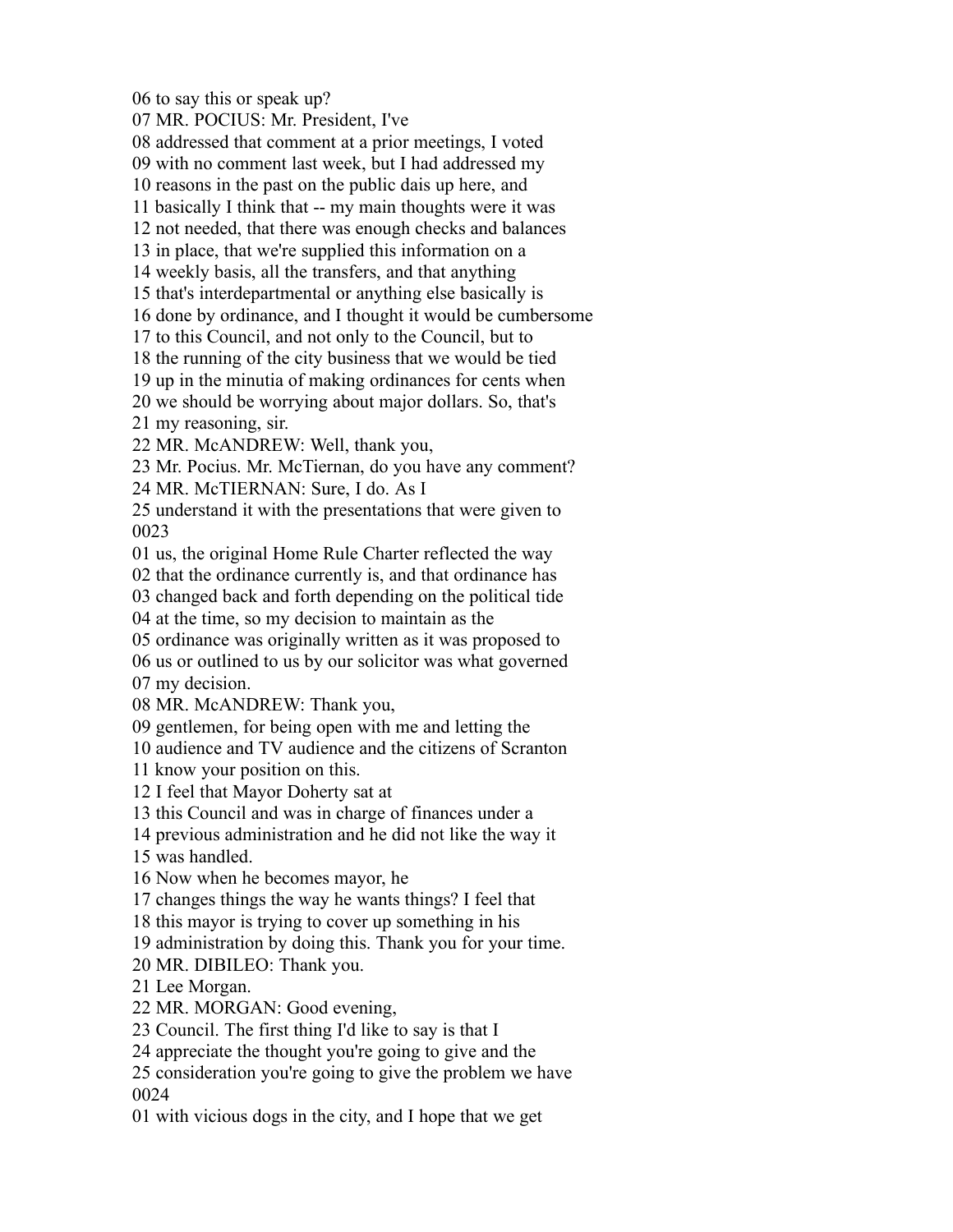some law that will protect the citizens and the

citizens' pets from people who are not responsible for

their pets.

I'd also like to say that we're

starting to come into an election cycle, and I think I

agree with what Mr. DiBileo said in the beginning here,

is that everybody has to register to vote. Every

single person that can vote should vote.

But, you know, they should become

informed and find out what the issues are and come to

some conclusion on what the solutions are.

I think that a lot of the problems

the city has is that too many people or some people

that vote are idealogically driven, they're either a

Democrat or a Republican and issues don't matter to

them, and I find that to be the reason why our country

is in the shape it's in, because they continually, and

this is in not criticism of any candidate, none

whatsoever, they continually vote people into office

who cannot or will not do their job, and then all we do

is we continue a cycle of just complete destruction of

either the tax base or the economic base.

And you can see by where we are

 now, the situation we find ourselves in. So, I think 

we need informed voters that can be either Democrats,

Republicans, Independents, whatever type of political

organization they care to partake in would be just

fine, just partake in the system.

The other thing I'd like to say

is, I would hope that every neighborhood group leader

shows up at the Green Ridge Neighborhood Association on

Tuesday at 908 Deacon Street, because I really think

it's important for everybody to realize that police

protection is important, and initially when the

president -- I mean when the mayor's recovery plan was

initially formulated, I stated that if we weren't

careful, we were going to become like Wilkes-Barre, and

now we're starting to see the stress that our police

department is under.

But you know something, it's not

too late to change course. We have a lot to save here,

and I hope that everybody realizes it, and everybody

has to come to that meeting, even if you have to stand

outside, it's important that everyone comes there. I

mean, you know, everyone.

The other thing I'd like to say

with the political season upon us at this time, I think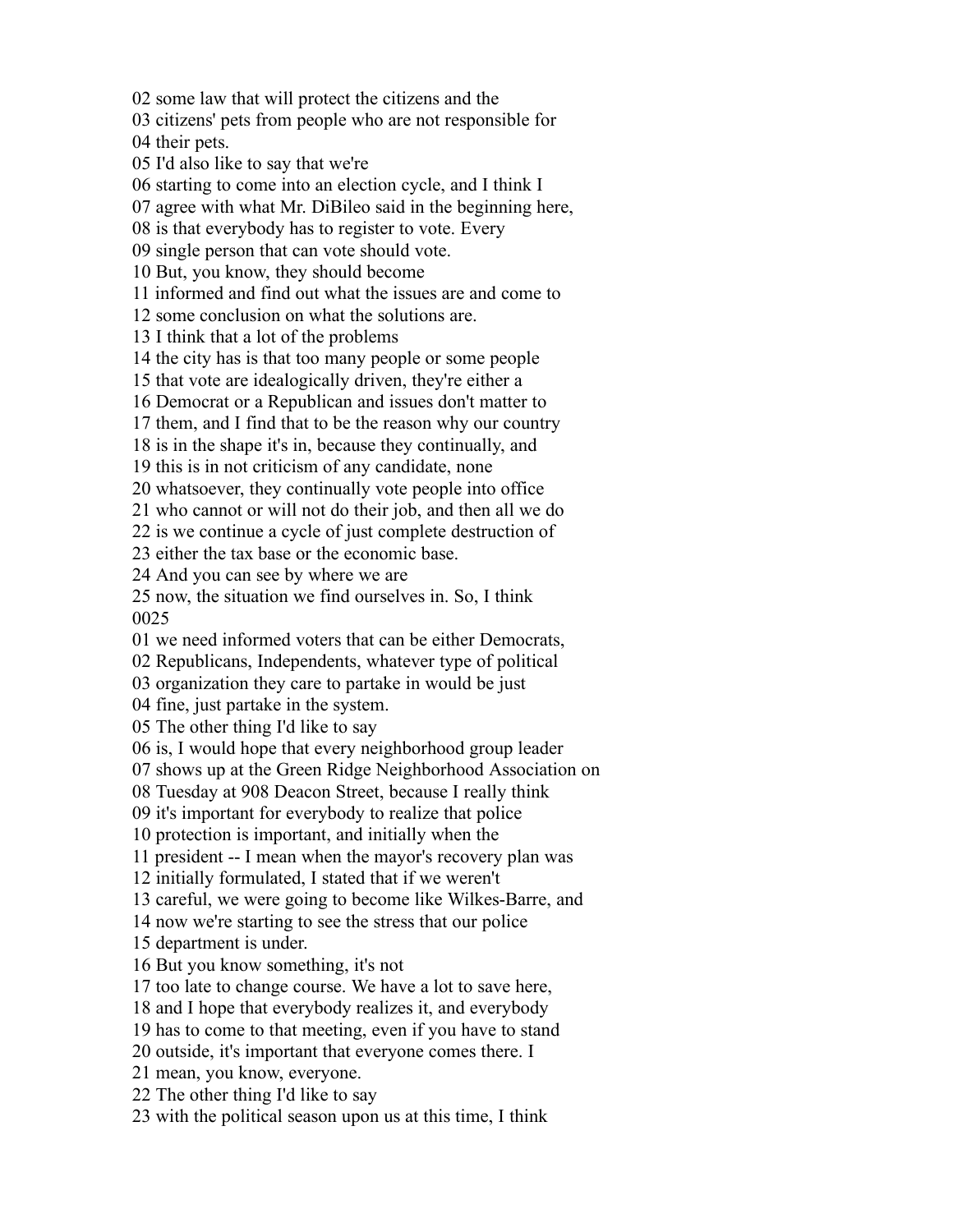that we need to really look at some very important

 issues that I feel this city needs to take action on, 

and one of them is we need advanced life support units

in this city, ambulances in this city.

I just find the system we have to

not be everything it should be. And if I or anybody

here was on the ground waiting for an ambulance, I

think we would want the best service we could have, and

we'd want somebody to show up in a timely fashion to be

saved, if possible.

I think that we need to consider

an enhanced playground program. I think we have to

make sure that community development money in the next

three or four years goes into the neighborhoods, not

into the downtown, but into the neighborhoods, because

revitalizing the neighborhoods is the answer to

Scranton's problems.

People will come here when the

neighborhoods are stabilized, and we have to figure a

way to increase our population base. It definitely has

to happen, because we can't grow as a city without a

population.

We have to find a way to increase

our neighborhood police patrols, because when you feel

safe in your neighborhoods, it's the best feeling you

could possibly have.

 It will bring residents into the 

city. Maybe we need to look for new answers, but we

definitely need that. We need a small business

incubator in this city to build on people's ideas.

If someone has an idea to make,

whatever you want to consider, hangers, and they're

making hangers in their garage, well, they have no

access to a loading dock, no access to power and all

the utilities necessary to manufacturer, if we create a

small business incubator in this city, and we tell them

that when you come into this incubator, we will

subsidize you to a certain degree and give you access

to loading docks and transportation and all of these

things, well, when you outgrow this incubator, you will

remain in this city, we will build our own economic

base. There's a lot of answers here.

The other thing is we have to find

a way not to have tax anticipation loans every year.

So, whoever runs for office and becomes mayor, whoever,

I would ask them to phase in over a three-year period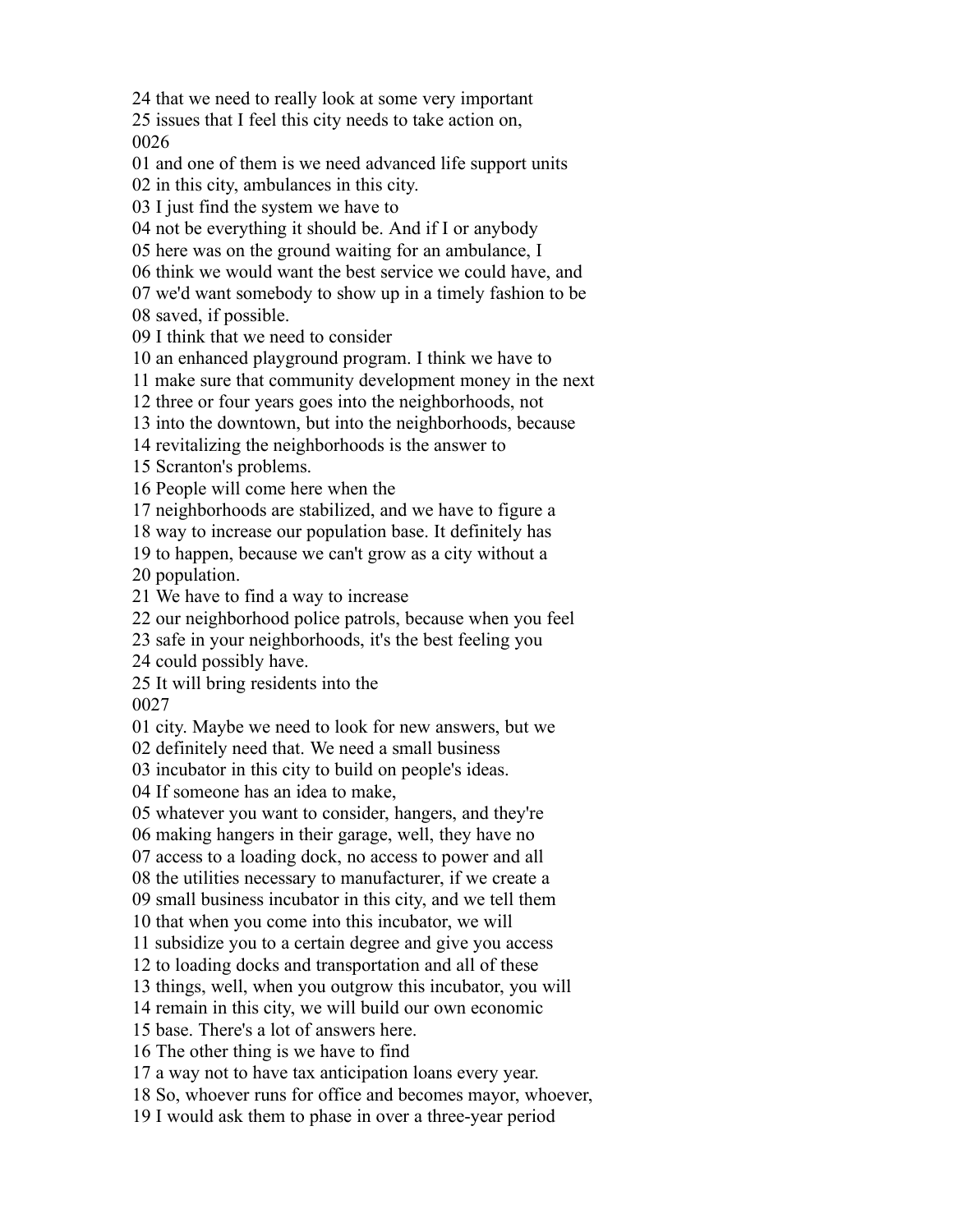to a point where we borrow no more in tax anticipation

notes.

- And the one other thing I have is
- this, I believe we should save the South Side Sports
- Complex. The deal isn't done yet, and we should

 reverse out. And if we have to give the University of 

Scranton back the \$700,000, we should do it, and that

should be for little leagues in the city, for all the

children in this city.

We talk about conditions of

fields, those fields are lighted, they're absolutely

beautiful, they're in the center of the city, they're

an asset and our children should enjoy them, so we

should save them. Thank you.

MR. DIBILEO: Thank you,

Mr. Morgan. Erik Johnson.

MR. JOHNSON: Good evening, City

Council and staff. Erik Johnson, Scranton. In order

to be hired as a police officer or fireman, all

applicants must take and pass a civil service test; am

I right?

MR. COURTRIGHT: Yes.

MR. JOHNSON: Otherwise you would

never receive a chance if you don't apply to become a

police or fire employee in Scranton.

A question about hiring minorities

for the police and fire department was mentioned last

week, when it was quoted that there were no new

possible hired minorities on the list from the civil

service test list.

My understanding that it was

quoted that Scranton, if you can believe the Scranton

Times Tribune, that the last civil service test like

all the others prior to the last one was open to the

public and all minorities were welcome to apply.

Oddly to say, there were not one

minority that had applied to take the civil service

test for any job now or in the future for the city

police or firemen or women; am I right or wrong on this

question of concern? Bill Courtright, can you comply

to this?

MR. COURTRIGHT: I haven't seen

the list of people who applied or didn't apply,

Mr. Johnson, but in order to be a police officer, you

have to have Act 120 in Scranton.

Now, Scranton has hired officers,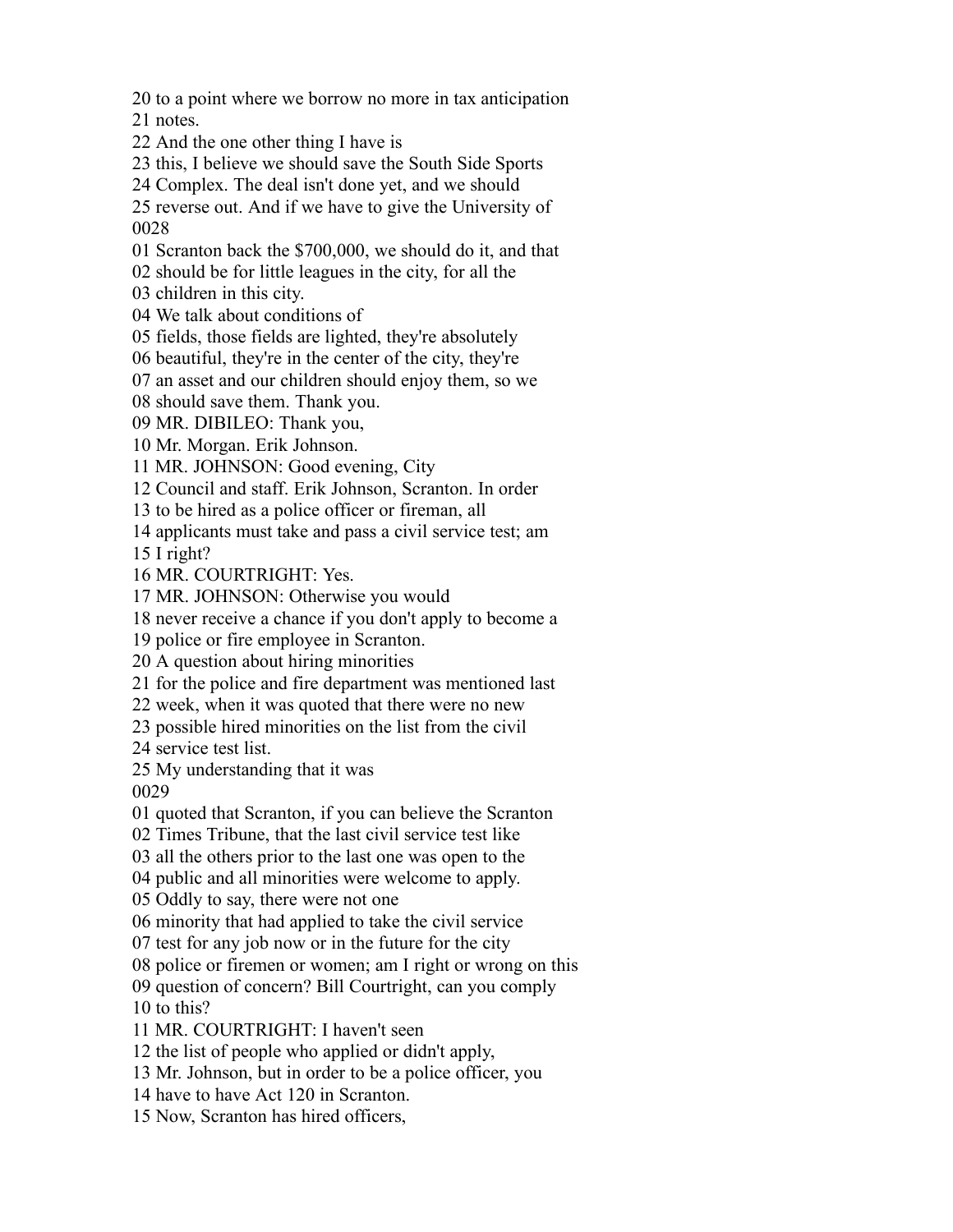and I believe a couple, and sent them through Act 120,

and the fire department had to take the test to pass.

I don't know personally who applied and did not apply,

but I don't think it had anything to do with whether

they were minority or not minority if they were hired.

That's just my opinion.

MR. JOHNSON: Well, it was just in

the paper that it was open to the public and --

MR. COURTRIGHT: Oh, it was

certainly open to the public.

MR. JOHNSON: And there were no

minorities at all that applied for the --

MR. COURTRIGHT: I think

if Mrs. Shedlock wrote that in, there she must have got

it from a valuable source.

MR. JOHNSON: Thank you. All

right. Thank you for the answer, Bill. I hear that

all community development block grants and other city

and county block grants are request to be cut as much

as 50 percent, which would begin in October, and which

the Bush administration will release its budget plans

for the year 2006.

In the past, it appropriated about

\$5 billion in block grants as in the past years, a

50 percent cut would be about two and a half billion.

Let's get in touch with your federal representatives

and also use your options before October or later

months come around or you may be out of any options you

have in the past.

I also want to congratulate police

officer Carl Graziano in his promotion of Captain and

second in command. We needed a second in command very

badly, and it's the first officer to hold that title.

He is a well-trained veteran of 13 years on the force.

I've always said this, that we

needed a new police headquarters, which we will

eventually have, but I also think it's a priority to

have police and fire department labor contracts settled

before the new police headquarters is finished.

I believe before you can even move

into the new police headquarters, you should get

this -- this administration needs to work on the labor

issues and the contracts, so I think that's a top

priority right now. And thank you for letting me

speak.

MR. DIBILEO: Thank you, Erik.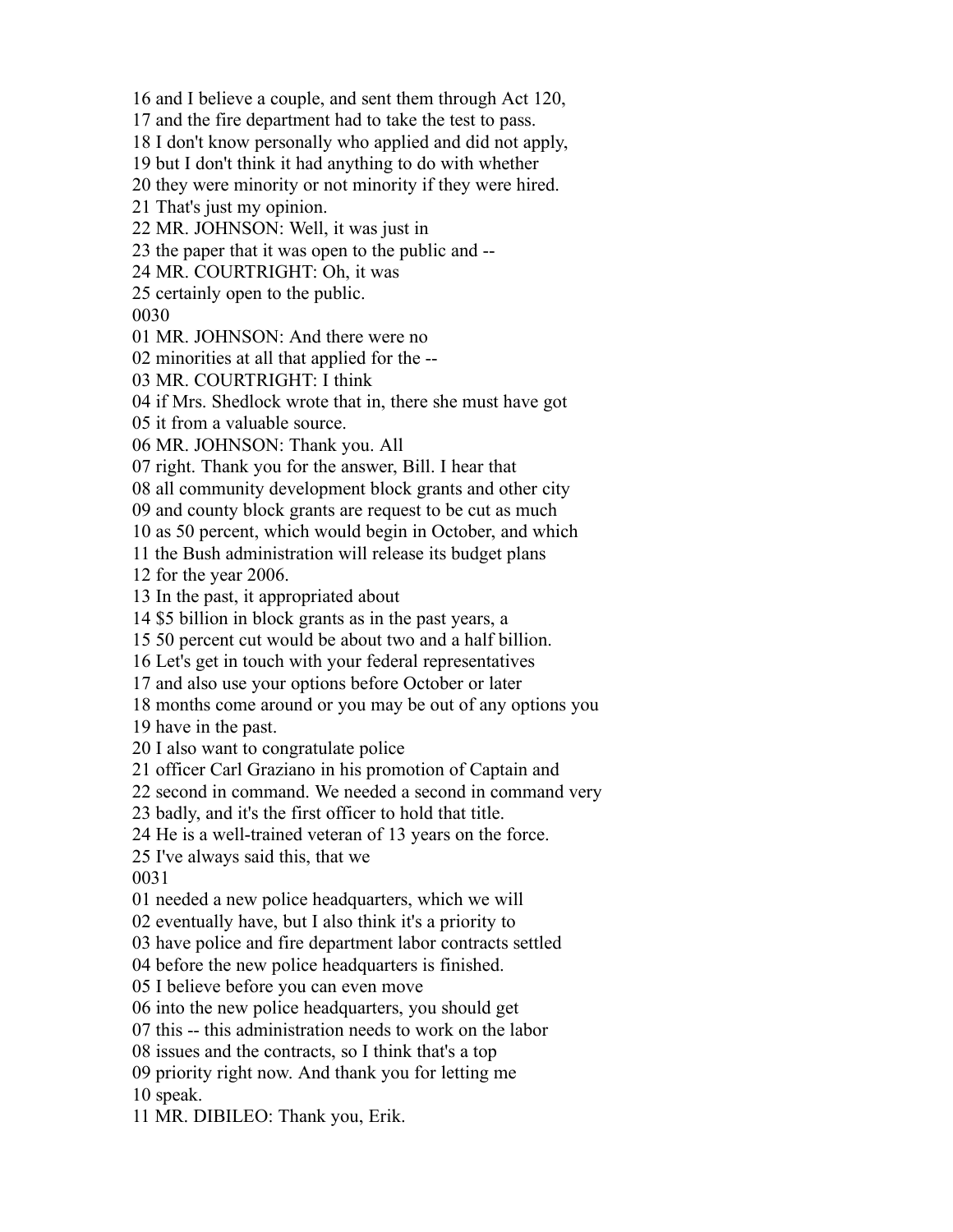J.B. Davis.

MR. DAVIS: Voting is an act of

empowerment in pursuit of freedoms. I'm speaking to

all of those who live in projects or in Central City.

The only way that the servants of

the city, servants of yours can react to you, is to

know that, first of all, you are going to try and act

like you're free, you're going to take on the

responsibility of voting, which means we don't want you

to be just a lever puller of a party, we want you to

actually do the work of selecting the people very

carefully, because it is important.

It's important to the fact that

 how this city goes is how we ask it to go. We are in 

control of those that sit before you, believe it or

not.

We're the ones who put them there,

and if they're going to not be there that next year,

we're responsible for that, also.

If the city goes forward, we're

responsible for that, and so we have to start taking on

the full responsibility of being a citizen of Scranton.

Okay. Number two, the operating

budget. Mr. Saunders, thank you very much for that

information. That's something we said last week. We

already knew that it flowed from the contingency funds

that were not being used back into the city. I asked

who is in control of that, who is responsible for the

use of these funds? Can City Council ask for those

funds to create something or is it only the mayor?

MR. SAUNDERS: It's flowed into

the general operating budget.

MR. DAVIS: General operating

budget, well, who is --

MR. SAUNDERS; The business

administration with City Council and the mayor control

that.

MR. DAVIS: So. Mrs. Novembrino

controls it?

MR. SAUNDERS: No. The

business administrator is Len Kresefski in the City of

Scranton.

MR. DAVIS: Oh, that one. He

works for the mayor, doesn't he?

MR. SAUNDERS: Yes, he does.

MR. DAVIS: So, therefore, it's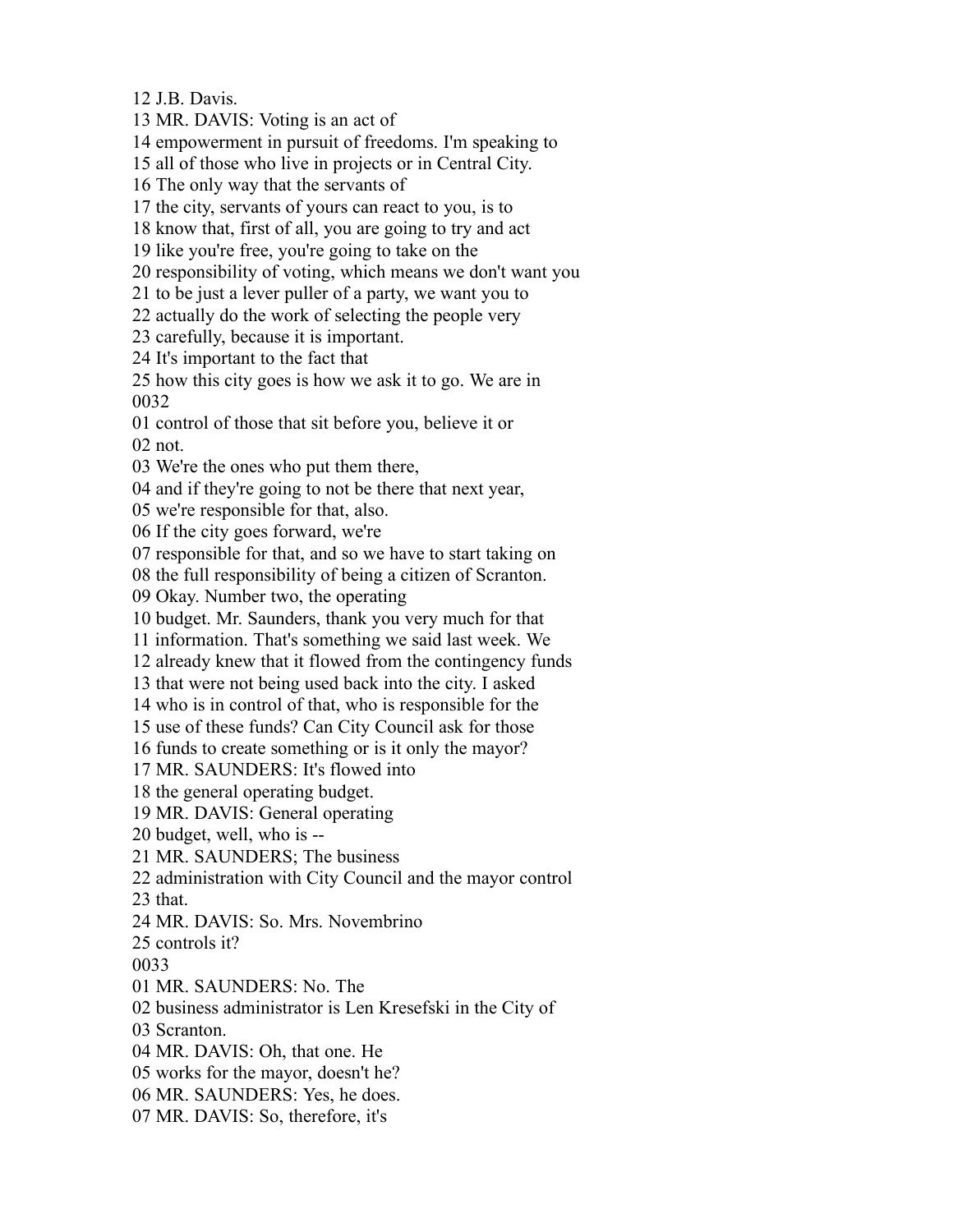the mayor that controls it.

MR. SAUNDERS: The mayor, City

Council and Len Kresefski handles the day-to-day.

MR. DAVIS: So, you're saying that

City Council has the right to request funds from that

to perform something, a task?

MR. SAUNDERS: Well, that's a

broad question, but I think that --

MR. DAVIS: It's not that broad.

MR. DIBILEO: All we can do is

ask, Jim.

MR. DAVIS: Excuse me.

I'm not being argumentative. I thought you said City

Council, the mayor and the business administrator,

they're in control of it, but I've never heard of

anybody taking any money out of that.

MR. DIBILEO: Jim, we vote on the

 budget, and it's presented to us by the administration, 

which it was this year. Council this year made some

changes, and then it went back to the original form

that it came to us in after a veto vote, for example.

So, it's given to us for ratification.

MR. DAVIS: It's given to you for

ratification, okay. That's all. That's what I really

wanted to find out, do you have the right to stop the

 use of this or can you ask to use it? Thank you very much.

The Voting Rights Act of '65

should be required reading in high schools. If we want

our kids to be able voters, able citizens, we've got to

teach them on what the Voting Rights Act is all about.

So, if it's not being taught in the high schools,

Mr. Principal, teachers, please, see if you can

institute it in some way or form, because our kids are

really ignorant of it.

The kids that I've questioned at

the Progressive Center and different places, they have

no idea of what the Voting Rights Act is. Who is this?

What are you talking about? Where did it come from?

So, therefore, please introduce it

into curriculum, if possible. We used to have them in

civil, what was it, there was a course name, it was so

long ago, but we were taught that.

Okay. Number four, kudos to the

basketball team of Scranton High. They played in the

semi-finals. Their team is probably one of the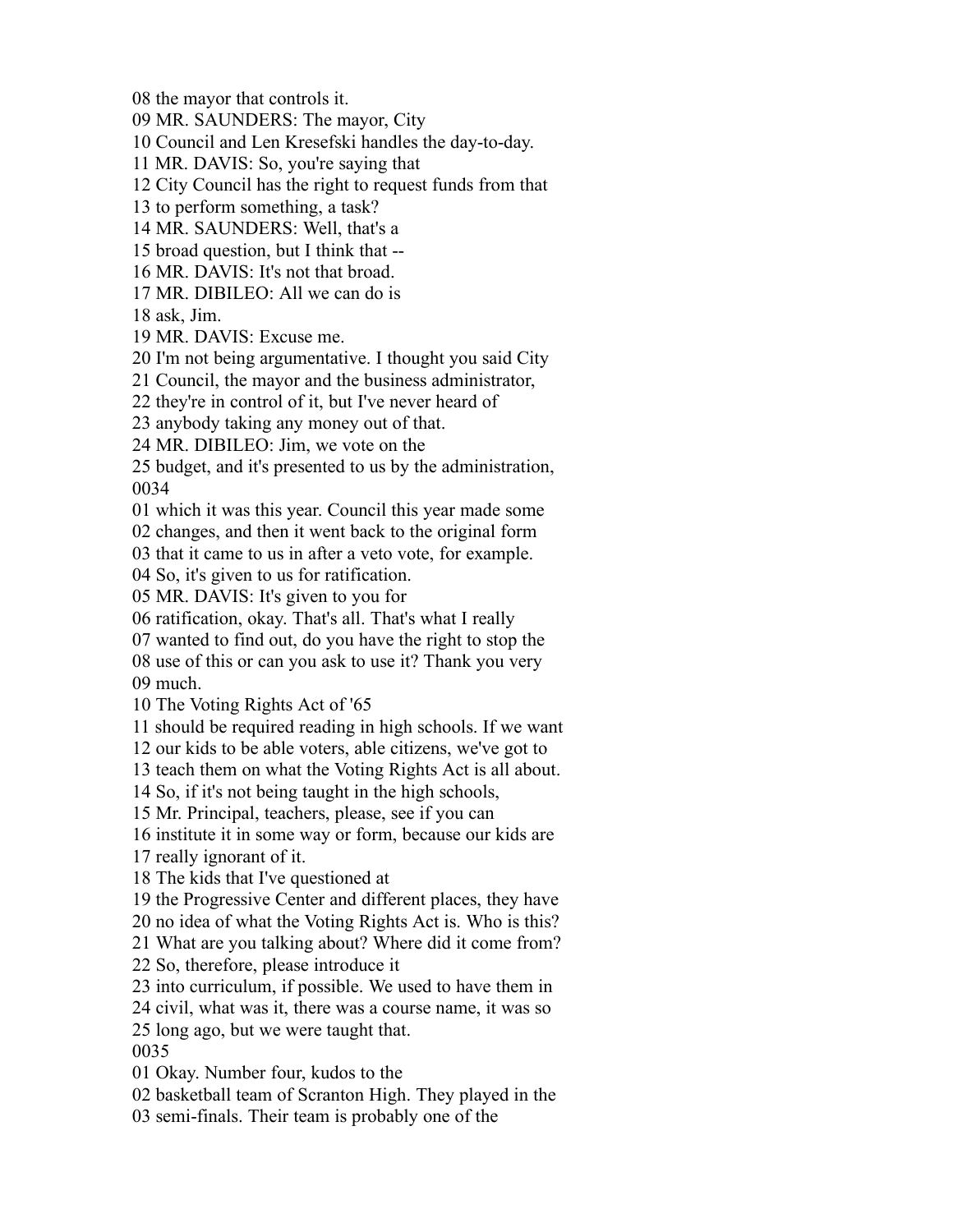shortest team that I've ever seen hit the field, but

they won, and they won continuously.

They had good hearts and they're

good young men. Now I say to them, it's time for them

to hit the books again. If you use the same amount of

power that you used on that floor to hit your books and

create in your minds a positive field of understanding,

then you can go onto college.

You will get the marks that are

required of you to get into college. If you don't, you

won't get in. There's a very strong line of not

allowing people without the credits that were gained in

high school to get into college. You're going to be

stopped.

So, no matter how good you played

basketball, no matter how good you ran up and down the

field in football, if you don't have the marks, you

won't get into the schools. So, get smart and do what

you have to do.

Last point, perhaps the

minority -- this is in answer to the question that was

 asked before and Ms. Shedlock wrote about it, about the 

minorities not applying for the jobs of firemen and

policemen, maybe they don't want to be firemen or

policemen in Scranton. I mean, if they look around

them and they see, Gee, there's nobody here that wants

to be a fireman and policemen before I got here, why

should I apply? There must be something wrong with

that job.

And to find someone who wants to

step out there on faith alone, it's kind of tough

today, especially if you have families to support.

MR. DIBILEO: Thank you, Jim.

MR. DAVIS: Thank you.

MR. DIBILEO: Thank you very much.

That's it for the sign-in sheet. Are there any other

speakers? Nelson Ancherani.

MR. ANCHERANI: Good evening, I'm

Nelson Ancherani.

MR. DIBILEO: Good evening.

MR. ANCHERANI: I'm a citizen and

taxpayer and a member of the Fraternal Order of

Police. Last week in the mail I received a mailing

from Mayor Doherty, and one of the messages on the

mailing said, More reliable city services.

I believe the city employees have

been serving the city very well, considering the stress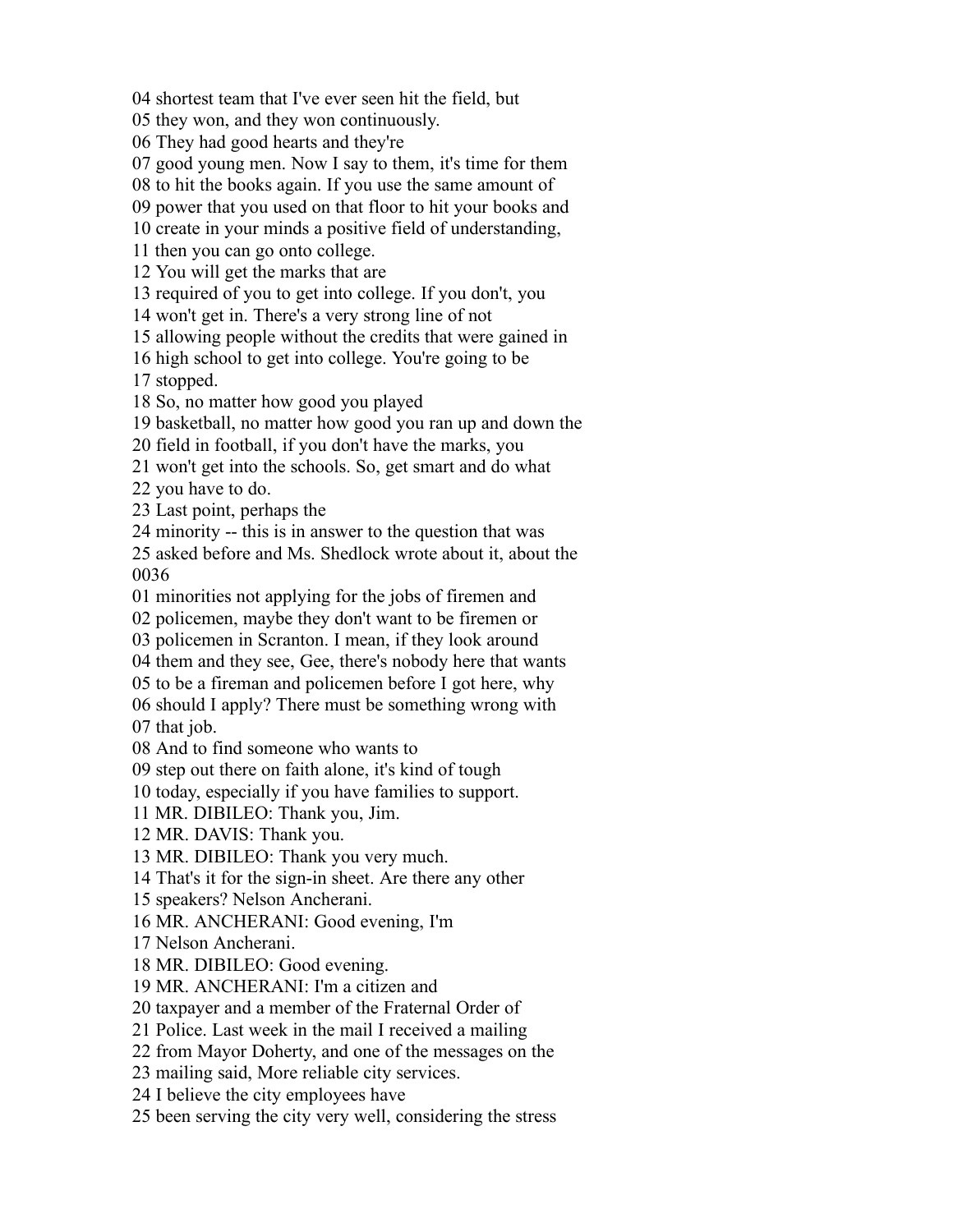and distraction that has been placed on them by the

mayor's demoralizing recovery plan.

The employees go to work every day

doing the best jobs they can and they will continue to

do so. They are proud people working for a thankless

and uncaring administration.

Another part of the mailing says,

Removing Scranton's distress status. Scranton has

ended the last three years in the black. Scranton is

not distressed. The mayor wants the distressed label

so he can try to break the unions.

He has hired two more of the

highest priced attorneys to fight the police and fire

unions. These attorneys are in addition to the

attorneys already on the payroll.

Where is this money coming from?

I said at previous Council meetings that if the mayor

sat down at the bargaining table with the unions, a lot

of money could be saved on both sides.

And by the way, where is this

extra money coming from? If the city is broke, why is

money being spent needlessly for new furniture in City

Hall, flower pots sitting at the DPW, excessive pay

raises to the mayor's cabinet, dirt at Nay Aug, etc.,

etc., etc.

And now the city controller won't

sign a contract for the dirt at Nay Aug because she

questions whether the bidding for the job was done

properly.

If the Council remembers, I

brought up about how Kalinoski was picked. It turns

out he was not the lowest bidder, he was \$96,000 higher

than the lowest bidder.

Is the mayor spending all this

money needlessly so he can sneak in a tax hike and

blame it on the unions? It won't work, Mayor. The

citizens of this city are too smart to be duped.

Another item on the flyer is

safety -- is safer streets and neighborhood. My

question is, How can the streets and neighbors be safer

with less police?

Look at Wilkes-Barre, they cut

police. The streets and neighborhoods did not get

safer, they got more violent.

Seven shootings have taken place

in Wilkes-Barre since May 2002, and a number of them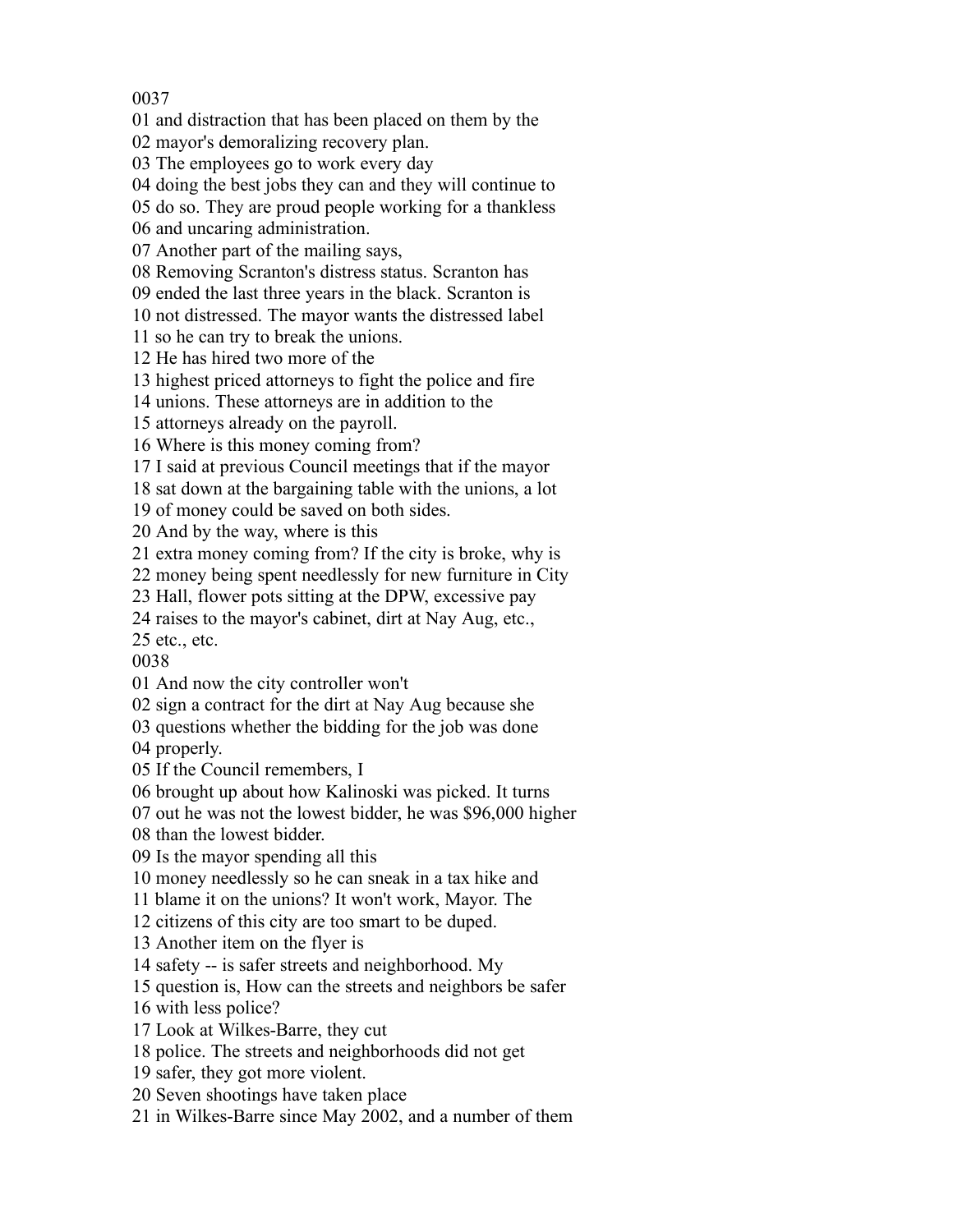were killings. The latest shooting took place on

October 15, 2002. I see this kind of violence in the

City of Scranton. People will not be able to walk the

streets without fear or let their children out to

play.

The city will be just like

Wilkes-Barre, the criminal element moves back into

Scranton and takes over the streets.

On October 24 of this year, at

Valley View Terrace, a drug bust was made. 90 bags of

heroin and \$16,000 was confiscated by the drug squad,

and two of the people arrested were not from Scranton,

they were from out of town. They were members of the

Bloods gang, the Bloods, big city gang.

I have been saying it for weeks

now. The proof is in the pudding. The criminal

element is watching what we are doing, that is what is

come into our city at a time when we are trying to cut

police.

I believe the citizens of this

city have a genuine concern about their safety. What a

shame it would be after all the hard work and energy

that was put forth to clean up the city to have more --

to have crime reflourish.

I've been with the Scranton Police

Department for 27 years. I got my job on the CETA

program because of increased crime at that time. There

will always be crime, but when police ranks are cut,

 crime increases. Now is the time to address this 

situation, not when it is too late.

You know the saying, Pay me now or

pay me later. I will be voting on the referendum, I

will be voting no to fire cuts and I will be voting no

to police cuts. Thank you, gentlemen.

Just a point of information, what

I read just now was my transcript from the

October 28, 2022 meeting before the previous Council.

That was two and a half years ago about the crime. I

hate to say it, but I told you so. Thank you.

MR. DIBILEO: Thank you,

Mr. Ancherani.

MS. WILLIAMS: Good evening, City

Council. Joanne Williams, taxpayer, resident.

MR. DIBILEO: Good evening.

MS. WILLIAMS: I haven't been here

in a few weeks, but it was either last week or a few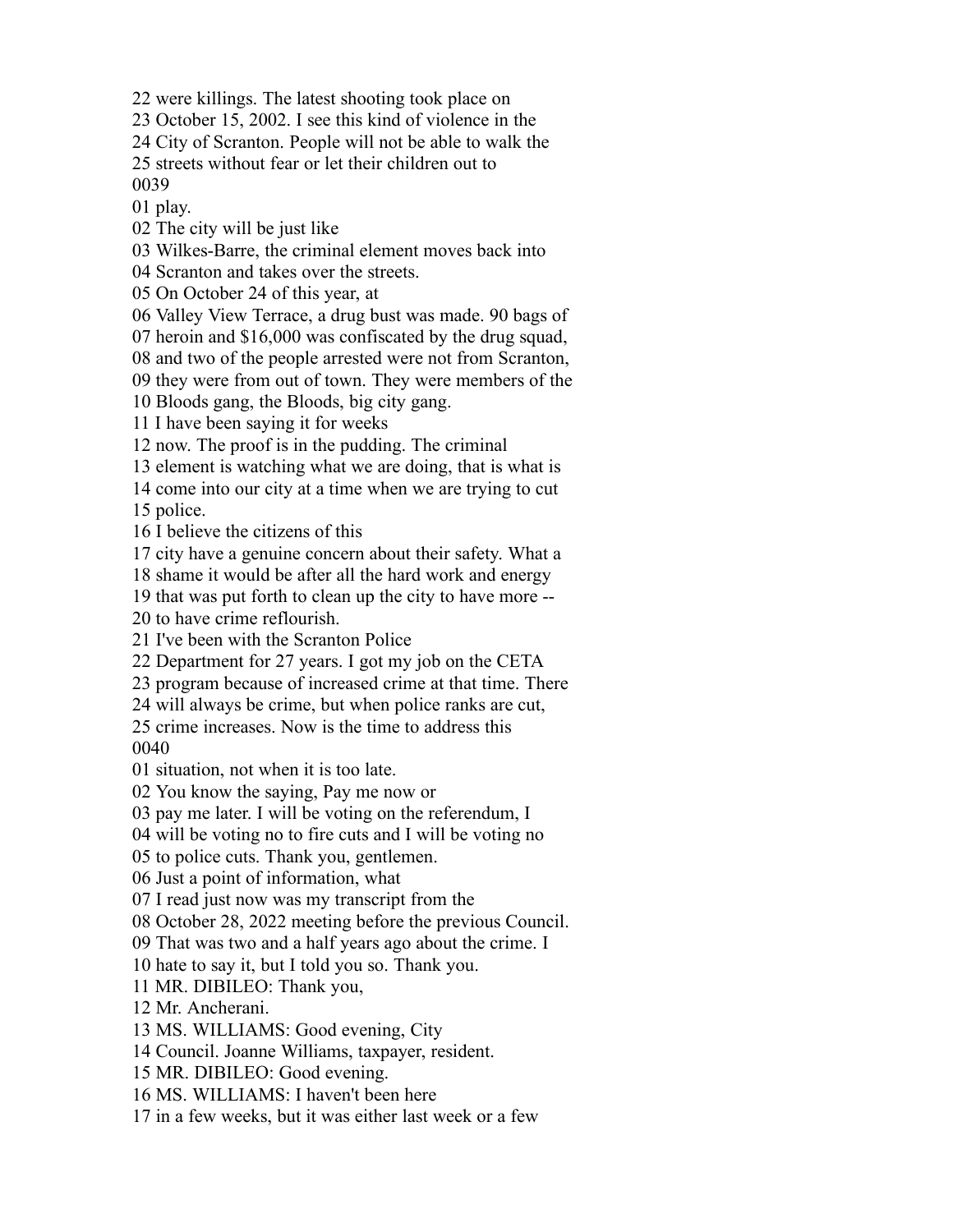weeks ago Mr. Spindler, I felt, made a negative comment

about small businesses.

I took the opportunity to speak to

a few owners of small businesses in our city, and I

feel that small businesses are the foundation of our

downtown community.

I did get the approval of the

 people I spoke to to say just a few things that we 

spoke about.

Number one, the Community Bake

Shop has been here since 1946 and employs eight people.

The owner feels very positive about the improvements

and the new business happening in the downtown.

Adell, who owns the Community Bake

Shop, also told me that people who come to her business

also come from outside of Scranton, for such as

weddings.

She also told me that these people

who do come from the outlining areas usually stick

around to shop in the small businesses and go to our

Steamtown Mall.

Northern Light Cafe has been here

about three years, employs about 12 people, is very

impressed with the improvements to our downtown area.

Ross Jewelers, about three years,

employs four people, very happy with the downtown.

Galucci Music has been here 55 years, has a few

employs, and is also very excited about the downtown.

One of these people, and they

didn't want me to say who they were, were thinking

about relocating, but until things started happening in

downtown, they decided to stay, they believe in good

things that are happening around here.

Also I wanted to bring up Reverend

Simmons mentioned about crime watch, I am in the

process now of starting a crime watch in the

Hill Section, it's in the beginning stages, and I will

be speaking to her, because I think crime watches are

very important and are needed very much.

I also do agree with Mr. Morgan

about pitbulls. I really do think something should be

done, you know, about dog owners and how they take care

of their animals.

Also, there's a lot of talk about

paved roads in the city. And, Jay, I mean, if I can

ask Jay, at your convenience, right, if you could get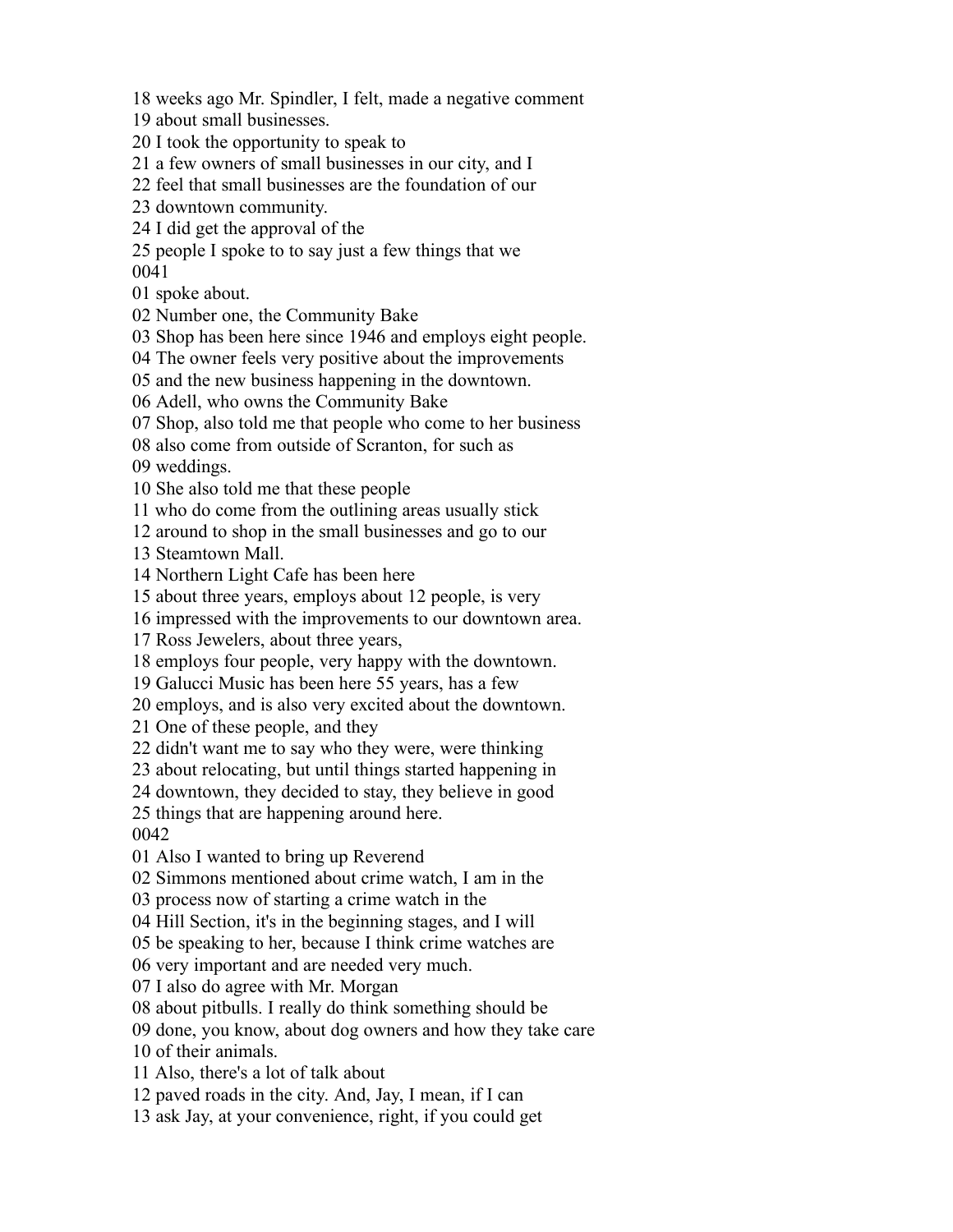me a list of the streets that have been paved in the

last few years, and I'll leave my address with Kay, if

that's okay.

Does anybody have an idea of how

many roads have been paved, like, so far? Maybe

somebody does on Council.

MR. DIBILEO: I don't have it.

MR. POCIUS: Mike Luciani gave me

the number. It's a few miles. I mean, we have quite a

few miles worth of streets, but it's a few miles.

MS. WILLIAMS: Yeah. I don't

know, my feeling --

MR. POCIUS: 300, 400 feet at a

time.

MS. WILLIAMS: I don't know if I'm

correct in this, but sometimes I think a lot of the

potholes do come from, and I don't want to be negative

to the gas and water company, is that when they do have

to do what they need to do, sometimes I don't think

they repair them as well as they should, and at times

in the winter, you can't, that's impossible, you know,

sort of impossible.

Also, I just wanted to clarify

something else before I go, just one thing.

Mrs. Evans, when I was here a few weeks ago and I spoke

about being better four years, you had stated when I

was sitting in the audience that because taxes have

gone up, just a question, you did mean county taxes; am

I correct?

MS. EVANS: We were talking --

well, I was referring to county taxes, but I was also

referring to the tax -- the fact that city taxes had

not been decreased.

MS. WILLIAMS: Well, they haven't

gone up either, and that's a good thing.

Also, I come here, you know, I

 don't come often, but I come here to speak positive 

about the city, as you all know that, and then a lot of

times I get negative feedback.

I don't like to come to this

podium and bring up people's names, but that ahs

happened in the past. So, like, I'm standing here this

evening and I'm in the public eye, as well as you

people are, you know, you hear a lot of positive

things, you hear some negative things.

I think you have to be aware that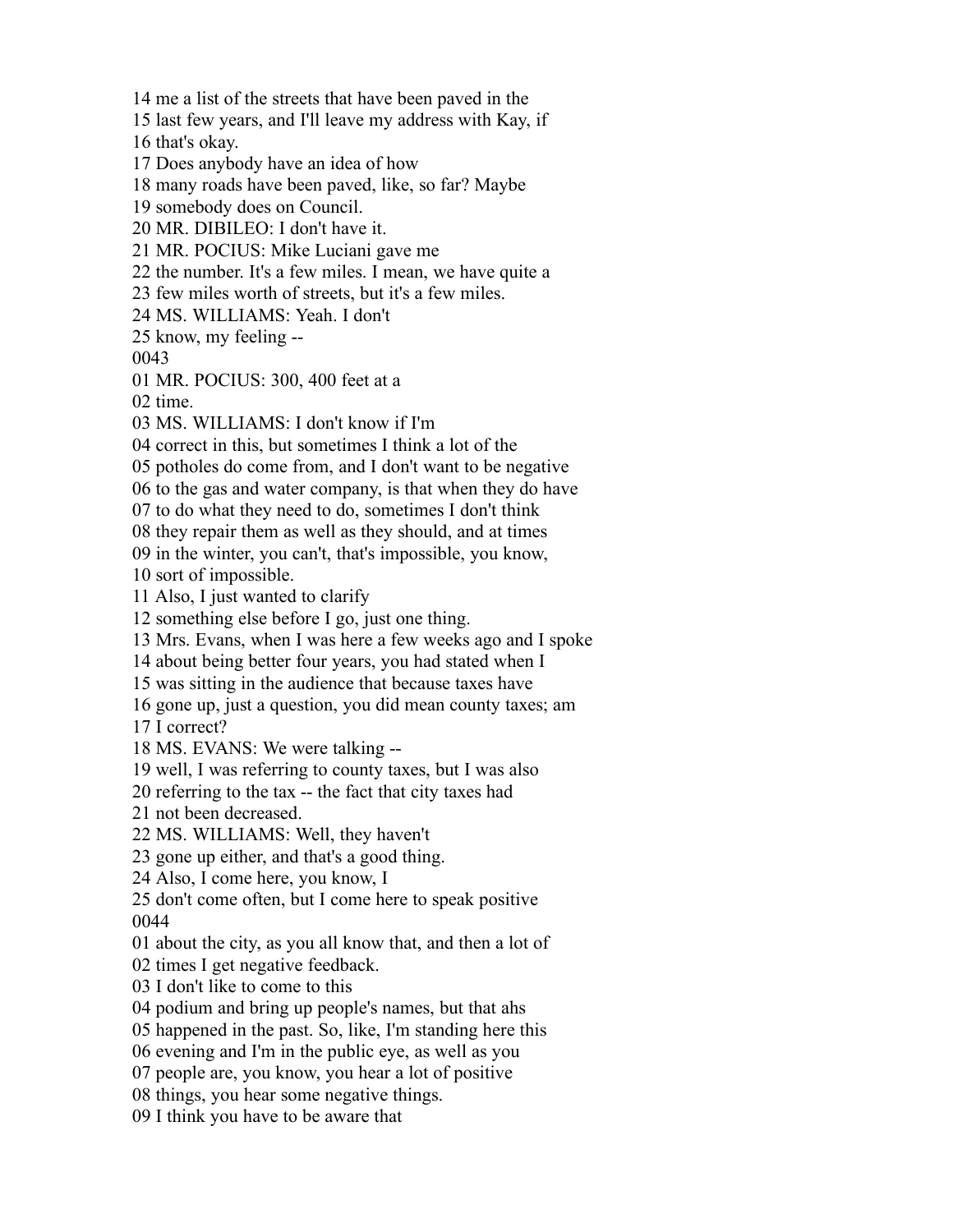that's going to happen to people. So, I just want to

clarify that, too. And thank you very much for

listening to me.

MR. DIBILEO: Thank you,

Mrs. Williams. And thank you for your efforts with

organizing the crime watch in your neighborhood.

That's very good. Thank you.

MR. NEWCOMB, JR.: Good evening,

Council. I wasn't going to attend tonight, but after

listening to the end of the meeting last week, I came

up with, I guess, a couple questions.

The first would be, We found 50,

I'll use the word found, money from the UDAG fund for

the downtown senior center, I was wondering, can we

find UDAG money or the leftover money, if there's going

to be any from the Pittston Avenue project or

somewhere, to equip all of the police cars in this city

with an AED, instead of -- it's to my understanding

that currently we have two police cars that are in this

city that are equipped with AEDs.

I think it would be excellent if

we can have every police car equipped with an AED,

since the QRS system has gone on deaf ears with the

administration. I think a good step would be these

AEDs in every police car, not just the two we have.

The two are working, but I think --

MR. COURTRIGHT: Charlie, if I

may, I don't know if we could use that money to buy

AEDS, because I don't know if it needs to be used for a

particular area, you know, low to moderate income,

because I will certainly ask that.

Yeah, it is a good idea. We have

two, and it's a big help, and I think it saves lives.

And later on when it's my turn to speak, I have a

little bit of information that I got on UDAG money, and

if you're around, you'll be able to hear it, if not,

I'm sure you can watch the tape.

But, yeah, it's a good suggestion,

I'll ask, but I don't know if it's possible to use that

type of funds for those pieces of equipment.

MR. NEWCOMB, JR.: Okay. The

legislation that I believe that Mr. McAndrew was

referring to before, when did that change? When did

that legislation change? Was it the same for a long

time while Mr. Doherty was on Council previous or when

was the  $-$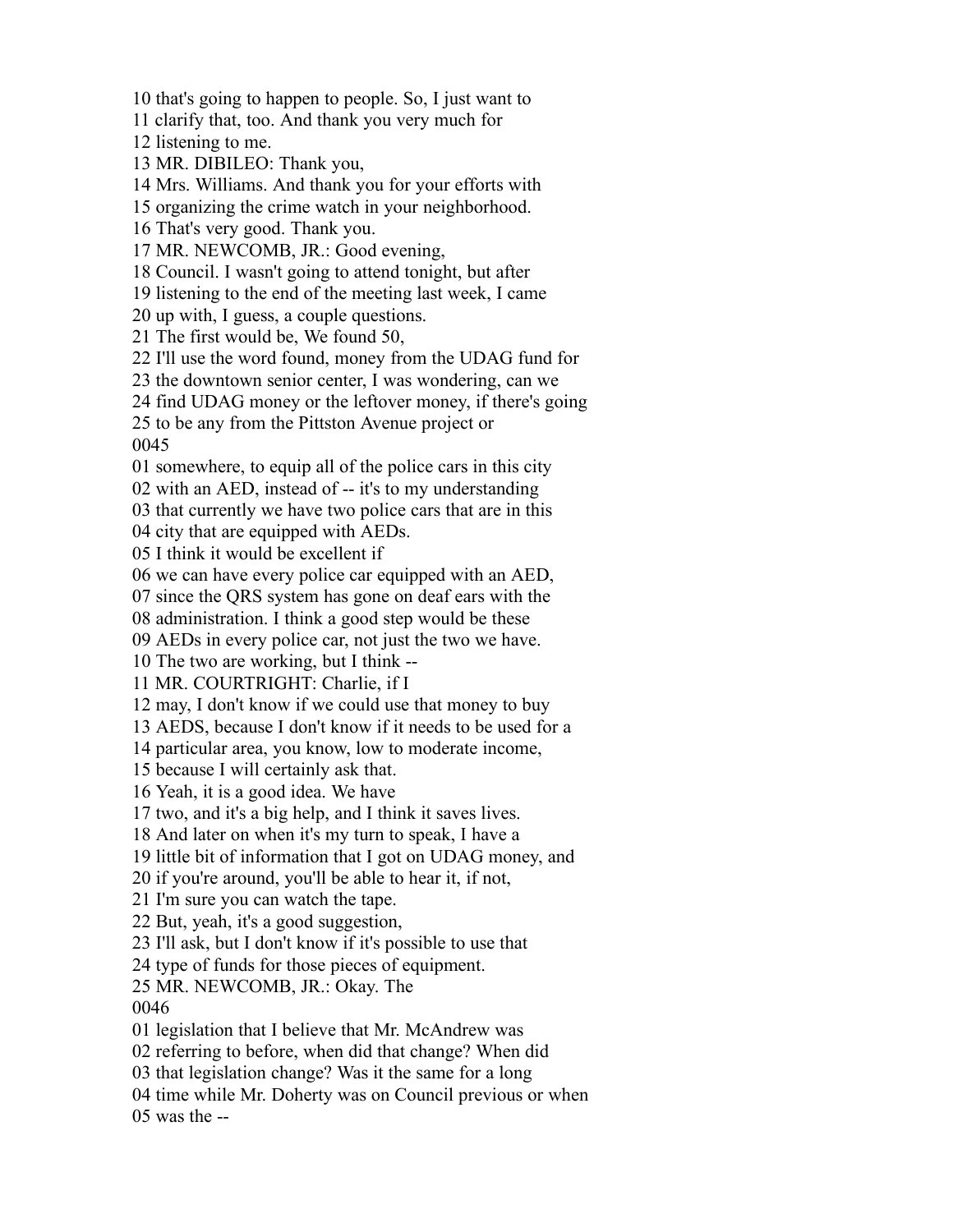MR. DIBILEO: The interdepartmental transfers? MR. NEWCOMB, JR.: Yes, that was vetoed last week. MR. DIBILEO: Well, it was in effect when Mr. Doherty was on Council. I'm not certain how far back it went beyond that point. MS. EVANS: And it was altered in July, I believe, July 21 or 23, 2003. MR. NEWCOMB, JR,: Okay. So, previous to July of 2003, it has been there for a number of years regarding that way? MS. EVANS: Yes. MR. NEWCOMB, JR.: So, I guess that answers a lot of questions. I don't know why you would want to change it now if it was the same for that long, but -- did we get any response to the intersection of Keyser Avenue and Oak Street regarding the pave cuts that I talked about a couple of weeks ago? I asked if we can look into it. MR. SAUNDERS: Not yet. MR. POCIUS: Excuse me, Mr. Newcomb. Jay, they're both state routes, so they may come under the jurisdiction of PennDOT, so you may want to call Lackawanna County maintenance. MR. SAUNDERS: Okay. MR. POCIUS: Oak Street and Keyser Avenue are both state legislative routes, okay? MR. SAUNDERS: All right. MR. POCIUS: I didn't mean to interrupt you, Charlie. MR. NEWCOMB, JR.: No, that's fine. Thank you. I'm not -- I respect what you said before, Mr. DiBileo, regarding political things, and when I start talking, please don't think I'm going to mention anybody's name or anything, because I'm not, but I have been a Republican since I was 18, and I decided to be a Republican when I became the age of 18 to vote, because that's what my family did, and when you're grown up with that, that's basically how you do, you get to follow. I've never changed my party since I was 18 years old. I've always been a Republican, but I have supported the individual or individuals that I personally felt I would want them to represent me in their office.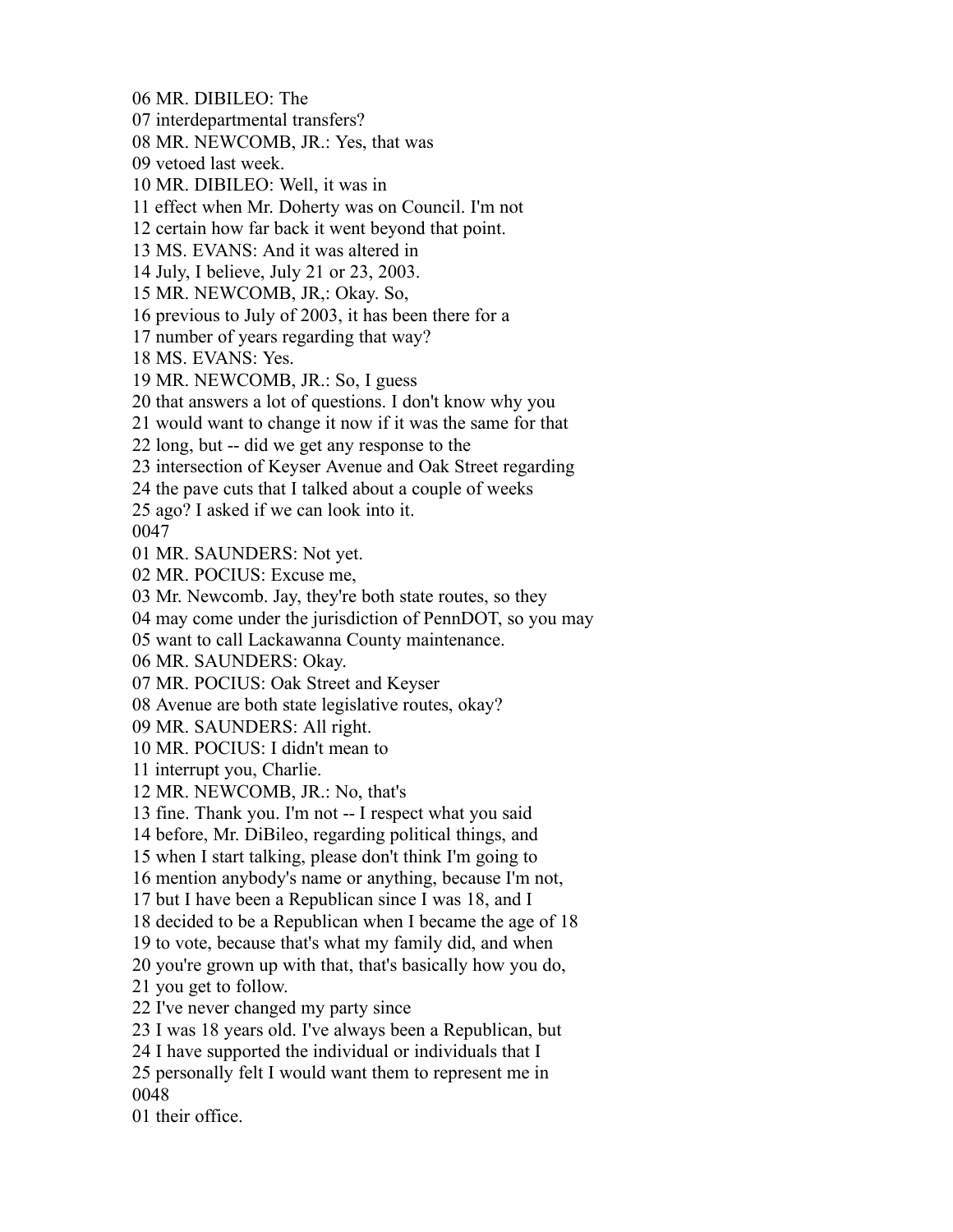This year the Republican party

isn't represented in the upcoming elections, and I find

it a shame that they aren't represented in the upcoming

elections.

So, basically there's nobody for

the Republican party to vote for. And I don't know

what the problem is, if it's the leaders of that

particular party or if nobody wants to step up to the

plate, but I find it funny that the leader of that

party blames this Council and the people that come

here, because I think he used the word lack of quorum

that happens at the City Council meetings and people

are afraid of the personal ridicule that will happen if

they run for office.

I just have to disagree with that

statement. And it seems to me that they need to look

and see what party they truly are before they criticize

others.

And I'd just like to say that

because of this election, I'm forced to change my party

if I truly want to be able to vote, and it's really a

shame. Thank you.

MR. DIBILEO: Thank you.

MR. DIBILEO: Charlie, I, too, did

not make any sense out of the comment that you were

referring to on why there might not have been

candidates for that particular party.

And, you know, we ask people to

exercise their civic duty and vote, but, you know,

you're right, you know, you ask people to vote, but on

that side of the aisle there's nobody to vote for, and

 it doesn't make too much sense to me. But go ahead, Ray.

MR. LYMAN: Raymond Lyman. I just

have one question. Is it okay if I ask Mr. McTiernan,

this is for him.

MR. DIBILEO: He doesn't have to

answer, but you can ask him.

MR. LYMAN: See, I wasn't going to

speak tonight, but a couple of kids from Scranton High

who are members of the school band, they asked me,

because they have a problem, you see, they want to --

they want new uniforms and new musical instruments

because they play the horn and the cello and inside

their horn they have fungus inside it and they need new

horns and cellos and that, and the uniforms are kind of

tachy.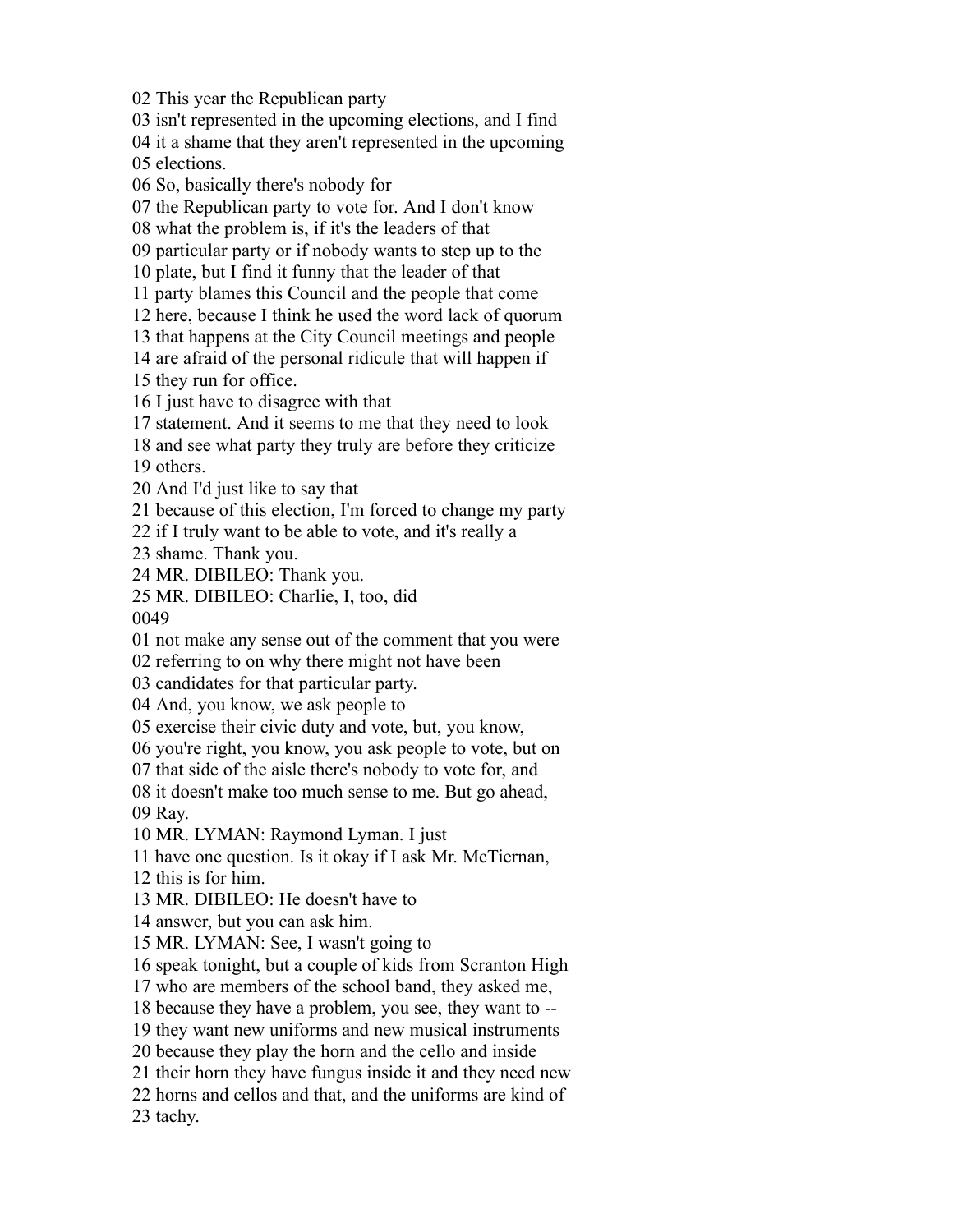And the way that I see them, they

 are tachy, in my opinion, too. I think that, Mr. 

 McTiernan, you should ask the school board to get new uniforms.

MR. McTIERNAN: Mr. Lyman, the

instruments are on an annual replacement as part of our

building budget, and the district adequately funds that

building budget, and we repair and replace instruments

as they wear out.

With regard to the uniforms, that

is part of our in-house budget. Uniforms can run

anywhere from \$100, for a very cheap uniform, to in

excess of \$600, \$700 a piece.

The school board has allocated

some funds. The members of the school board have

taken the opportunity to try to solicit some private

fund-raising efforts, and right now we're in the

process of replacing our uniforms, which have changed

due to the deterioration of the old uniforms with some

moderately-priced uniforms.

Last year we purchased, maybe it's

not to your liking, but we purchased uniforms at the

band director's request, and this year we have

replacements coming, and we do have funds allocated for

that.

Even though that's really not a

 City Council issue, I would take the time to answer 

your question.

MR. LYMAN: Yes. But I was

thinking, like, I saw on PCN, you know, the network

that shows the football games, I saw South

Williamsport's football team, they had a beautiful

uniform, the band uniforms, they had, like, the little

revolutionary hats like this and their uniforms, they

had, like, the kind that Washington wore, you know,

with the little jacket with the little feather sticking

up like this and the ruffles like this, and, you know,

the way the bands had it.

I mean, that could have been

something like Scranton High could have had, something

fancy like that, but not like those uniforms those kids

have today. They're kind of tachy.

And they could have played that in

the parade this Saturday and the Christmas parade.

MR. DIBILEO: Ray, let me stop

you. Do you have any city business that we can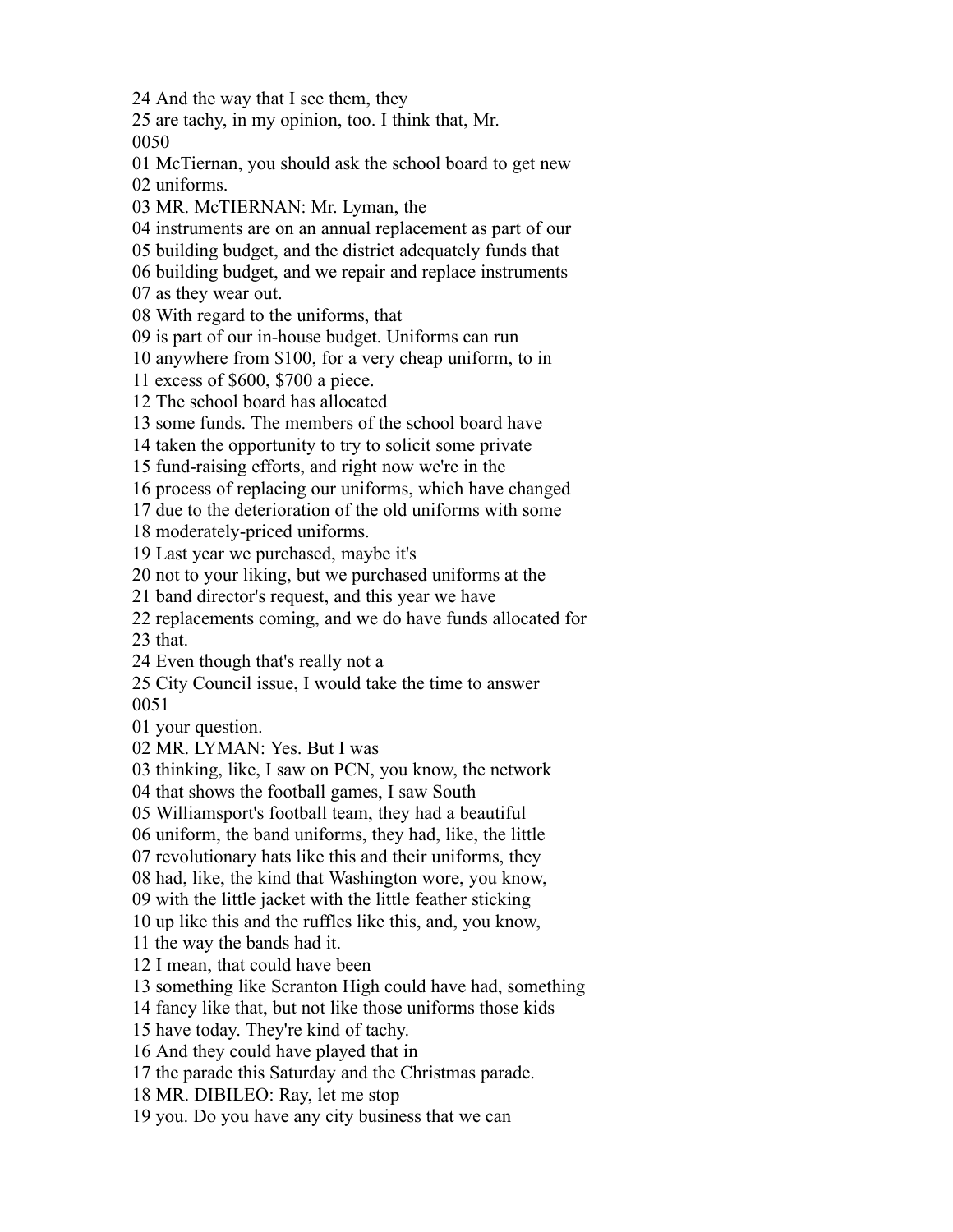discuss?

MR. LYMAN: I know this ain't city

business --

MR. DIBILEO: Your comments are

welcome.

MR. LYMAN: I know, Gary, this

ain't city business, but they told me to tell you this,

because he's the principal of the school.

MR. DIBILEO: Yeah, he answered,

yeah.

MR. LYMAN: I know. And this is

the only time I can get a hold of him, because I can't

call the school.

MR. DIBILEO: Go ahead.

MR. LYMAN: And the only thing

else I want to ask you is to congratulate you for

running for mayor.

MR. DIBILEO: Thank you.

MR. GERVASI: Good evening, ladies

and gentlemen. My name is Dave Gervasi, taxpayer and

resident and member of the Scranton Fire Department.

First off, I'd just like to ask

Mr. McTiernan to please not go to the school mad

tomorrow, since Ray dimed the cello player.

You should have said the horn and

the string player, that way there would be too many of

them. The cello player got dimed.

MR. McTIERNAN: We have a problem

that there's spit in the cellos and fungus in the

cellos. I'm not a musician necessarily, but

there's spit in the wind instruments.

MR. GERVASI: Just a few comments

on some of the things that were said tonight.

Mr. McAndrew made a good point

about how maybe the mayor is trying to hide different

things. It's sort of been a pattern, just to remind

everyone, in case you forgot, that if everybody

remembers all the things that normally had oversight

from City Council and from the controllers office, and

numerous items since Mr. Doherty took over as mayor

that are now done under professional services.

And just my opinion, but it seems

like he's just circumventing everything to avoid doing

bids on certain projects and putting a lot of things

through economic and community development and the

SRA.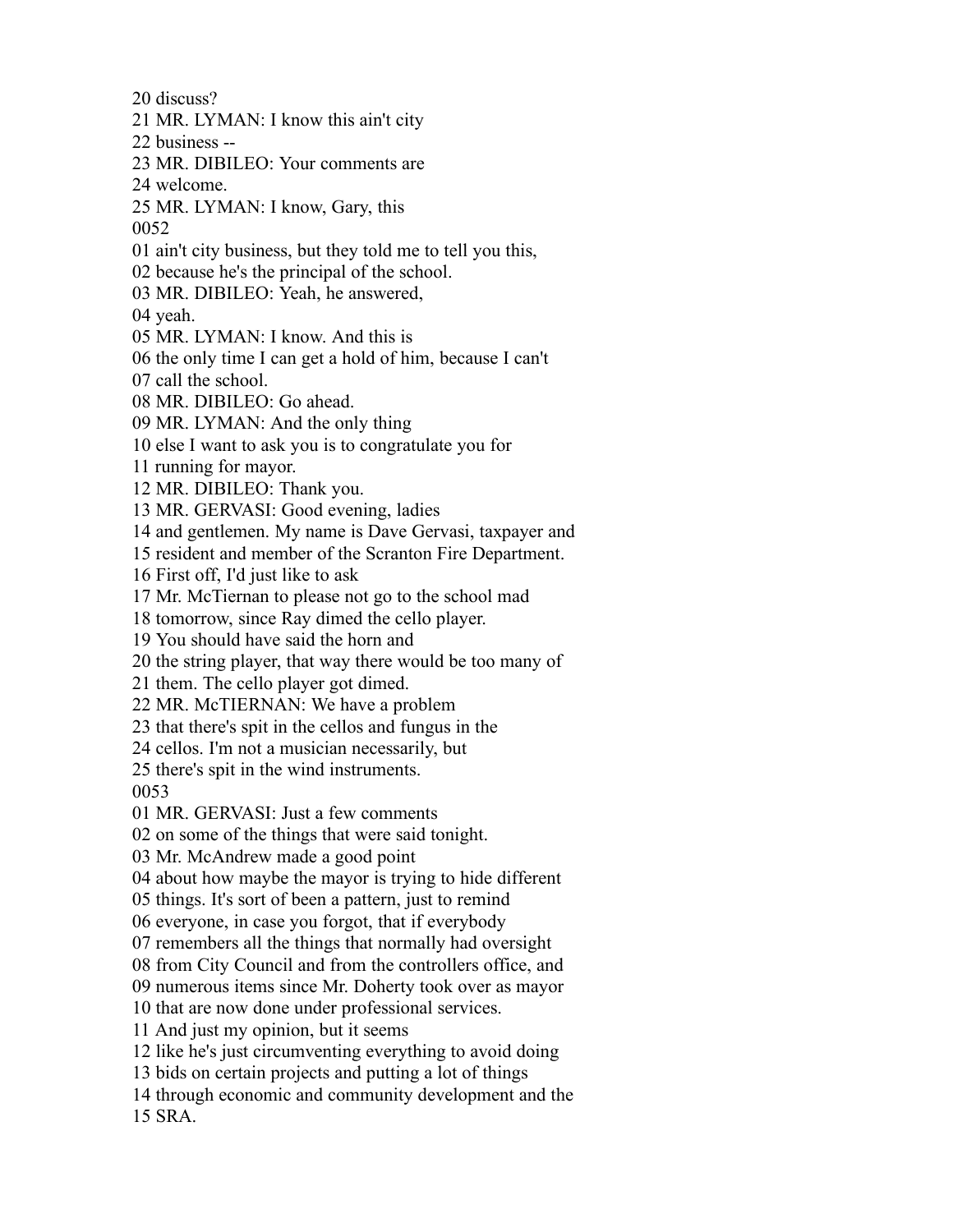So, that's kind of why a lot of thing don't get done, and I agree with you 100 percent, Mr. McAndrew. Charlie Newcomb mentioned AEDs on police cars, I just want everyone to know that it's great to have a police officer go out and do all these things. We also have AEDs, but we're really not allowed to do use them. We had some donated. I believe Senator Mellow came up with some money a few -- a while ago. We have them on, I believe, two or three of our vehicles, and we're kind of restricted right now just in case one of the firemen have a heart attack or a victim, you know, at a fire scene. But I just, you know, it's really a shame how we have the vast majority of our firefighters are emergency medical technicians who are highly trained in these type things, and we have a lot of the equipment, it doesn't take much to get the equipment, and it's a shame that we're not able to use it, because frankly the mayor won't let us. If I may just state my opinion again, the reason why, it's very simple, this has been an administration that loves to ridicule, especially the fire department, and for us to go out there and save lives and do things, it kind of goes against the grain of his mission, is to continue to ridicule us until he can break the unions, just like how he will not entertain any new revenue sources that we have brought to the last Council and brought to this Council. Because why raise revenue? To raise revenue, you get out of debt. And if you get out of debt, you won't be distressed any more. If you're not distressed any more, you can't beat up on the unions any longer. So, just a little fuel for thought. And I saw one criticism tonight on, actually it's been the last few weeks, about people complaining that this Council cannot get anything done, well, a little more fuel for thought, this Council cannot get anything done because any motion this Council makes to do things like QRS or raising revenues or doing good things for the city are not going to happen, because it just so happens that two people on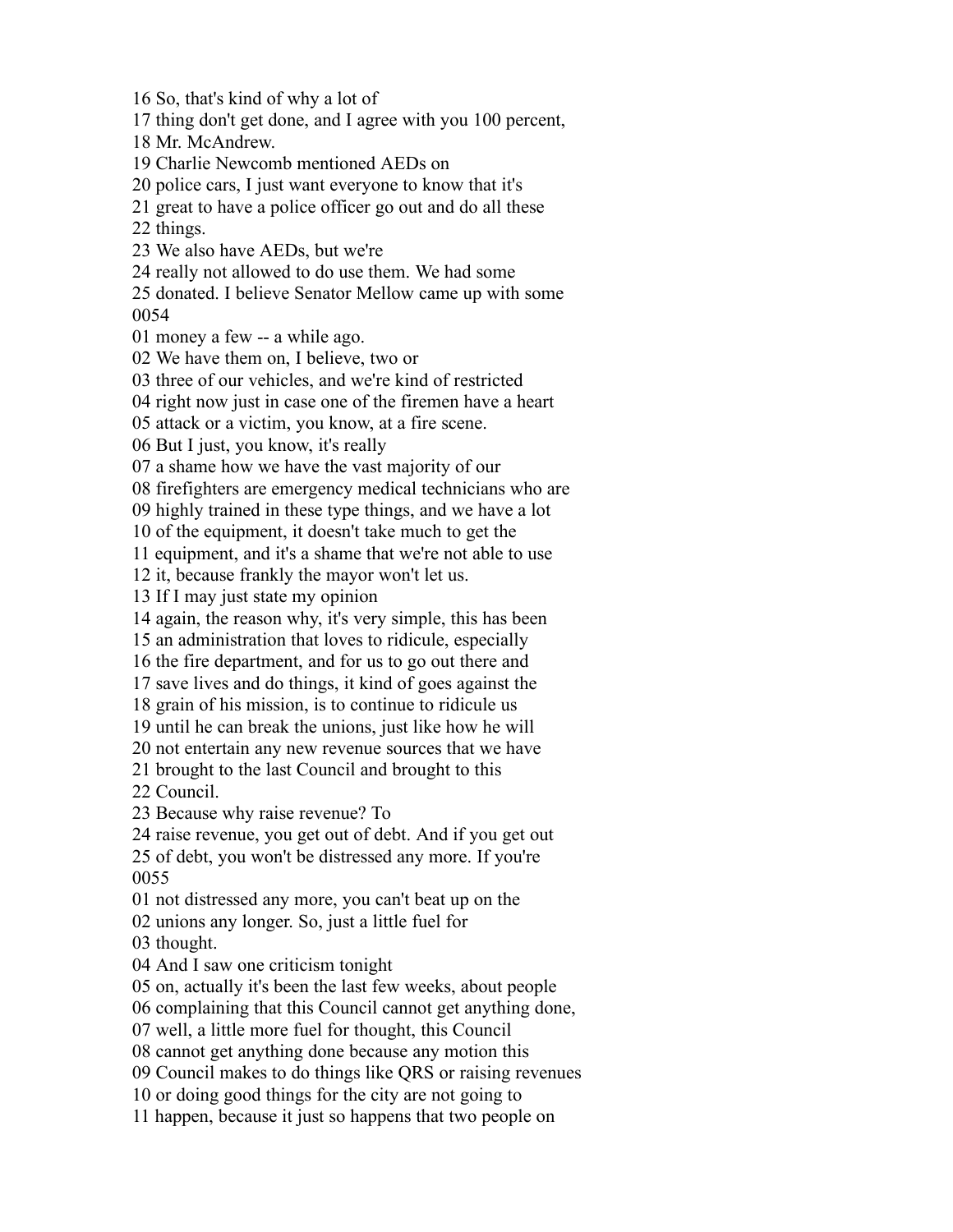majority of the time, vote with the mayor and they can't override the veto. So, you know, I'm not making a political statement here, but I'm saying this Council tried dozens and dozens of things to make the city better, in my opinion. I mean, there's other -- everybody has the right to their own opinion, just in my opinion, and nothing that this Council does is going to pass if the mayor doesn't like it, because he'll override it. And may I suggest, there's only one way to rectify that, and that's all. Thank you very much. Thank you, Mr. Gervasi. Anyone else want to speak? Mr. Walsh. MR. WALSH; 5-A, motions. MR. DIBILEO: Mr. McTiernan, do you have any motions or comments at this time? MR. McTIERNAN: Thank you, Mr. President. I'd like to offer a thank you to Mr. Walsh, Attorney Walsh, for his research in the packets tonight on the dog ordinance and the impact fees. We've also had a discussion with some issues regarding Act 197, and when we have some more information on it, we'll speak on that further. And just a question, because I do not understand or know what our leverage is regarding the development at Tripp Park, and I suppose Mr. Saunders or Attorney Walsh might be able to let us know, is there anything we can do? In October of last year we talked about a punch list that was required for the developer in order to have the city take over those roads, and we've had a number of residents expressing concerns over the lighting, and as we heard this evening, that the streets are not owned by the city yet, and they're not going to take ownership of those streets until a punch list is done, I'm wondering is there anything Council can do with regard to future permits or is this all relegated to the zoning board? Is there anything that we can do to force the hand of the developer to complete that punch list which was supposed to be done in October? MR. SAUNDERS: Yes. Mr. McTiernan, I'll quickly answer something there. In

this Council seem to, most of the time, the vast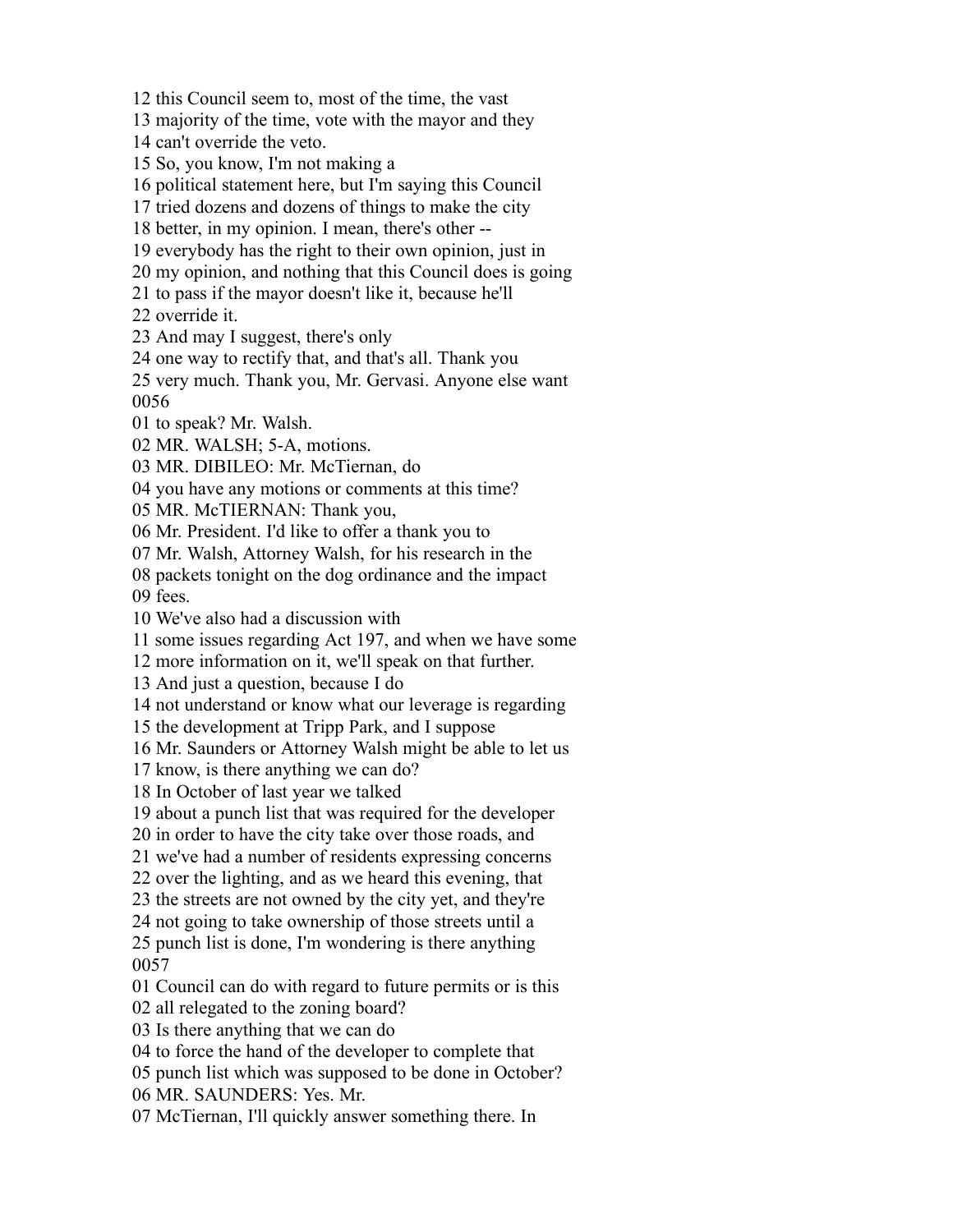recent weeks, the heat has really been turned up on the

pressure from the people living in Tripp Park, they've

been calling me, because I live up there, but they were

going to come to a Council meeting tonight, and they're

looking to come to a Council meeting next week.

Euclid Avenue, for anybody that

doesn't know, does not have any lights on it, it goes

through the development.

The situation with MEM that sat

here tonight and the City of Scranton is that it's

private property now the city Scranton doesn't have any

say on the lighting situation as we speak.

The developers, on the other hand,

gave the city the original plans, and on the original

plans, the lights were not on the original plans, so

it's hard for the city to hold them to that and put

that on the punch list at this point.

MR. McTIERNAN: I'm not talking

about the punch list, Mr. Saunders, I'm talking about

the fact that he hasn't completed his developer's

agreement.

The lights are immaterial. What

I'm saying is that he hasn't been able to finish up the

stipulations to develop that. Let's forget about the

lights and let's say that he's not wrapping up his

portions of the project and he's looking for a phase

two and a phase three in that development.

I'd like to force that issue.

Take the lights off the table. We've got residents who

are in a situation that they're not happy with where

they're at, and we're going to issue permits possibly

or entertain additional phases of the development.

I'm wondering if there's anything

we can do to hold up that development with future

properties until the current properties are completed.

We've got a lot of half projects. He's probably made

enough money that he can probably say I'm not going to

finish, so I don't care about the lighting, I guess

let's take that off the table so that's not a point of

argument, I would like to know if there's anything we

can do to hold up, because that's about the only way

you can get people to act, is to hold up additional

phases of this development.

MR. SAUNDERS: I can check with

Bill Fiorini and discuss the possibility of what -- and

Rob Farrell and Attorney Walsh about the possibilities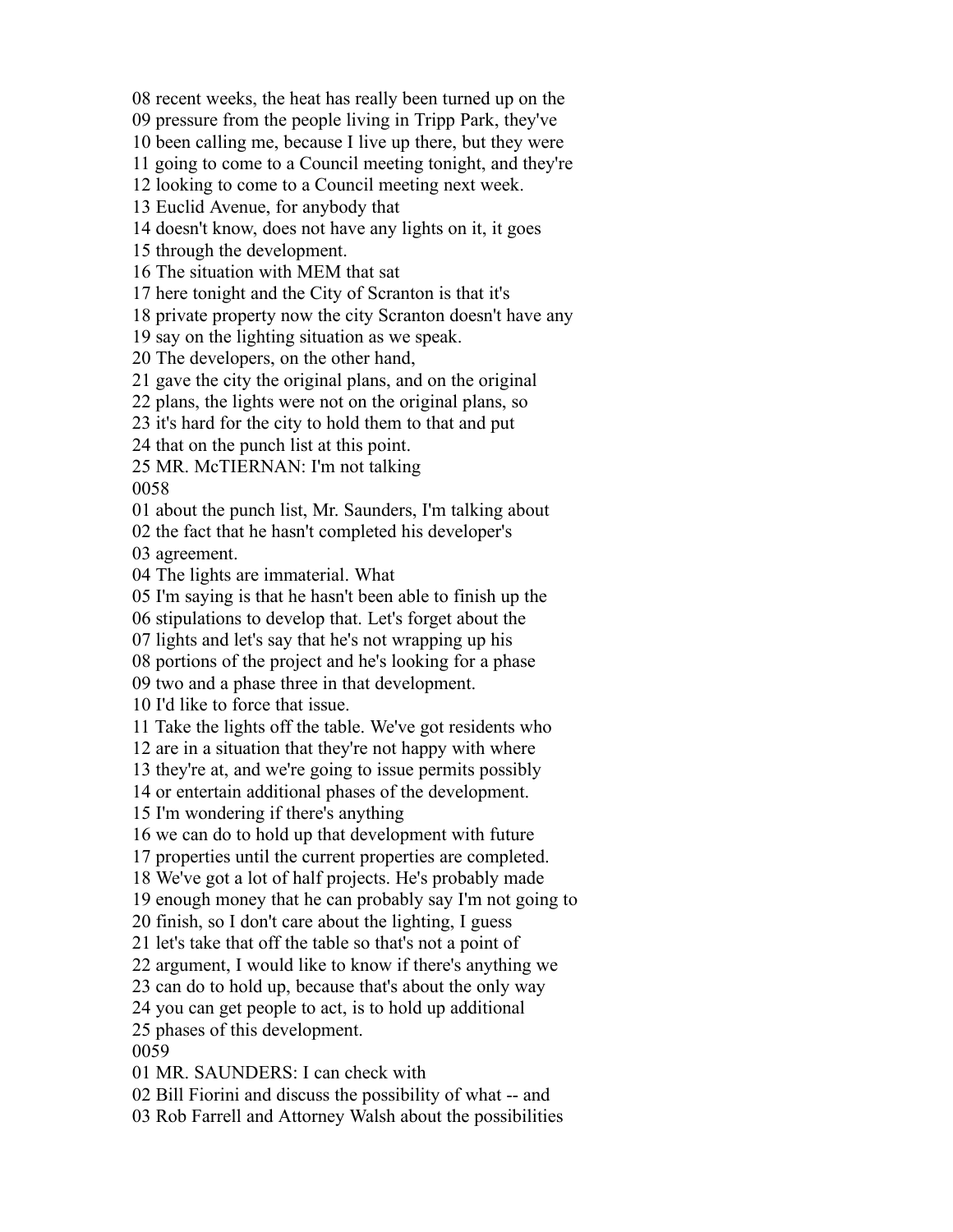of what the city legally could do to the developer or

 hold the developer at bay until these things are done, yeah.

MR. McTIERNAN: Can we make a

motion or send a letter to Mr. Fiorini to not issue

building permits until the current stages are -- the

current stages of that development and the punch lists

are complete?

We've got water problems, we've

got lighting problems, we've got areas that are not

 complete. Can we make that motion and send that letter or  $-$ 

MR. WALSH: I think we're probably

best advised in doing exactly what Jay had just said,

and that being both Jay and myself meeting with

Mr. Fiorini and possibly Mr. Farrell, as well, coming

back to the Council and letting them know what we can

do, and if indeed the letter is one of those options

 that we have, then make the motion at that time after we looked into it.

MR. McTIERNAN: I would like, if

 it's possible to do something with teeth. I've spoke 

about it in October and we were assured there was a

punch list that would be completed, so I think October

 through March 10 is plenty of time to complete a punch list.

MS. EVANS: And ti's also, if I

just might, it's also my understanding that properties

are being sold that are insufficient to accommodate the

size of the homes of the individuals would have

purchased those properties, and more and more

individuals have been coming before the zoning board

asking for variances in order to build larger homes,

and the problem here seems to be very clear cut, that

either the developer needs to sell the properties of

appropriate dimensions or else, you know, all of these

individuals sadly are just going to have to build

smaller homes because they're inundate the zoning

board, and it just appears to me that the root cause is

the developer, not the individuals coming to zoning,

but the developer.

MR. POCIUS: To speak to that

issue right three, more than likely, not more than

likely, absolutely the square footage and dimensions of

the lots meet the subdivision requirements and the land

development requirements for if that is an R-1 or an

R-1A zone or and R-2, I'm not exactly sure but they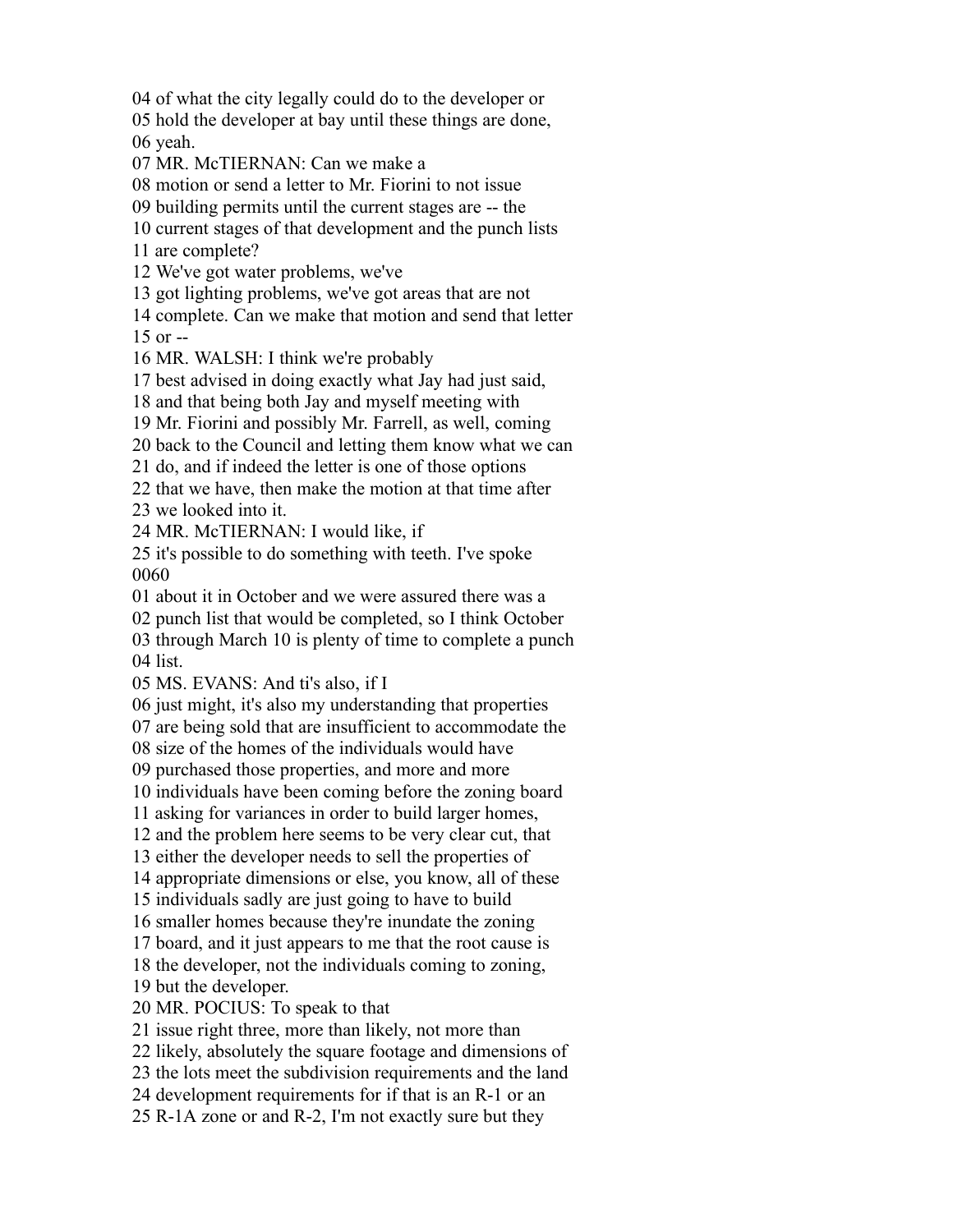wouldn't have been approved.

And I don't think every lot, and

I'm aware of what Mrs. Evans said, a lot of the -- I've

watched the zoning board and it's dimensional things

where people buy a lot, they're going to put a bigger

house on there and it just doesn't fit with the

frontage they want, so they come in for usually a side

dimensional variance or something to that effect,

especially with the corner lots.

But it wouldn't have gotten

through the planning, so I mean, yes, there are

variances, but I think the individuals bought the lots

knowing full well they were going to put a bigger home

on the lot, and pretty much all of them were granted

favorably by the zoning board.

I'm not sure many of them were

turn down, if any. I just thought it would be helpful

people in that meeting to get the planning prospect of

that was to include Don King, our city planner, who is

most knowledgeable in all of the regulations of the

city as far as the planning and extensions, and also

Mr. Parker for his expertise in what is actually left

to be done with the roads, drainage, storm water for

this developer's agreement.

 Because until we have roads and 

infrastructure that is acceptable to the city and meets

the requirements, as Mr. McTiernan said, the

developer's agreement, the city will be in no position

to accept those streets and send down the proper

 legislation. We can dedicate them as public rights of ways.

So, it behooves him to do this,

because as I watched the planning commission meeting

just recently, he plows the streets up there with

private contractors, although we do pick up the refuse

because the people still pay a fee, that's a fee,

correct me if I'm wrong, not a tax, so there's no

relief from the fee, but he is incurring the cost of

patching the roads, plowing snow, removing ice, salting

and cindering, so it would behoove him to bring the

roads up to subdivision city ordinance standards to get

 them off his back in the vernacular and turn them over to the city.

So, I think it would be a very

productive meeting, as Mr. McTiernan said, get a report

back to Council on what we can do, if anything, to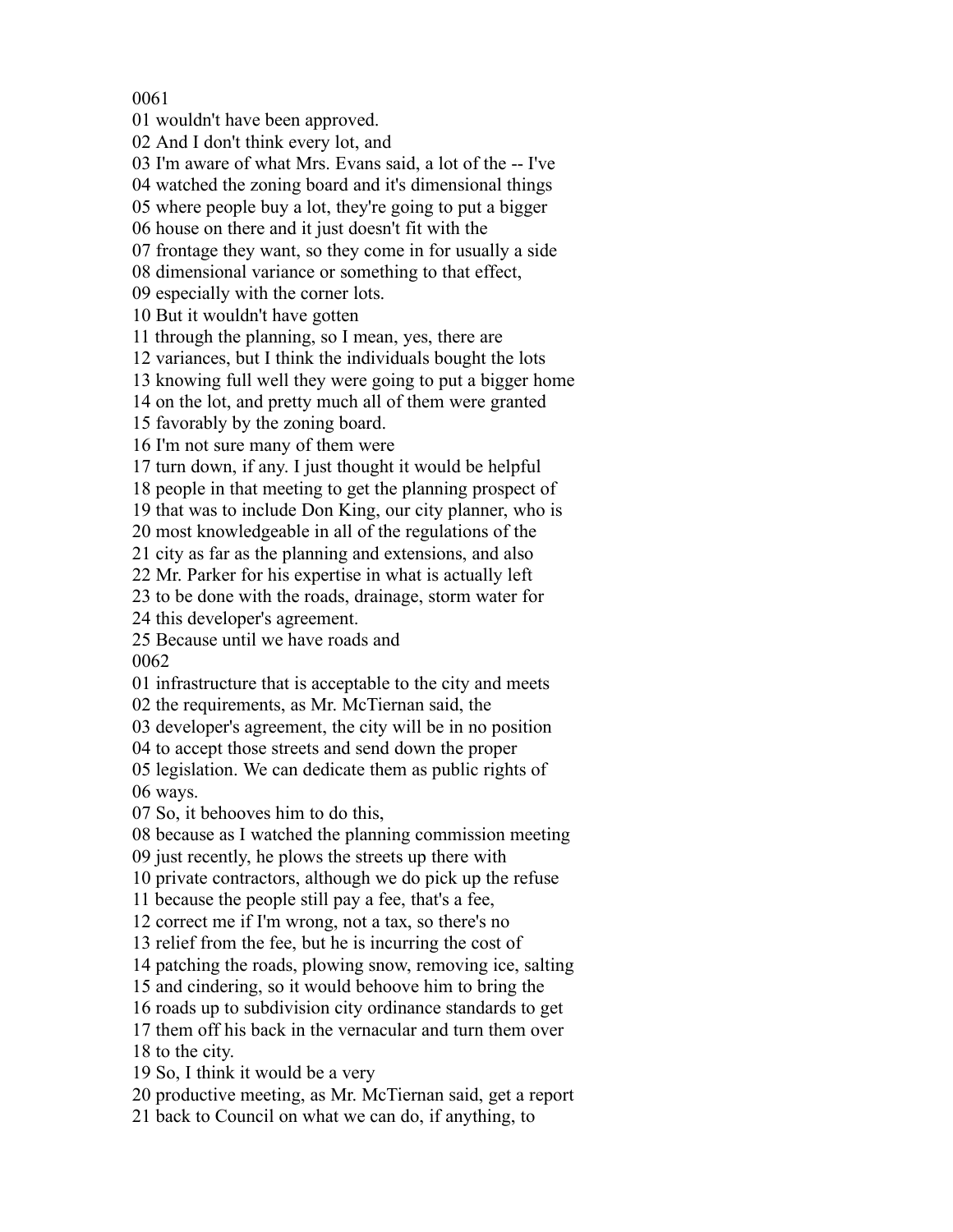enact this on.

MR. McTIERNAN: That's only a

matter of time before it becomes too expensive to

 maintain those roads and he just says, We're done, and 

now you've got 100 and some odd homes that have

property there and it's a private development and

there's no way to maintain that private development.

Eventually it will not be cost-effective for him to

patch those roads and maintain them. So, I think the

 sooner we can act on that and force his hand, the better.

MR. POCIUS: Because nobody wants

to -- as part of the developer's agreement, he either

had to bond the improvements or put up a line of

credit, which is actually a cash -- the city could tap

the cash.

These bonds are in effect, and no

developer wants to see a municipality go after him

through a bond issue, because it would just totally

devastate his borrowing powers for any future project,

so hopefully, you know, we have some leverage there,

but I don't think anybody wants to get that far, so I

think the meeting will be very productive.

MR. McTIERNAN: That's all I have,

Mr. President. Thank you.

MR. POCIUS: Sorry I took so much

of your time, Bob, but I have a little expertise in

that.

MR. McTIERNAN: I've gotten a lot

of minutes built up. You're okay.

MR. DIBILEO: Thank you,

Mr. McTiernan. Mrs. Evans, motions or comments?

MS. EVANS: Yes. I just wanted to

add, though, to the discussion that I was in no way I

am implying that the developer would have done anything

untoward or illegal, it just appears that with so many

residents experiencing so many problems with their

properties, it's quite apparent that something is amiss

in that communication line.

I think individuals know what type

of home they would like to build, you know, the size,

what their requirements are going to be, and I just

have to wonder having had so many cases come before

zoning, exactly what is occurring between these

potential buyers and the buyers and the developer.

When you have that many problems, you should have a lot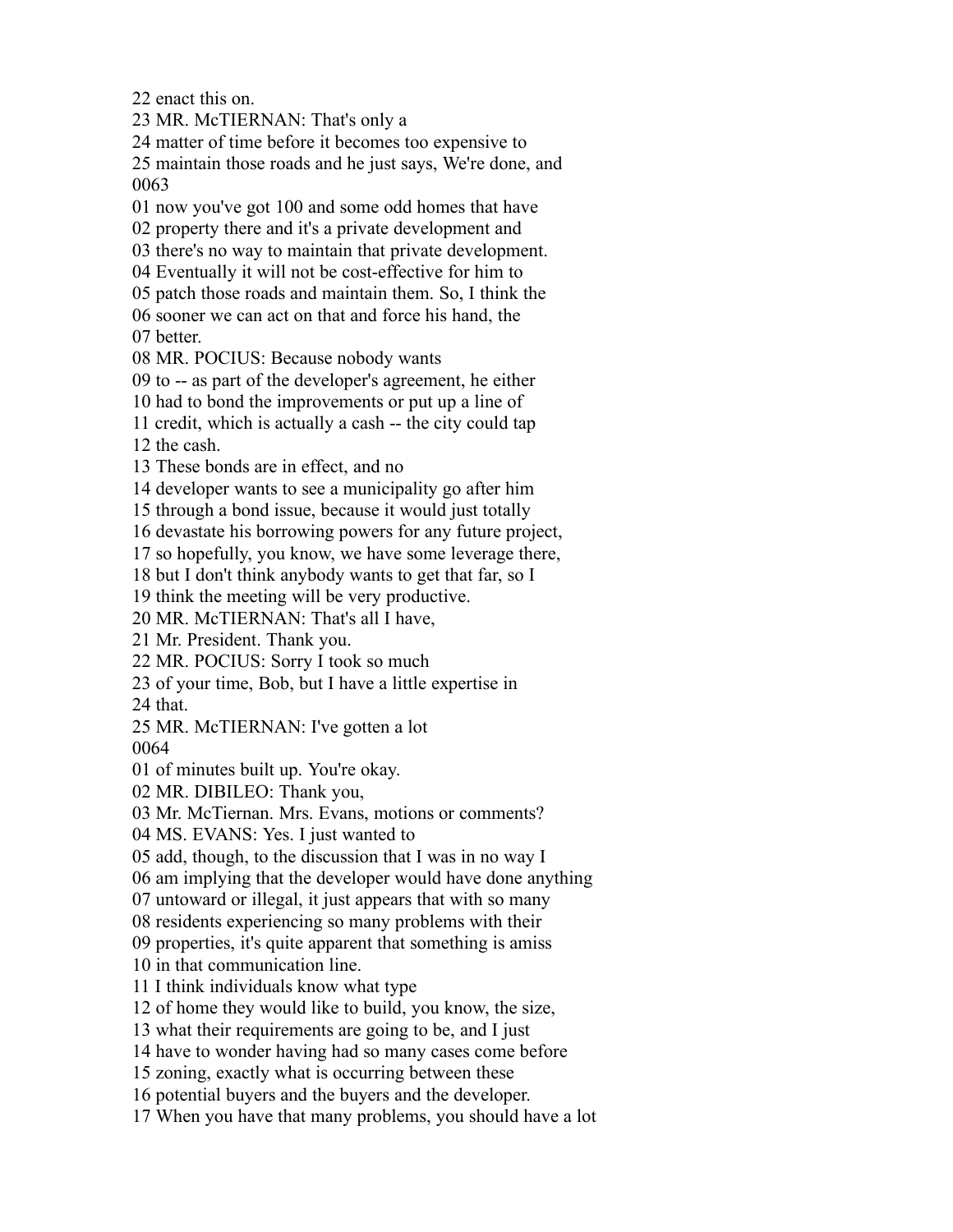of questions.

At last week's Council meeting I

made a motion to have our Council solicitor draft

legislation to designate \$55,000 of CDBG funds to

neighborhood police patrols, as well as \$5,000 to Sloan

Little League.

Now more than ever police funding

 is a necessity. Our neighborhoods have been neglected 

for now the fourth year in a row.

CommD officers, because of

funding, are downsized, and crime is increasing in our

neighborhoods, and there aren't enough officers to

satisfactorily cover every section of Scranton around

the clock.

I don't care frankly how you

schedule their shifts or how you juggle their

locations, bottom line, we need more police

protection.

The EMS tax could have gone a very

long way to place more police with better equipment in

our neighborhoods, but the mayor and some Council

members said no to the EMS tax, so we've lost all that

revenue for 2005 that could have kept our neighborhoods

safe.

Since the mayor wants to cut our

police through his recovery plan, it behooves Council

to step up to the plate and find the money to increase

our neighborhood police protection.

Jay, have I received a copy of the

arbitration decisions or rather the arbitrator's

decisions and awards yet?

MR. SAUNDERS: No.

MS. EVANS: Well, I requested that

over a month ago, in fact, I think it might have even

been January, and I really can't understand how hard it

is for the legal department to make copies of papers

and bring them to our office.

Have I received the agreement with

PP&L for the Electric City sign?

MR. SAUNDERS: Not yet.

MS. EVANS: And I've been waiting

for that also since January.

And have I received the list of

61 properties and their addresses from the

Redevelopment Authority yet?

MR. SAUNDERS: I talked to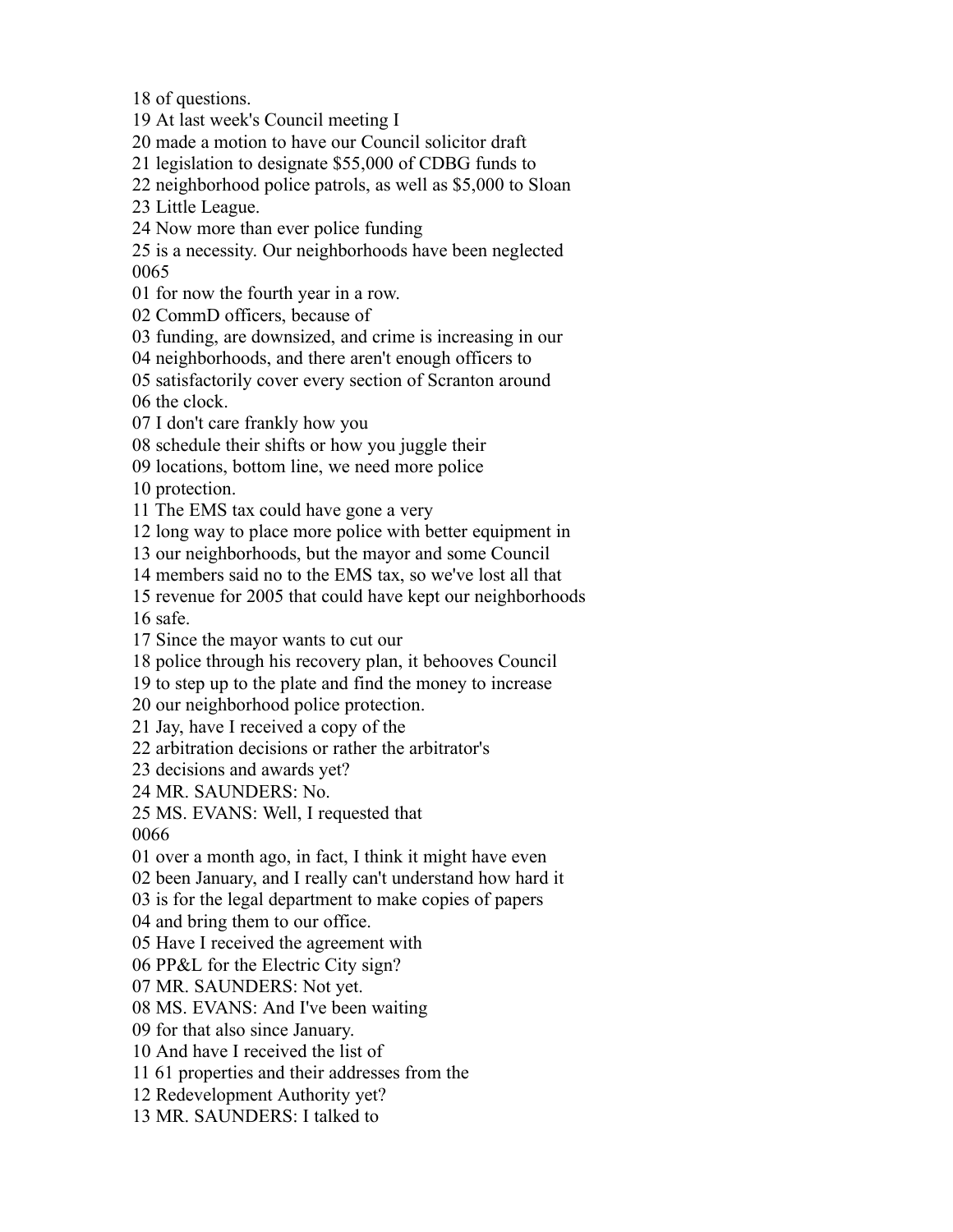Bill Shayne about that. On one day last week we sent out -- you asked that it be sent out certified, we sent a certified letter to Bill Shayne, the day that Mr. Shayne received that, he called me in turn and said that he will -- when that list is totally complete, he will be happy to give that up, they will publish it in the paper, they will put it on Channel 61, they'll be happy to. As of right now, they don't want to release the list because it's a little premature. They're doing background checks on the taxes, the title insurance, so the title searches aren't done yet. He said when they're done, he said he would be happy to accommodate the City Council with that and also the local paper and local TV. MS. EVANS: Thank you. And I do realize I only made that request last week, and I feel quite certain that Mr. Shayne will forward that information as soon as it's available, because he's always been very helpful to this Council. One last thing, it just seemed, and, again, this is returning to the issue of crime in our neighborhoods, it was just the other day, I believe, that a bank was robbed on Cedar Avenue just hours after Mayor Doherty received a check from Senator Santorum for the much needed South Side revitalization project. So, I do believe we do need to step up our police patrols. And on a more positive note, I received a letter from a Scranton resident who requested that I read her letter publicly. Dear, Mrs. Evans, in light of all the negative publicity that is discussed at the meetings each week, I would hope that you would take the time to share this positive information with your audience. My daughter will be graduating in May from a local college with a degree in early childhood education. She is currently doing her student teaching at a local public school in the Scranton School District. What I would like to share with everyone is information on the young teaching professional that has taken my daughter under her wing. Words can't express the amount of valuable time and positivity that this young teacher has donated to my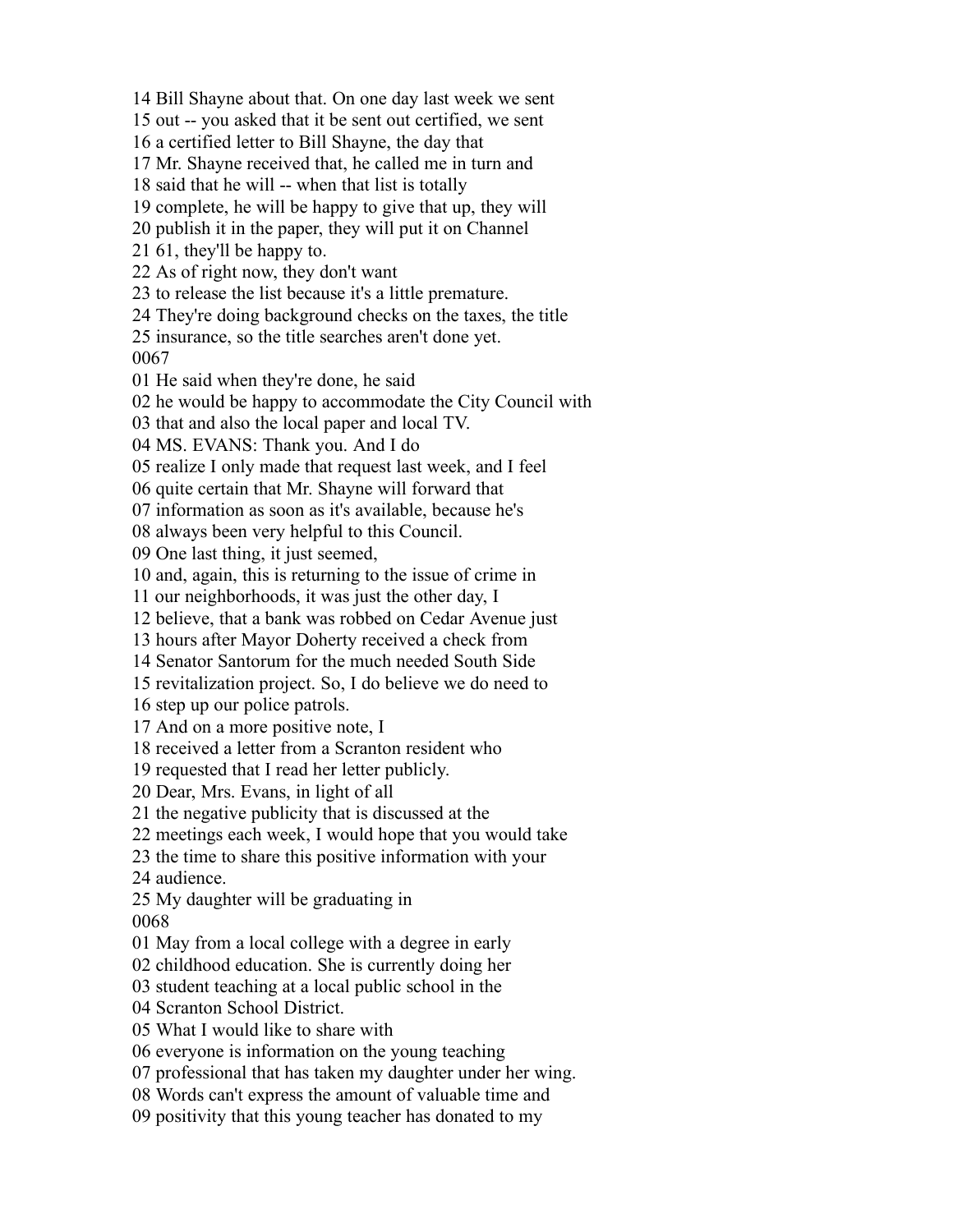daughter.

After this experience, one truly

learns to understand and appreciate how lucky that my

daughter and all the young children in the Scranton

School District are to be influenced by such a patient

and knowledgeable young teacher.

By following her direction, these

children will be walking in the footsteps of a truly

amazing individual whose main interest is the future of

our most precious resource, our children.

And, Kay, I have just a few new

requests for you. I know I have talked about

Kane Street before, but this is Kane Street from

Pittston Avenue to Stafford Avenue, and Saginaw Street

from South Webster to Stafford Avenue. Both are badly

in need of paving.

This is an ambulance route to the

Mountain View Nursing Home, and the patients who are

being transported to and from this nursing facility are

really being jostled about in the ambulances, who are

either, you know, unvoidably going into potholes or

else swerving so as to avoid very deep potholes, and

I'm sure that has to make for a very unpleasant

situation for those elderly individuals in need of

medical care.

227 North Bromley, I've talked

about this before, there's a vacant lot and the

resident of that address is parking vehicles on this

abandoned lot there by causing the deterioration of

sidewalks and curbs, and the residents would like to

know if a no parking sign might be posted on that

abandoned lot.

Also, this is something that was

brought to my attention by others, but it's something

that I have experienced on several occasions myself, so

 I can testify to the hazardous conditions in this area.

At the corner of New York Street

and North Washington Avenue, as you're proceeding up

New York Street and you reach the corner where the

 prison is on your right-hand side and I believe there's 

a smoke shop on your left-hand side, the visibility

there is non-existent. You cannot see if you intend to

turn left, right or to proceed forward up New York

Street, and I was wondering if it might be possible if

no parking signs could be placed on each of those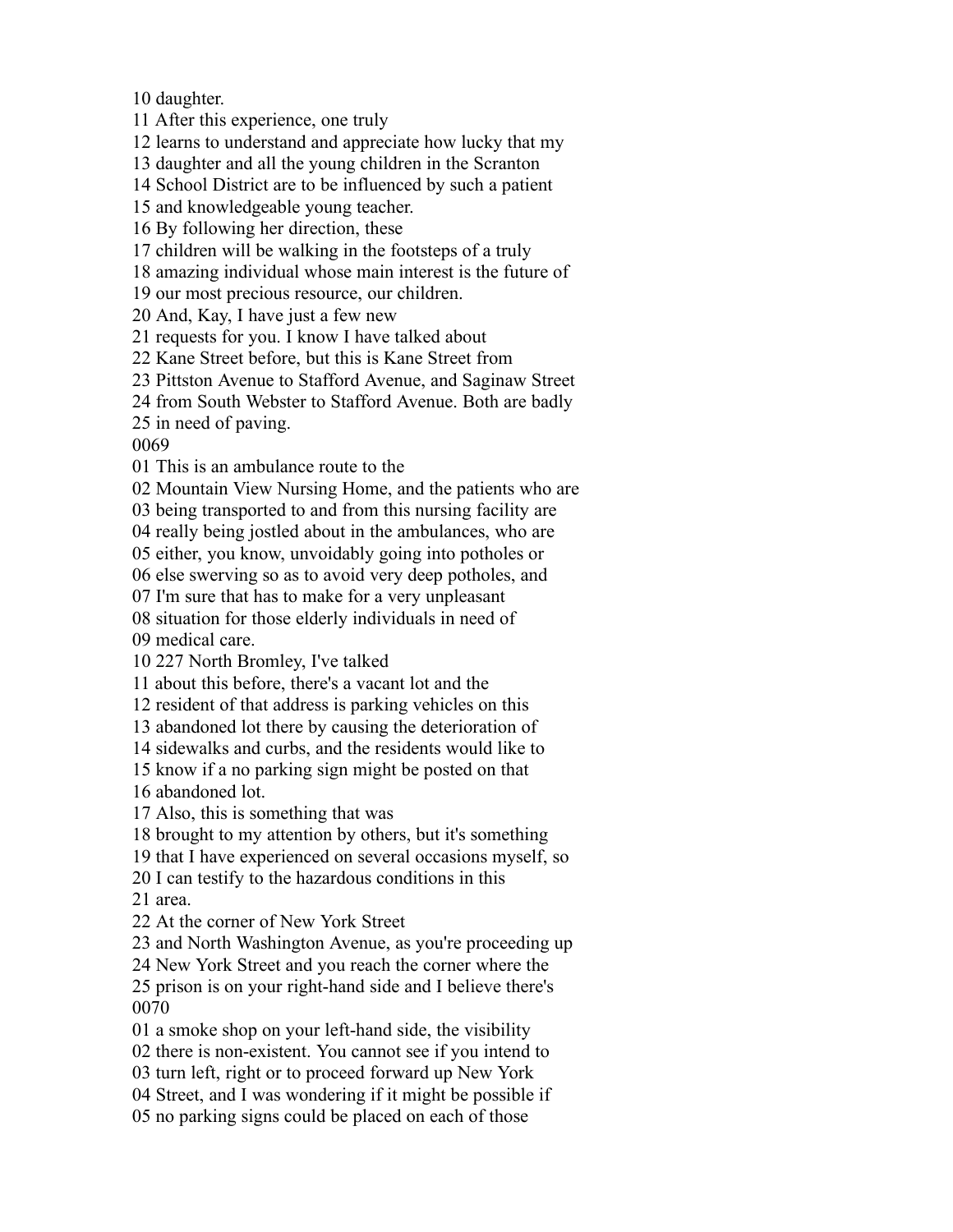corners at the prison and maybe even at the smoke shop

so that those drivers are able to see without

literally, and I've done this myself, having to pull my

car at least half way out into a lane of traffic to be

able to see what's coming.

And, in fact, that is the area,

the immediate area in fact, in which Mrs. Wardell had

been seriously injured by a motorist, so I think this

bears scrutiny and correction.

And lastly, potholes on

Rockwell Avenue from Charles Street to Gilbert. And

that's it. Thank you.

MR. DIBILEO: Thank you,

Mrs. Evans. Appreciate that. Mr. Pocius, do you have

any motions or comments?

MR. POCIUS: Yes, I do. I have a

motion and a comment. I'd like to make a motion --

Mr. Saunders informed me we need a motion to

officially change the Thursday, March 17, 2005 meeting

 to Wednesday, March 16, 2005 at 7 p.m., and also in the 

 same motion that we cancel the meeting for Thursday, 3/24/05.

MR. COURTRIGHT: I'll second that.

MR. DIBILEO: Okay. We have a

motion on the floor and a second. On the question?

The 24th is in observance of Easter, and the change for

next week is for in observance of Saint Patrick's Day.

If there's no further questions, all those in favor,

signify by saying aye.

MR. McTIERNAN: Aye.

MS. EVANS: Aye.

MR. POCIUS: Aye.

MR. COURTRIGHT: Aye.

MR. DIBILEO: Aye. Against?

Motion passes.

MR. POCIUS: Just a brief comment,

Mr. McAndrew, I welcome your request. As far as

stating my position on an ordinance, I like to state it

once usually up front, and I don't like to come back

and reiterate it any time, but if anybody ever wants to

know why, feel free to ask, I will be glad to explain,

such as tonight.

I don't take any offense by that.

I think it's -- I try to get it out and go on and move

on to the next issue.

If this Council would give me just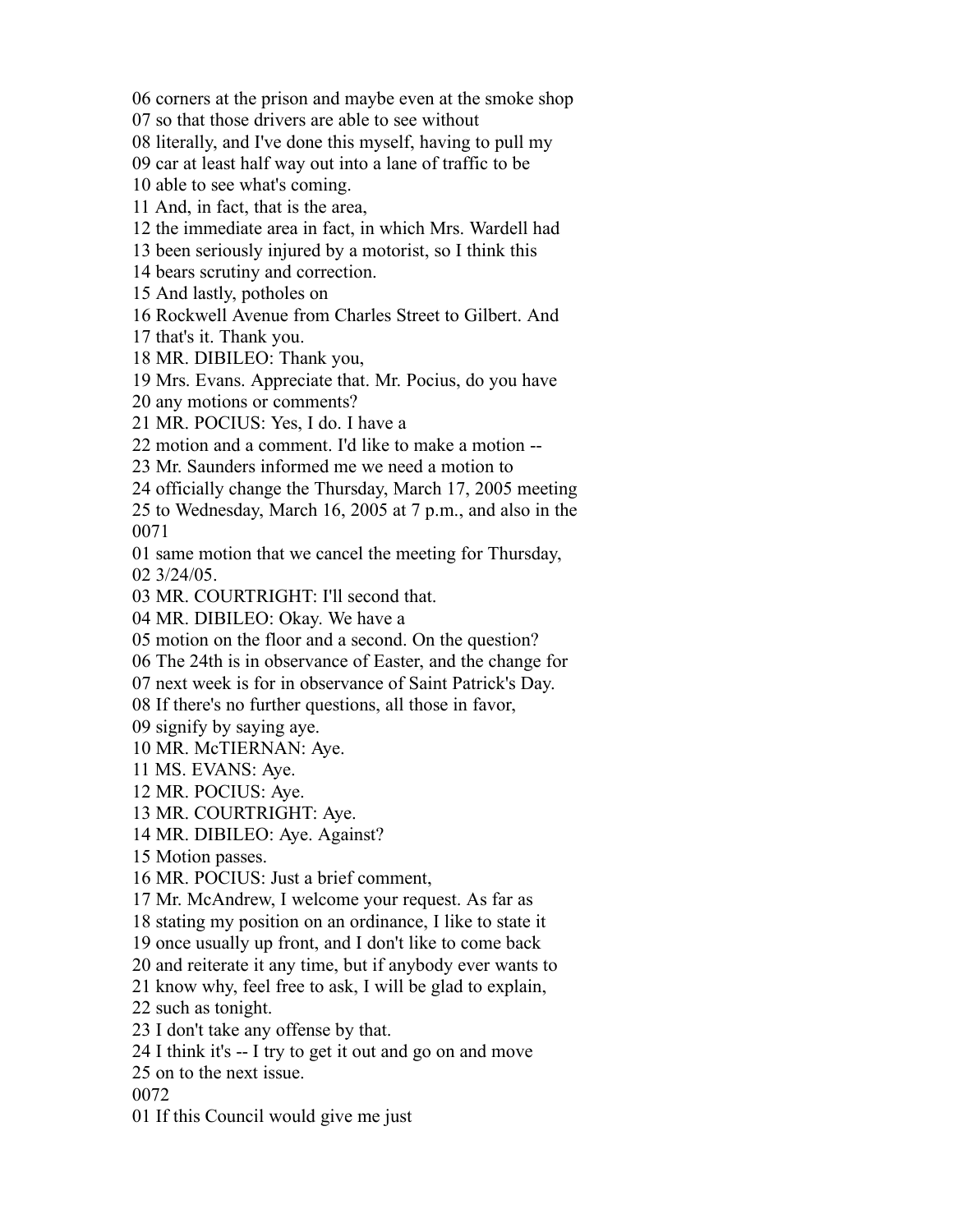a moment, this is kind of a -- it is a citywide thing, but it's also a personal thing with me, and I'd just like your indulgence on maybe spending a minute or two on the subject right here. Two weeks ago as I stood along Jefferson Avenue with Councilman McTiernan and also a good friend of ours, Joe DeAntona, watching the soldiers come back from Iraq, it was very a moving experience for myself, and I was so thrilled because I knew personally, especially one young man, his brother spoke here, young Sean O'Shea, was on that bus coming back, but also the emotion when I went to the -- we proceeded down to the armory afterwards to watch the thing, and it was totally professionally run by the military themselves, and there was a -- somebody wrote to the editor about somebody, like, letting city officials speak, and really that was a thing for the Army, that was for the families and for the soldiers, it was not -- I thought that letter was out of line, but that's my opinion, so I'm not going to dwell on that, but also in my own heart at that time I had a bitter sweet experience, because one of our own, our blood, was still in Iraq at the same time, and I was hoping that it would have happened that same day that he would have been back in Scranton. But then this week, which is a very bitter sweet week for me, Monday, as you may or may not know was the first anniversary of the death of my father, who was a frequent visitor when he was in good health to these chambers and also a person, I think, that was very well-respected in this community, but it also became a very great week for us, because I'm going to read you a brief Email here. This was sent to my sister Terri and then forwarded to me on February 28th. To all, by the time you all get a chance to read this Email, we would have turned over with our replacing squadron. I will also be done flying and packing up to head down south to Kuwait. By the end of this week, I will be down in Kuwait. By the middle of next week, I will be home back in Camp Pennelton, sunny San Diego. As you all know, I have been here for the past seven months. We have been the first

Marine expeditionary forced-casualty evacuation for the

Al Anbar Providence of Iraq, also known as the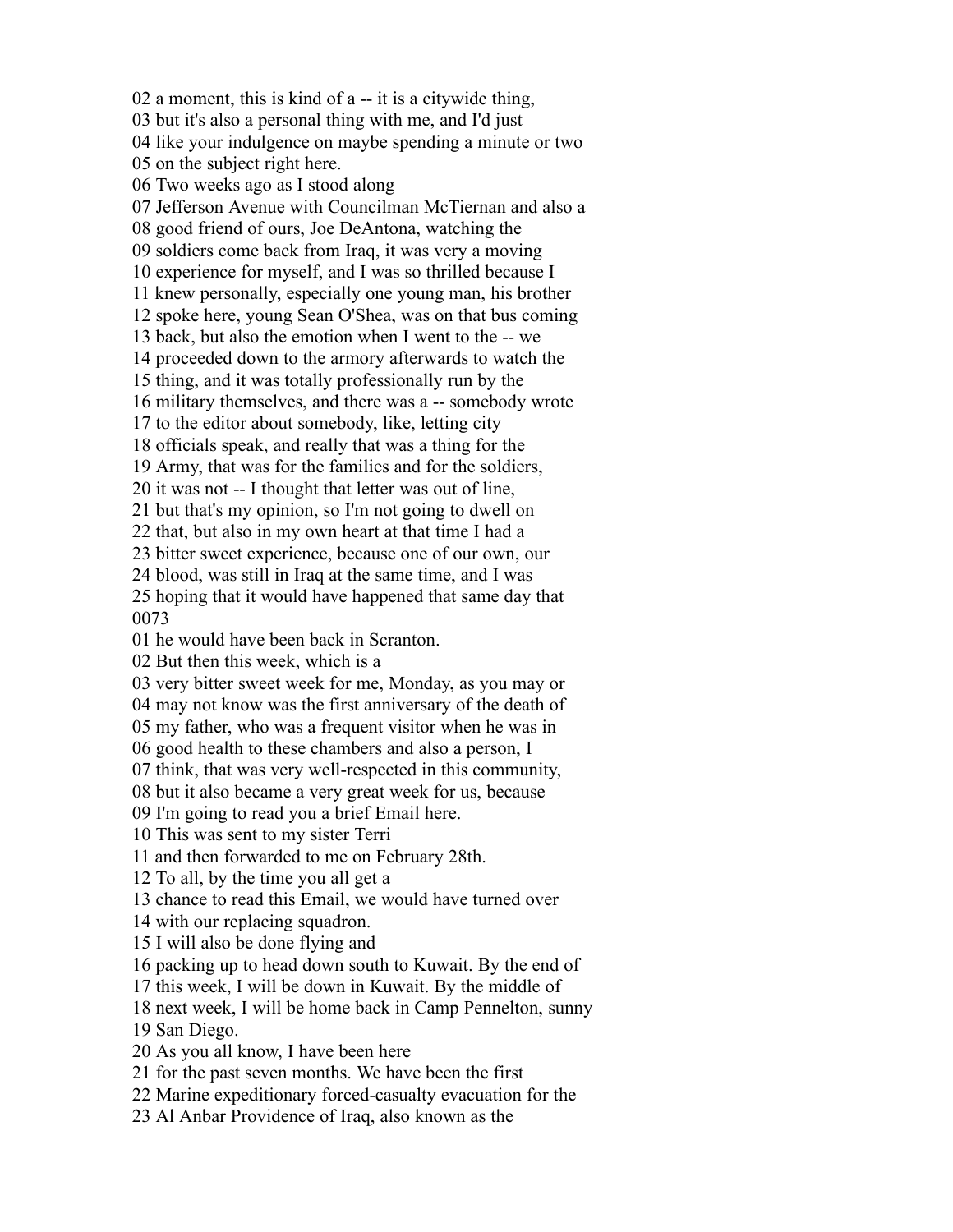Suni Triangle, Remaldi, Baghdad, Fallujah.

Overall as a squadron, we flew

over 3,000 mishap-free combat hours with a total of

over 1500 combat missions. These missions consisted of

over 500 urgent case vacs, saving lives within one hour

of death.

Along with the urgent, we flew

over 1,000 priority case vacs. For the entire time

here, we had an 80 percent fully mission capability air

craft status accounting for more than 40,000

maintenance free man hours.

We overcame six aircraft being

severely damaged by enemy indirect .122 millimeter

rocket fire, one damaged by enemy machine gun fire and

one from an RPG.

And a little comic relief here,

not bad for a civil engineering graduate from

Villanova. He goes on to say some more stuff,

but what I'm trying to get at here is, and he kind of

says, once again, I thank you for all your support no

matter what it was. I couldn't have made it without

you all.

I think that goes for every one of

those young boys that came back last week here. I am

the most proud of one thing we did here, no matter

whether time or people trying to kill us, no one left

behind.

Thanks. This is my nephew and my

godson, Second Lieutenant Randy Gabriel, USMC. Randy

is back home in California.

My sister and her family are out

there with him, and thank you, God, for this present.

That's all.

I think it had to be said, because

what I think it shows is these people went over there

as young boys, they came back as men as they came back

as true heros.

So, God bless him and everyone

else over there. And those ones that are over there,

let them all come back safely. That's it. Thank you.

MR. DIBILEO: Thank you,

Mr. Pocius. That was very a heartfelt statement there,

and thank God that Randy is back on U.S. soil and safe

again. We hope everybody is going to be safe soon.

Mr. Courtright, do you have any motions or comments?

MR. COURTRIGHT: Just one comment,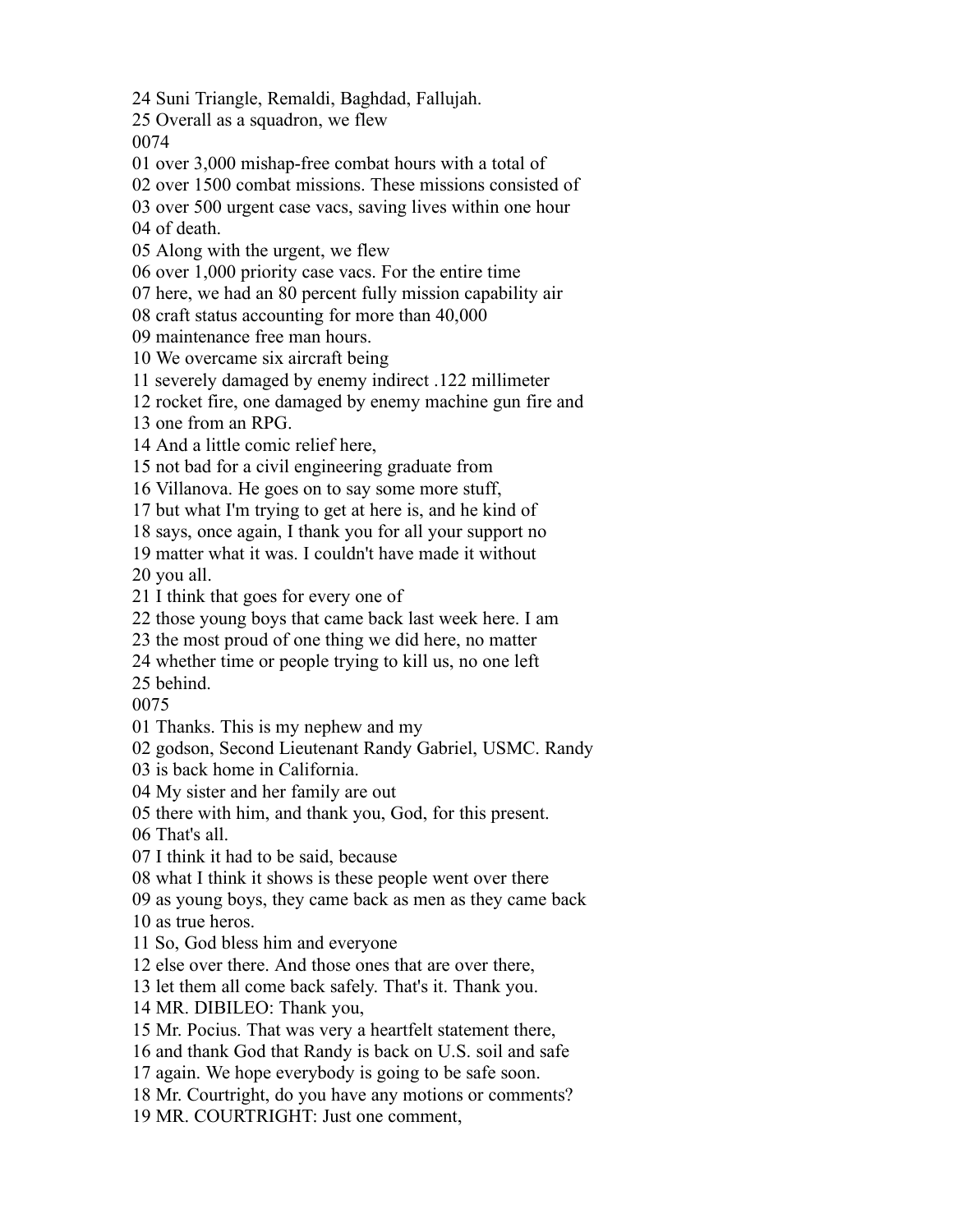Mr. President. I asked Jay at last week's meeting if

he could find out about UDAG money, and as we were

sitting here tonight, you know, somebody made a comment

one time, that it might have been ignorant that some of

us get up and go and leave the seats here or maybe go

 and talk to Jay, well, things come up that we didn't 

know before the meeting, and Jay had brought me this

piece of paper during the meeting that was sent to me

from Sara Hailstone, and I thank her.

UDAG money, and I'll read it

directly so that I don't misrepresent it, The current

general ledger balances are as follows: UDAG,

\$403,351.70; Re-Re, \$10,676.27. I do not know if that

money is earmarked for anything. I would imagine that

not all of it is earmarked for anything.

As Mr. Pocius was able to use UDAG

money or ask Ms. Hailstone to give us UDAG money for

the downtown senior center, I guess I should also ask,

Jay, what this money was earmarked for, if anything.

So, I would ask that question, how

much of this money is not earmarked for something

already, and the money that is, what it is earmarked

for, both Re-Re and UDAG, so that maybe -- I know

Mr. DiBileo mentioned to me, was it Weston Park,

Mr. DiBileo, that you were looking --

MR. DIBILEO: There was an

application from Weston Park Teener League, and I know

that they applied and weren't able to get any funding,

and that would be nice if we could try to see if we

could help them in some way.

Now, I'm assuming that this

\$403,000 doesn't have anything to do with the giant

hole that was on Pittston Avenue.

MR. COURTRIGHT: That's a separate

issue, correct, Jay?

MR. SAUNDERS: That's a separate

issue.

MR. COURTRIGHT: We haven't gotten

a response, because I guess they don't have an answer

just yet as far as that goes.

So, when they get that, I would

certainly appreciate it. So, this is separate money.

Again, I don't know if it's earmarked or not, and the

Re-Re money, I don't know.

So, possibly that teener league

that you were interested in was around \$17,000, maybe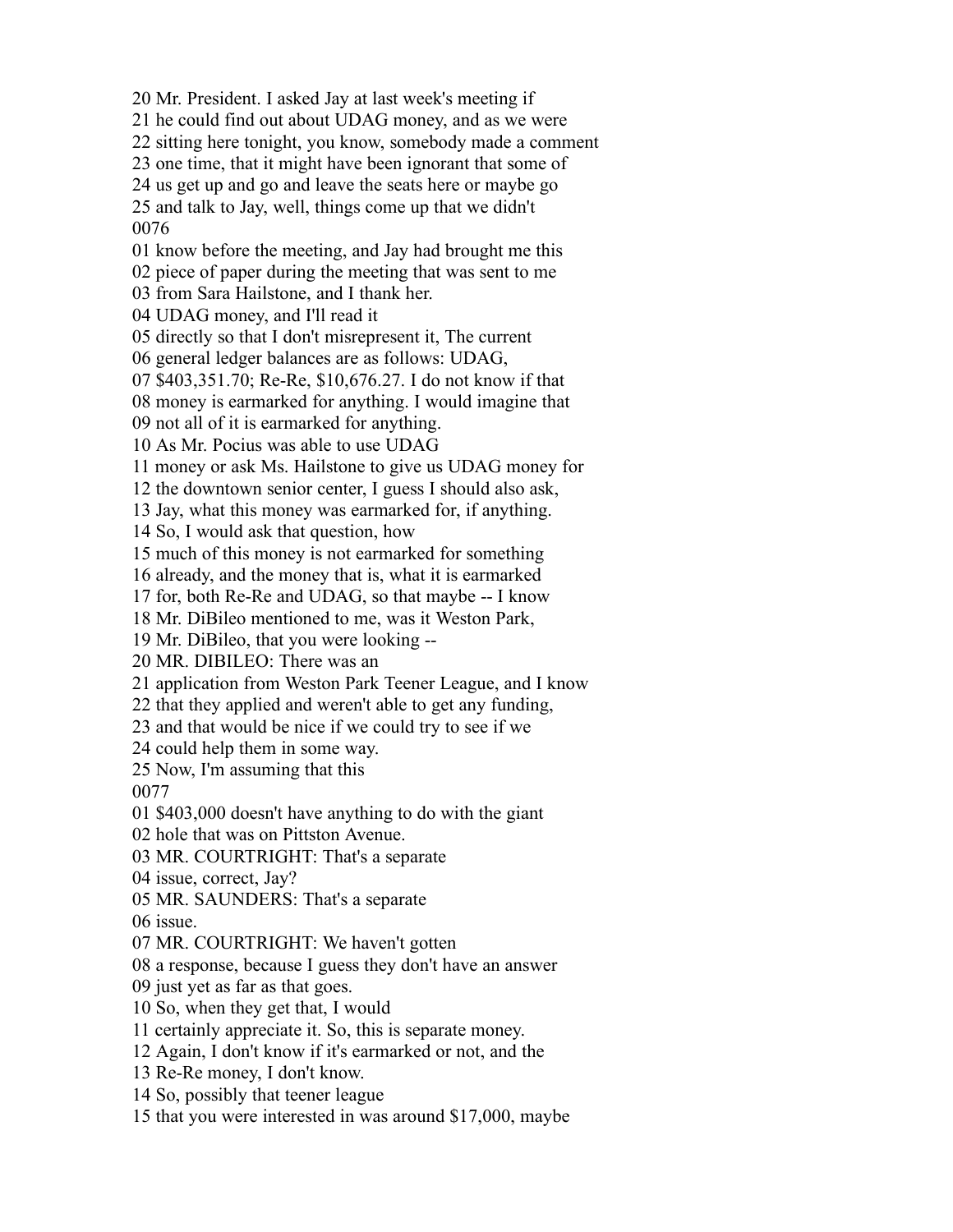they can fund it through this. So, if you would ask that, I would certainly appreciate it. And I thank Sara Hailstone for getting back to me so quickly. MR. SAUNDERS: I will send that out. MR. COURTRIGHT: That's all I have, Mr. President. Thank you. MR. DIBILEO: Thank you, Mr. Courtright. First I just want to say hello to some kids. This week was Read To Succeed, and a lot of people from the business community went into the elementary schools and read to children, and I did that myself. Actually last week I was over at Wittier School in South Scranton and read to the kindergarten class over there, and last week one of the kids asked me if I could say hello from the meeting, and it slipped my mind last week, and I neglected to do that. And then this week I was over at John Marshall School on Oram Street and I read to the third grade class of Mrs. Musti, fourth grade class of Mrs. Koslowski, and fifth grade class of Mrs. Franco, who happens to be your sister and my daughter's teacher, and I told them I was going to do the same. So, hello to the kids at Wittier School and at John Marshall School. And it's a great feeling to be able to go in there and read to them. They appreciate it so much. I went into the room in your sister's class, and Judge Geroulo was walking out in his robe, so I thought that that was pretty interesting, and he took extra time with them to really spend and talk with them. I don't know what he talked about, but hopefully they will be staying out of trouble in the future. Just briefly, I was given Mary Ann Wardell's mailing address down at Geisinger Medical Center and left it at the office. I don't have it. I promise to bring it next week. She's doing better. She's writing notes, and so it's good news. It's almost a miracle that she's pulling out of this being hit by a car. MS. EVANS: She's out of ICU and into a room. MR. DIBILEO: That's wonderful. So, I'll try to bring her mailing address, so that if anybody wants to send her a card of get well, they'll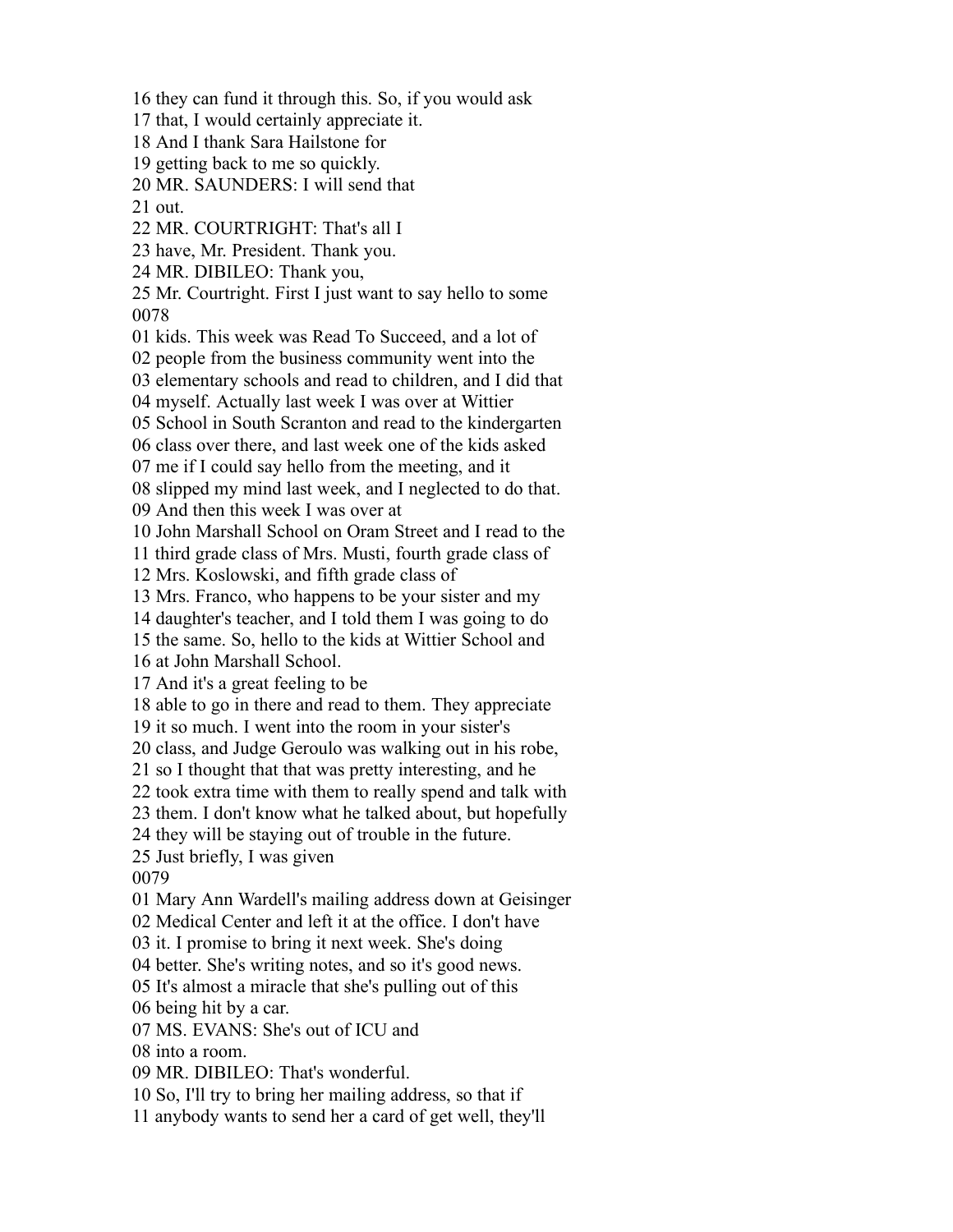be able to do that.

There has been a lot of talk about

crime tonight from our podium, also from up here at the

dais, Mrs. Evans, and crime just seems to be getting a

lot of attention lately, and rightfully so.

I'm not certain if the actual

numbers are showing a tremendous increase, but it

certainly seems that there's a tremendous increase.

I'm not sure about the word tremendous being used, but

there absolutely seems to be an increase in crime.

And, you know, I think one of the

basic needs that a city would be providing its citizens

is safety, and one of the areas there, boy, that we

 provide safety is through the police department, and 

with crime certainly up, it just seems that no one

seems to be doing anything about it.

We're sitting here and we're

hearing about a reduction in the police ranks.

Arguably it's in the neighborhood of 15 to 20 police

officers during this administration, that would relate

to about a 10 percent drop in the police force, yet I'm

 certain we don't have anywhere near a 10 percent drop in crime.

So, I just feel as though, you

know, we're not able to click our fingers and say let's

get more police on the street, but rather than sit back

and really say nothing about it, I was wondering if I

could make a motion, which I will, to send our feelings

about the police ranks dropping and the fact that

people are saying that they don't feel as safe as they

used to, and that's not a good thing, and I think that

we should send a message to the administration that we

need to do something about the fact that our police

officers are walking out the door and we're not

replacing them.

We might be replacing them, but we

need to really add to our force. The city really needs

these gentlemen that have just recently been let go. I

 spoke to one this weekend, and he had purchased a home, 

he's wondering if he's able to keep it. So, not only

do the citizen of Scranton need the police officers,

the police officers need the jobs, too.

So, I want to make a motion that

we send our feelings to the administration about the

fact that we don't want to sit around and sit idle and

watch our police ranks dwindle in size.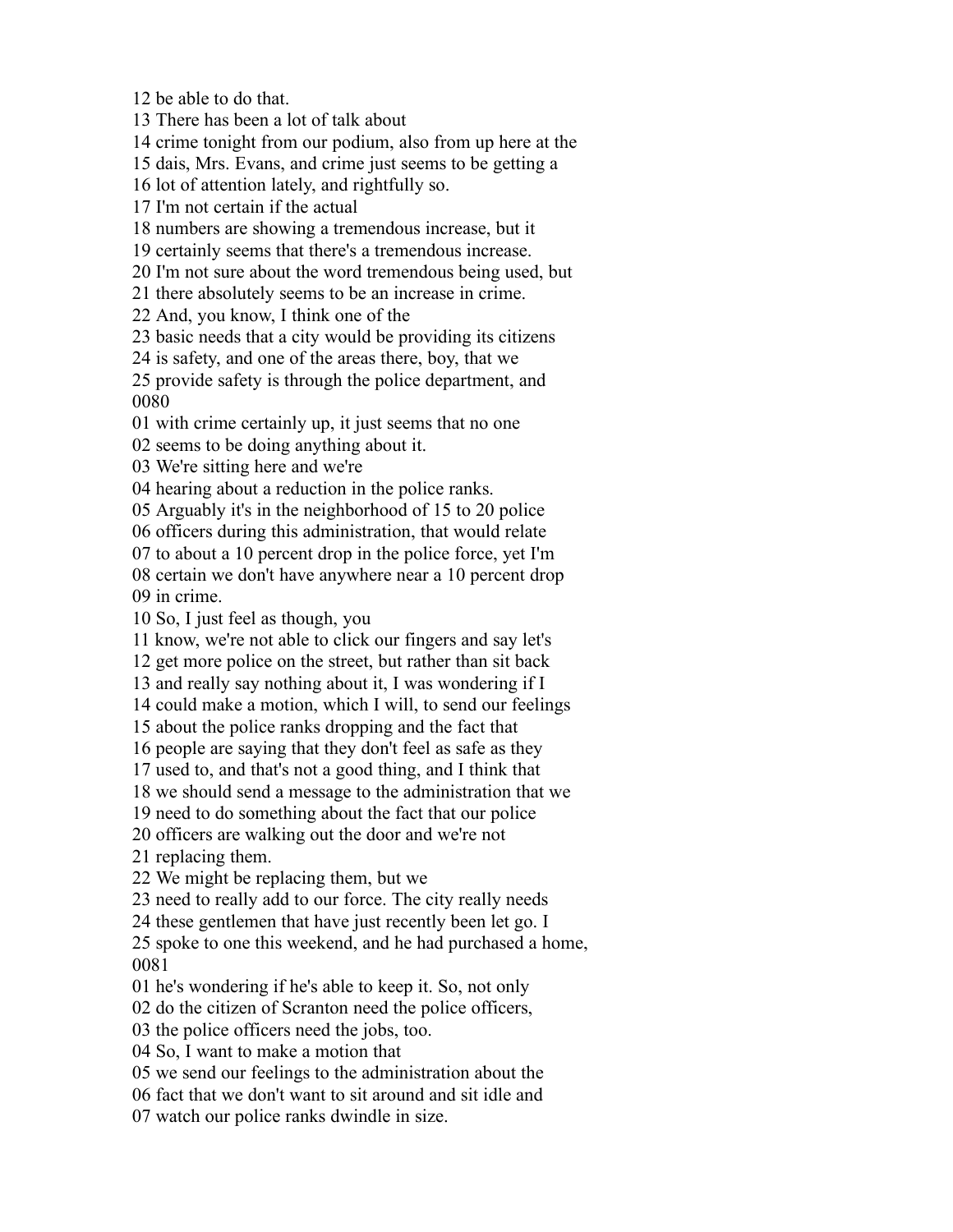I think we need to boost it. I

don't know if it's whether we're going to need to apply

for grants. I'm told -- it's my understanding that

we're not applying for grants that funded some of the

police officers that are being let go, but I think we

need to at least apply for grant money which won't

increase our expenditures and we can get more safety on

the street.

Even if we have to increase our

expenditures to get more police on the street, I think

it's something that we need to do.

So, I just would like to make a

motion that we send our feelings to the administration

that we do whatever it takes to try to correct the

reduction in our police force.

MS. EVANS: Second.

MR. DIBILEO: We have a motion on

 the floor and a second. On the question? 

MS. EVANS: I was wondering if it

might be possible, although I suppose I would have to

amend the motion to also include the QRS service with

the fire department in that letter, as well, because

through the months, I've listened to the laments of

city residents who cannot understand why this service

isn't available to them when our firefighters are so

 well equipped to do the job, and it's really not at any added cost.

And I have a very difficult time

explaining that, because in fact that sends the message

that public safety and people are second, not first,

and I think we want to put people first in this city,

and that's what I think Mr. DiBileo is trying to do.

So, would it be possible or shall I amend that?

MR. COURTRIGHT: Excuse me. I

had -- Jay, I don't know if it was the week that you

were gone or not, I had him send another letter down to

the mayor, because, you know, as I said in the past, we

thought that the QRS system was a go, we had the

director of public safety was in agreement, and so was

the fire chief, and then the mayor did not want to do

that until he can get a contract with the fire

department, so I did send about a week or two ago

 another letter asking for a little bit different type 

of QRS system that maybe he would have found more

acceptable, but I haven't gotten a response back.

And I've been out of town this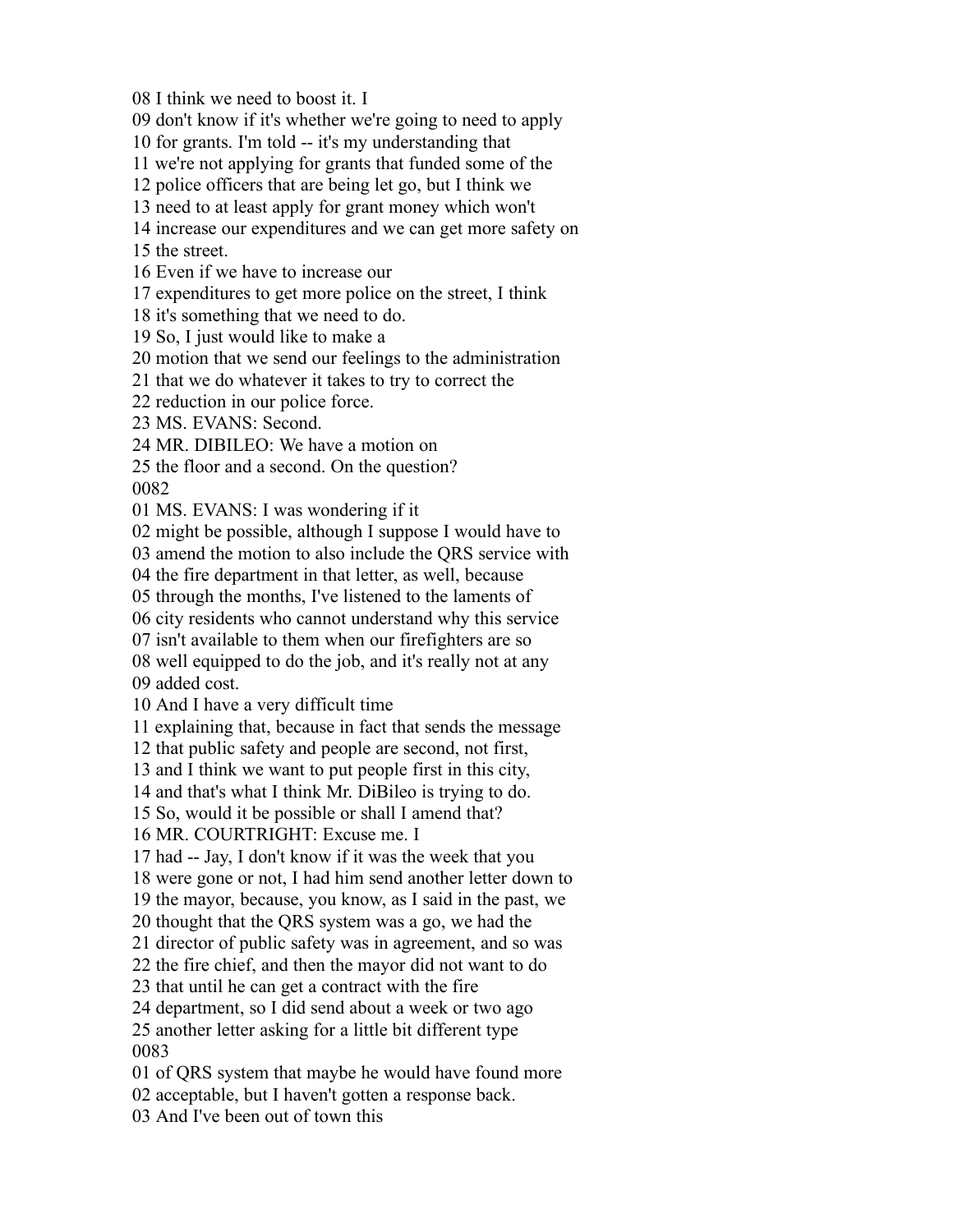week, so I haven't really gotten a good look at my

mail. I haven't gotten a response back, have I?

MR. SAUNDERS: Nothing back yet.

MS. EVANS: Twice?

MR. COURTRIGHT: Well, we had the

initial QRS that we thought was a go, and he didn't

want to do that, so I asked again a week or two ago --

MS. EVANS: No, it's more than

that.

MR. COURTRIGHT: Was it? Okay.

MS. EVANS: I was here, and that

was prior to the week when I was absent for a funeral.

MR. COURTRIGHT: I did ask, but I

haven't gotten a response yet, so I don't know if we

need to amend his motion. If you want to, certainly I

agree with it, but I did ask again. I just haven't

gotten an answer. Sorry.

MR. DIBILEO: If I can, let's

visit the Quick Response System question again next

week, and I'll keep my motion for this week regarding

the police officer questions so we don't mix our

 messages here and we make it clear how we feel about 

the reduction in our police force, and then next week

let's address the quick response. That certainly is --

MS. EVANS: Unless Mr. Courtright

receives a response.

MR. COURTRIGHT: Maybe I'll get an

answer, yeah, by next week. I have just one more thing

on the question, Mr. DiBileo. I think when you're

talking about the number of police officers, it's

rather confusing because we have what they would call

fast cops and some people call them cops ahead, then we

have what they call CommD cops.

I'm not quite sure if the number

of cops -- like I said, I was out of town and I tried

to gather this information, I just haven't been able to

get to it, I do not know from the Connors

administration if the number of CommD cop is the same

or less or more, I don't know, I don't believe it's

more.

I do believe, and I don't think

I'm wrong on this, but I could be, I do believe that we

had fast cops, and as the programs -- as the grants ran

out, I don't believe we applied for any more grants, I

don't know if there were any of those specific grants

available, but I haven't seen us apply for any more

grants at all to put more police on the street.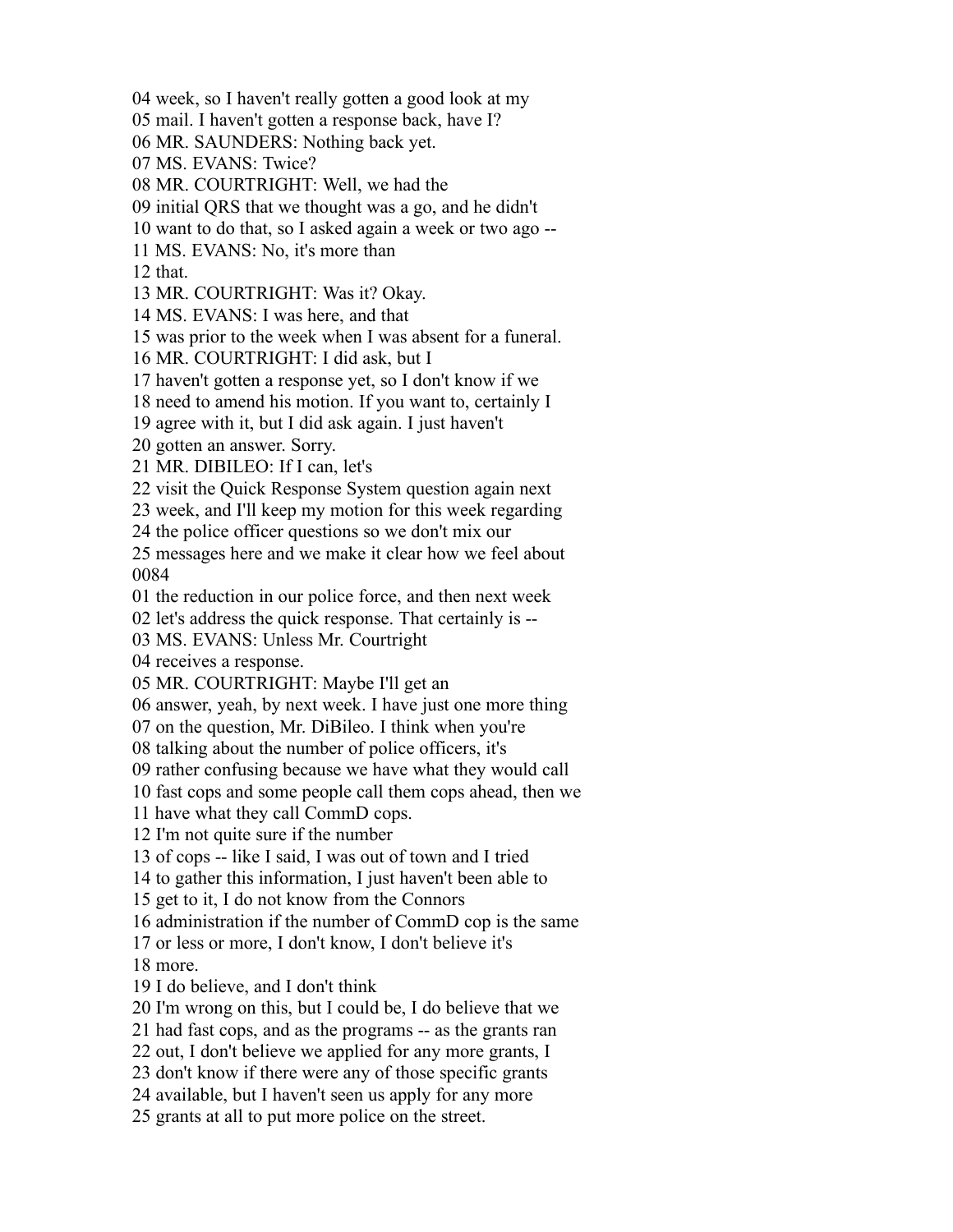There were several, and I do not

know the number, so I don't want to say, there were

several fast cops in this city during the Connors'

administration, that's why you saw our streets flooded

with police officers.

And whether the crime is up or

down, as Mr. DiBileo said, I don't have the figures,

but I certainly do know people felt safer, they

certainly felt safer, and I just think their presence

is a deterrent.

You know, as people see a police

officer, their presence is a deterrent. And there's a

gentleman from down around Weston Field that I know

that's a retired police officer, a very well-respected

man, and I don't know if this was his phrase or what,

but he said this to me and it stuck in my head, and I

truly, truly believe this, that you cannot put a price

tag on public safety.

And I kind of agree with what

Mr. DiBileo says, if we can't find grant money, then

maybe we're going to have to spend money to put more

cops on the street, because we certainly find money for

everything else and we need to feel safe.

And I don't say that to be

 critical, I just think it's a fact. I think everybody 

in this city -- I shouldn't say everybody, I can't

speak for everybody, I just think people I speak to do

not feel as safe as they used to, and I'm not trying to

criticize anyone, I'm just trying to state a fact. And

that's all I have. I'm just trying to shed a little

light on that, if I may.

MR. DIBILEO: And just for

example, it always seemed that the Green Ridge section

might have been always the safest section of town, and

they're having a lot of problems now.

Just the last couple of weeks, I

mean, horrendous problems with the one boy that -- I'm

not certain what happened to him, I don't know if

anybody is certain what happened to him, but, you know,

in an area of town that you would never expect

problems, there's problems right on North Washington

Avenue.

And they're having a meeting

Tuesday, which hopefully some of us can attend and see

what we can do there, but at least we can possibly go

to that meeting and tell them that we're at least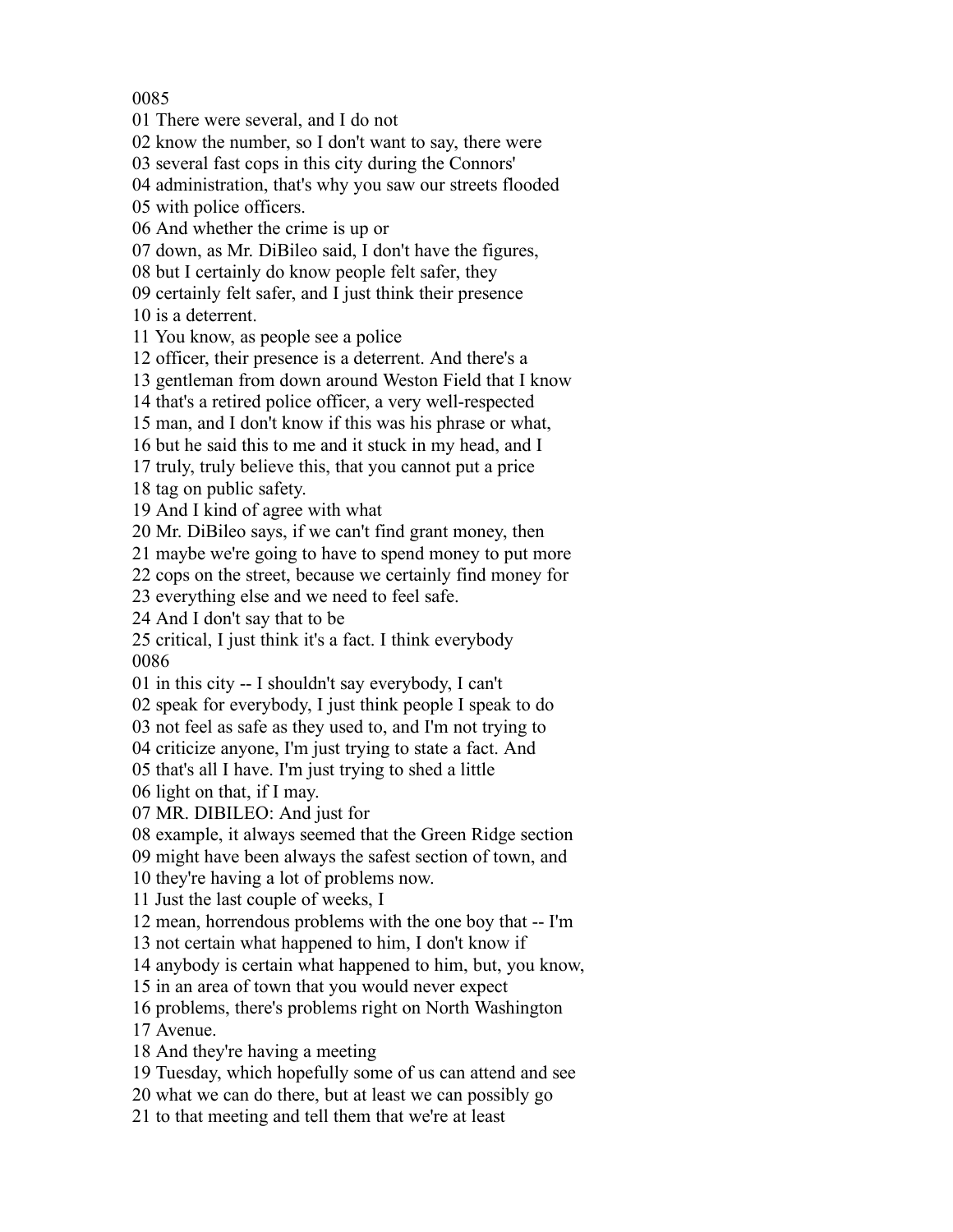trying to take action to help the situation.

MS. EVANS: I think we've taken a

good first step in allocating the \$55,000 toward

 putting police back in our neighborhoods. 

And as a resident of Green Ridge,

I can attest to what you're saying. Certainly it's not

so much that the neighborhood has changed, but I think

it's much more that, to my knowledge, we're sharing a

police car with central -- or police cars with

Central City and North Scranton, and so that, of

course, is going to leave us unprotected.

And then on the other hand, if

we're to address the problems in Green Ridge now, as we

have done in South Side, then where does that leave

South Side and West Side and North Scranton and then

the downtown?

So, it's very, very clear, as I

said before, you can change schedules, you can juggle

from one section to another, but that's insufficient.

That is not working, and it's not solving our problems,

because I don't think you can open the paper or turn on

the news for even a day any longer that you are not

reading or hearing about another crime in another part

of the city either that morning or the preceding

evening.

MR. DIBILEO: Thank you. If

there's no further questions --

MR. POCIUS: Could someone read

back to me the motion?

MR. DIBILEO: Yeah. The motion --

MR. POCIUS: I really don't know

what -- I mean, there was so much comment before and

after the motion, I really don't know what the motion

is, and I'm not being facetious, but I want to be clear

in my mind. Could somebody read it back to me?

MR. DIBILEO: The motion I made

was to have City Council send a message to the

administration to do whatever it takes to increase our

police protection and increase or police officers.

We need more police officers on the street. We've let

some go, and we need more.

MR. POCIUS: See, again, the

motion got mixed in with a comment, so I really don't

know what the motion is. I mean, a message, you mean a

letter?

MR. DIBILEO: Yes.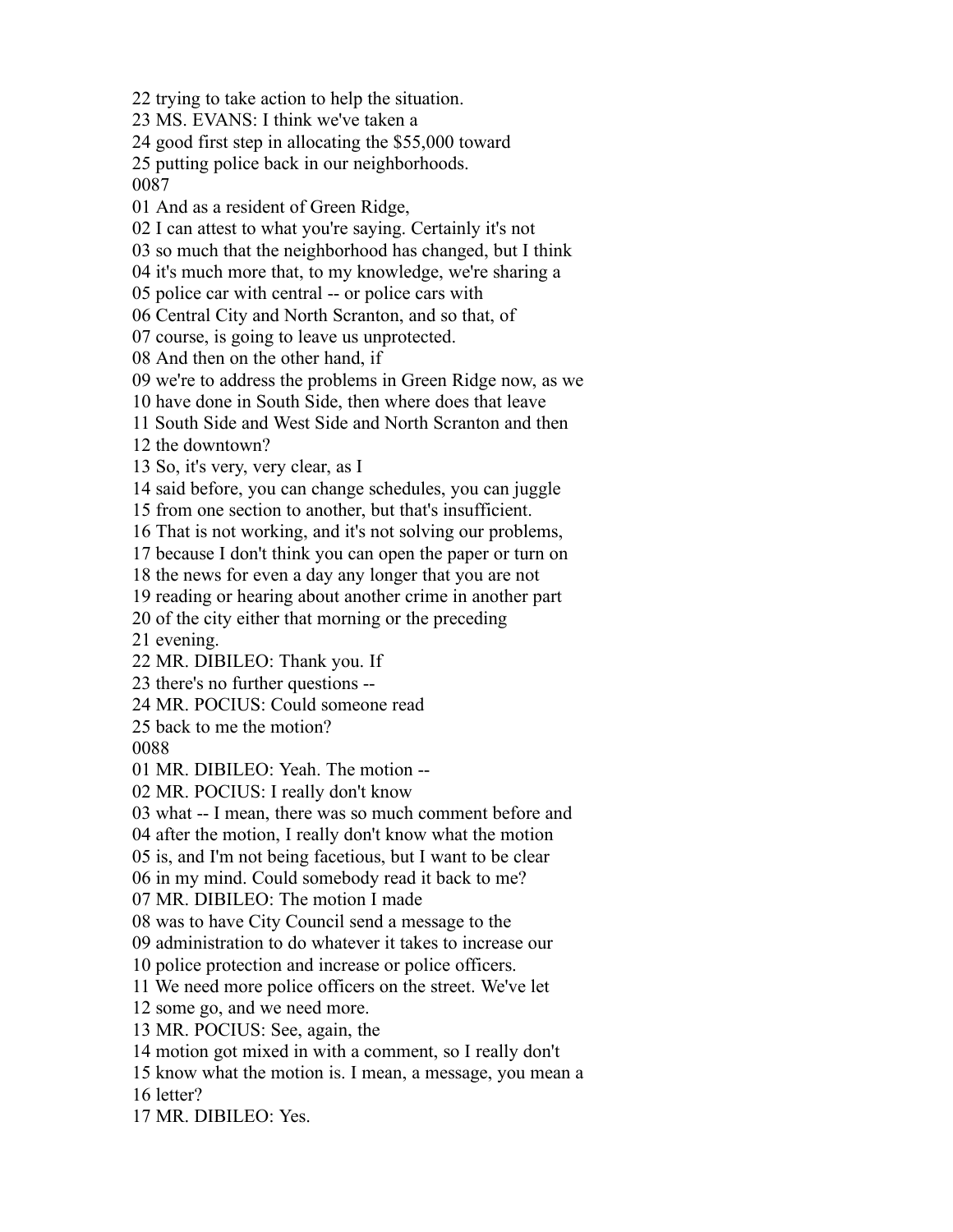MR. POCIUS: Because what I'm

going to say is, I mean, I have no problem at all with

supporting a motion to that effect that we look at

increasing public lick safety and public awareness,

however, in no way do I agree with any of the comments

that proceeded this or took place during the motion,

okay?

I mean, it's a very mundane type

of motion, but I'm just going to say that I'm going to

vote in the affirmative, only because it's always a

good idea to try to have the best possible police force

and the best most visible police force on the street,

but I don't agree with, and it's my opinion, with a lot

of the reasoning that went into it, that's it.

Because I want to make sure what

the motion said, because there was so much comment, I

couldn't follow it.

MR. DIBILEO: Okay. Anyone else

on the question? If not, all those in favor, signify

by saying aye.

MR. McTIERNAN: Aye.

MS. EVANS: Aye.

MR. POCIUS: Aye.

MR. COURTRIGHT: Aye.

MR. DIBILEO: Aye. Opposed? By a

5-0 vote, motion carries. And I thank my fellow

Council members for that. And that's all I have under

fifth order.

MR. WALSH: Fifth order. 5-B, FOR

INTRODUCTION - AN ORDINANCE - AUTHORIZING THE MAYOR AND

OTHER APPROPRIATE CITY OFFICIALS TO EXECUTE A

CORRECTIVE DEED BETWEEN THE CITY OF SCRANTON AND CONNIE

DEPIETRO ALLOWING THE PARCEL IN QUESTION TO BE BUILD

UPON WITHIN APPLICABLE RESTRICTIONS IN AND AROUND A

FLOOD ZONE.

MR. DIBILEO: At this time I'll

entertain a motion that Item 5-B be introduced into its

proper committee.

MR. POCIUS: So moved.

MR. McTIERNAN: Second.

MR. DIBILEO: On the question?

All those in favor, signify by saying aye.

MR. McTIERNAN: Aye.

MS. EVANS: Aye.

MR. POCIUS: Aye.

MR. COURTRIGHT: Aye.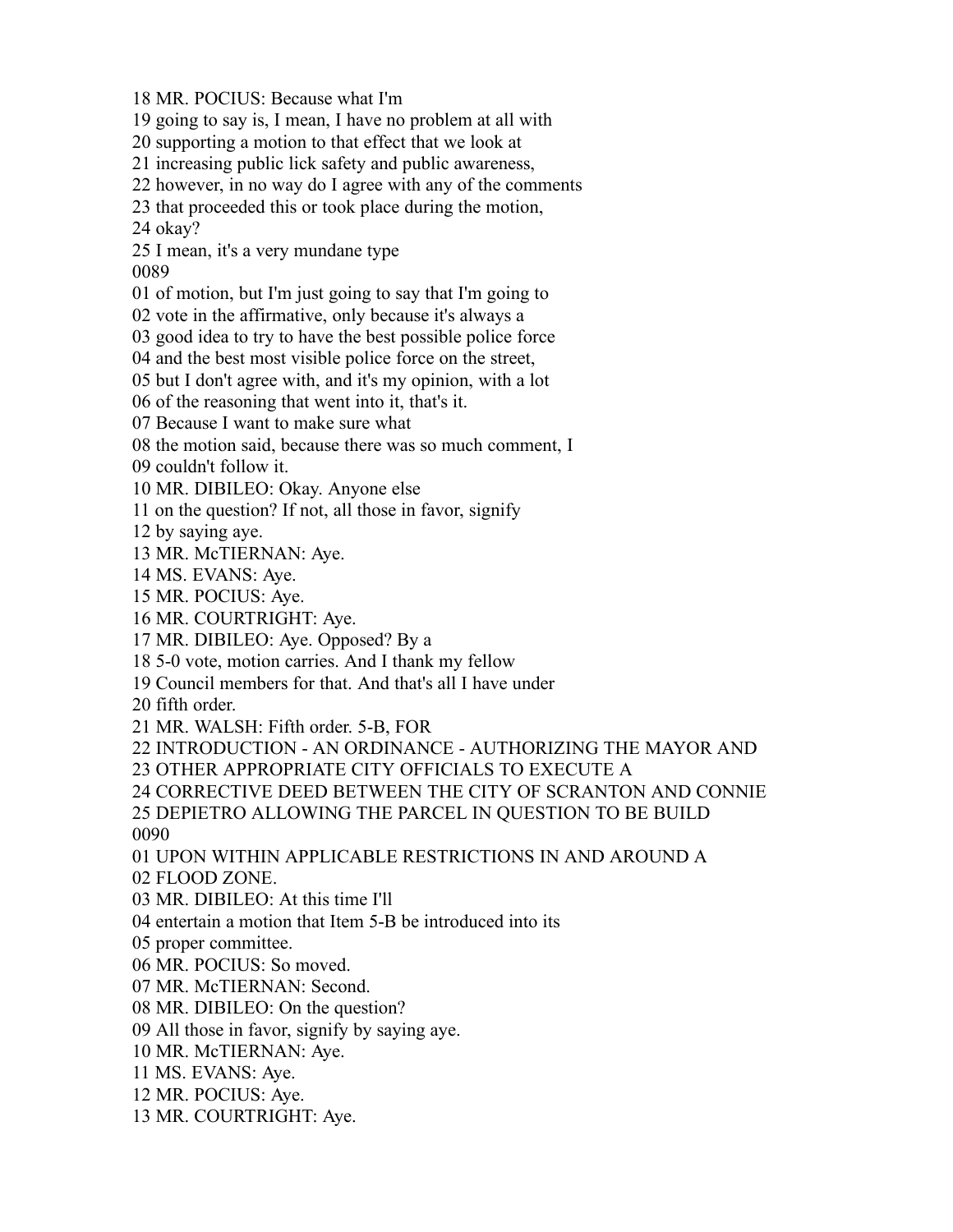MR. DIBILEO: Aye. Opposed? The

ayes have it and so moved.

MR. WALSH: 5-C, FOR INTRODUCTION

- AN ORDINANCE - AMENDING FILE OF COUNCIL NO. 57, 2001,

AN ORDINANCE ENTITLED SALE OF TAX DELINQUENT PROPERTY

AT SWETLAND STREET, SCRANTON, PENNSYLVANIA, TO

WILLIAM BONACCI, 2702 SWETLAND STREET, SCRANTON,

PENNSYLVANIA, FOR THE SUM OF \$3,000.00 TO INCLUDE

RECORD INFORMATION REVEALED BY THE TILE SEARCH.

MR. DIBILEO: At this time I'll

entertain a motion that Item 5-C be introduced into its

proper committee.

MR. POCIUS: So moved.

MR. COURTRIGHT: Second.

MR. DIBILEO: On the question?

All those in favor, signify by saying aye.

MR. McTIERNAN: Aye.

MS. EVANS: Aye.

MR. POCIUS: Aye.

MR. COURTRIGHT: Aye.

MR. DIBILEO: Aye. Opposed? The

ayes have it and so moved.

MR. WALSH: 5-D, FOR INTRODUCTION

- AN ORDINANCE - SALE OF TAX DELINQUENT PROPERTY ON

S. KEYSER AVENUE, SCRANTON, PENNSYLVANIA, TO FRANK AND

STEPHANIE SCHMIDT, 130 S. CAMERON AVENUE, SCRANTON,

PENNSYLVANIA, 18504, FOR THE SUM OF \$4,500.00.

MR. DIBILEO: At this time I'll

entertain a motion that Item 5-D be introduced into its

proper committee.

MR. POCIUS: So moved.

MR. COURTRIGHT: Second.

MR. DIBILEO: On the question?

All those in favor, signify by saying aye.

MR. McTIERNAN: Aye.

MS. EVANS: Aye.

MR. POCIUS: Aye.

MR. COURTRIGHT: Aye.

MR. DIBILEO: Aye. Opposed? The

ayes have it.

MR. WALSH: Sixth order. 6-A,

READING BY TILE - FILE OF COUNCIL NO. 112, 2005 -

ESTABLISHING A NO PARKING ZONE ALONG STATE ROUTE 3025

(WYOMING AVENUE) AS REQUIRED BY THE PENNSYLVANIA

DEPARTMENT OF TRANSPORTATION FOR A HIGHWAY OCCUPANCY

PERMIT ADJACENT TO THE GUILD STUDIO.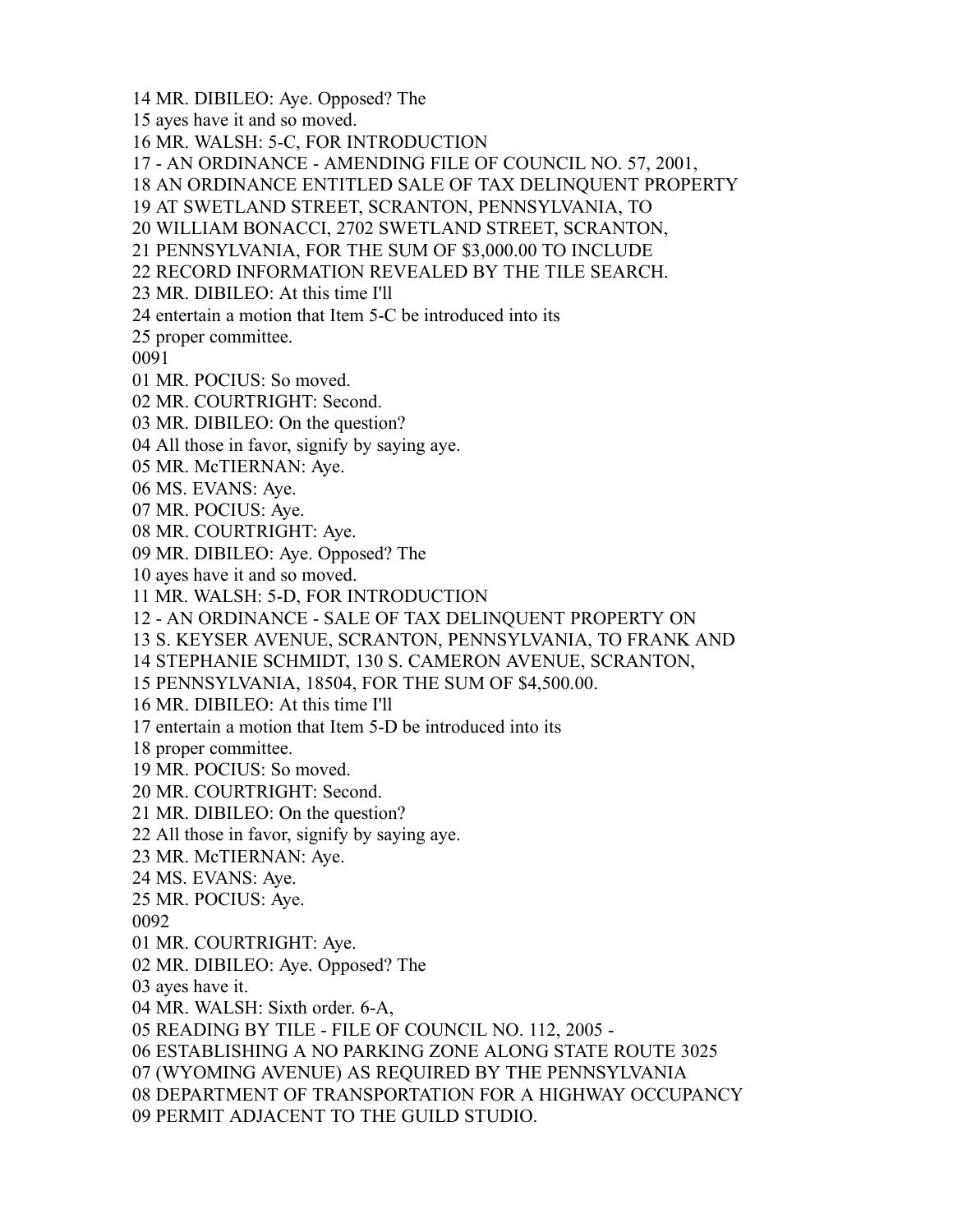MR. DIBILEO: You've heard reading

by title of Item 6-A. What is your pleasure?

MR. COURTRIGHT: Mr. President, I

move that 6-A pass reading by title.

MR. McTIERNAN: Second.

MR. DIBILEO: On the question?

MR. POCIUS: Just on the question,

on the advice of Mr. Walsh last week I, what did you

call that Mark, a peripheral, but I'm going to abstain

on this vote.

MS. EVANS: I wasn't listening

carefully enough last week, what exactly is your

connection to this, Mr. Pocius?

MR. POCIUS: We are doing the

engineering work for the Diocese of Scranton to obtain

this permit which is required to repair the sidewalk.

This is a statement of fact, Mr. Walsh. I'm not

trying to give an opinion.

MR. WALSH: Certainly.

MR. POCIUS: And this came up in

the -- because the sidewalks and curbing are inside the

Wyoming Avenue state right of way, a permit is required

from the Department of Transportation, not only does it

include the sidewalk area, but also the adjacent

parking lot, which like a lot of existing places do not

have permits for the existing driveways.

So, we're covering the whole

driveway, including the new driveway. There is no

parking signs currently in place on along the Guild and

along the parking lot.

PennDOT asked for the ordinance to

substantiate the no parking. There was none. We

helped the Diocese draft a letter stating that they

need this for the thing.

As we stated even before, like,

with the 15, 30 minute parking, if there's no

ordinance -- PennDOT wants to make sure that these are

up, they stay up by ordinance.

So, like you said before, so sight

distance isn't obstructed by people coming into and

 leaving the parking lot of the Guild Studio. That's 

why it's basically needed. It's a technicality to --

Mark, what will be the word, memorialize the parking

signs that are down there by ordinance.

MR. WALSH: Right, no parking

signs. In other words, if you don't have the parking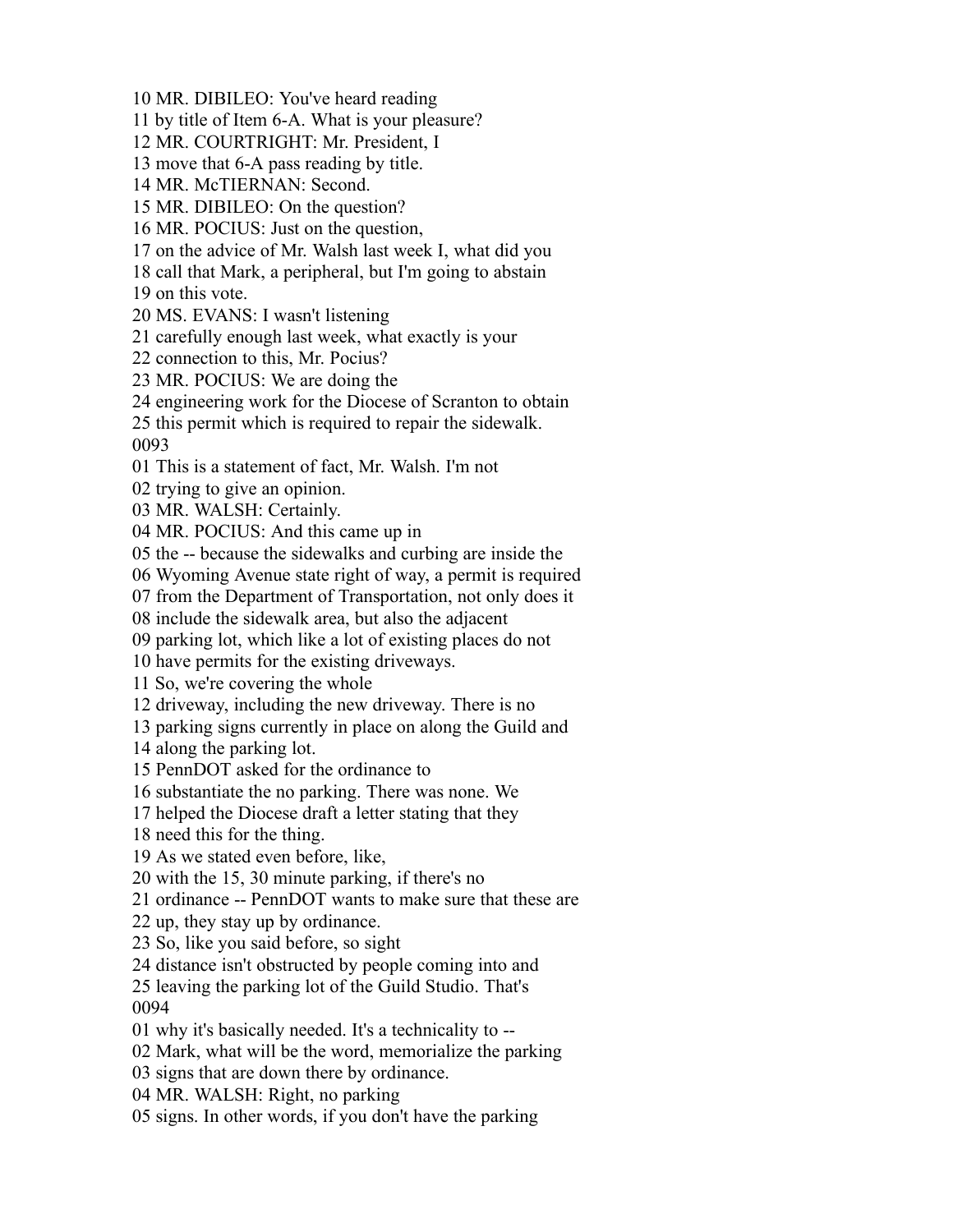sign by ordinance, somebody can test it, a ticket or

something of that nature, then you could have a

problem.

MR. POCIUS: Or they could just

take them down. That's it.

MS. EVANS: Right. No, I fairly

well understood the situation, I just wasn't aware

precisely of Ceco was connected to this, too. Okay.

That's it.

MR. POCIUS: That's why I publicly

asked Mr. Walsh last week at the meeting because I did

not have a chance -- you came when the meeting had

started, and he said because of our client

relationship, I have a peripheral conflict of interest

and I should abstain from any voting on it.

MR. WALSH: I think that would be

the smart thing to do.

MR. POCIUS: So, it's not a -- I

just don't want to look like we're influencing the

 thing, but that's the facts, Mrs. Evans, I mean, as far 

as what is actually going on down there, okay?

MS. EVANS: No. I understand the

project, as I said.

MR. POCIUS: Yeah.

MR. DIBILEO: Okay.

We have a motion on the floor and a second. If there's

no further questions, all those in favor, signify by

saying aye.

MR. McTIERNAN: Aye.

MS. EVANS: Aye.

MR. COURTRIGHT: Aye.

MR. DIBILEO: Aye. Opposed?

MR. POCIUS: I abstain,

Mr. President.

MR. DIBILEO: Okay. By a 4-0

vote, one abstention, motion carries.

MR. WALSH: Seventh order. 7-A,

FOR CONSIDERATION BY THE COMMITTEE ON RULES - FOR

ADOPTION - FILE OF COUNCIL NO. 111, 2005 -

APPROVING THE TRANSFER OF A RESTAURANT LIQUOR LICENSE

IN THE NAME OF BARBARA MUNLEY T/A THE HIGH AND DRY,

BOROUGH OF ARCHBALD, LICENSE NO. R-2867 CURRENTLY HELD

IN ESCROW FORMERLY USED AT 455 MAIN STREET, ARCHBALD TO

BRT HOLDING, LLC FOR USE AT 3 WEST OLIVE STREET,

SCRANTON, PENNSYLVANIA, 18505 AS REQUIRED BY THE

PENNSYLVANIA LIQUOR CONTROL BOARD.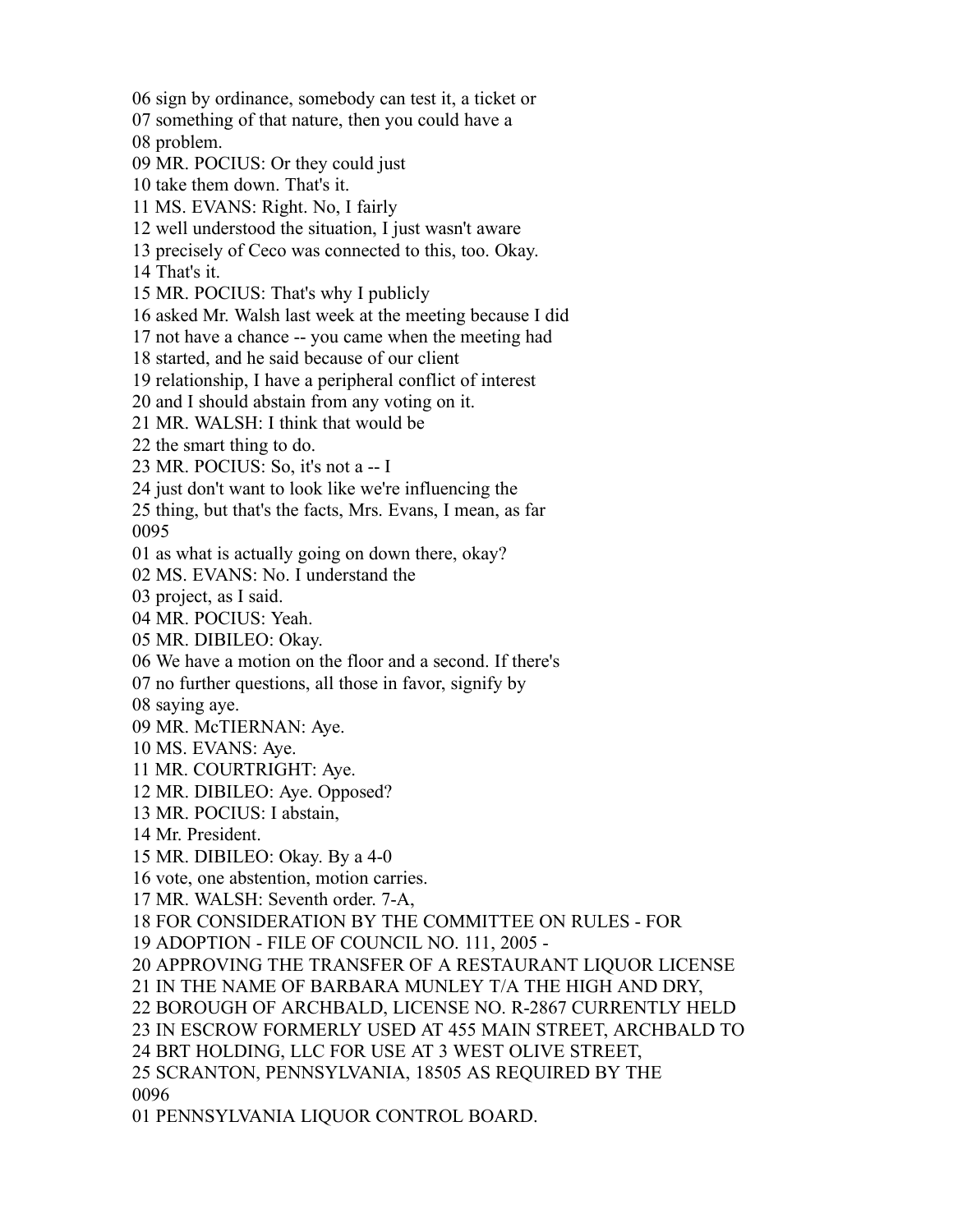- MR. DIBILEO: As chairperson for
- the committee on rules, I recommend final passage of
- Item 7-A.
- MR. POCIUS: Seconded.
- MR. DIBILEO: On the question?
- Roll call, please. Kay.
- MS. GARVEY: Mr. McTiernan.
- MR. McTIERNAN: Yes.
- MS. GARVEY: Ms. Evans.
- MS. EVANS: Yes.
- MS. GARVEY: Mr. Pocius.
- MR. POCIUS: Yes.
- MS. GARVEY: Mr. Courtright.
- MR. COURTRIGHT: Yes.
- MS. GARVEY: Mr. DiBileo.
- MR. DIBILEO: Yes. I hereby
- declare Item 7-A legally and lawfully adopted.
- MR. WALSH: 7-B, FOR CONSIDERATION
- BY THE COMMITTEE ON RULES FOR ADOPTION RESOLUTION
- NO. 132, 2005 APPOINTMENT OF THOMAS J. STONE, 824
- WHEELER AVENUE, SCRANTON, PENNSYLVANIA 18510, TO THE
- SCRANTON SEWER AUTHORITY. MR. STONE WILL BE FILLING

THE TERM OF JAMES T. MULLIGAN, JR., WHO RESIGNED

EFFECTIVE FEBRUARY 24, 2005. MR. STONE'S TERM WILL

- EXPIRE ON DECEMBER 31, 2006.
- MR. DIBILEO: As chairperson for
- the committee on rules, I recommend final passage of
- Item 7-B.
- MS. EVANS: Second.
- MR. DIBILEO: On the question?
- Roll call, please, Kay.
- MS. GARVEY: Mr. McTiernan.
- MR. McTIERNAN: Yes.
- MS. GARVEY: Ms. Evans.
- MS. EVANS: Yes.
- MS. GARVEY: Mr. Pocius.
- MR. POCIUS: Yes.
- MS. GARVEY: Mr. Courtright.
- MR. COURTRIGHT: Yes.
- MS. GARVEY: Mr. DiBileo.
- MR. DIBILEO: Yes. I hereby
- declare Item 7-B legally and lawfully adopted.
- Before we adjourn, let me say that I hope everyone
- enjoys the St. Patrick's Day parade this Saturday.
- Have a good time. We're adjourned.

(MEETING WAS ADJOURNED.)